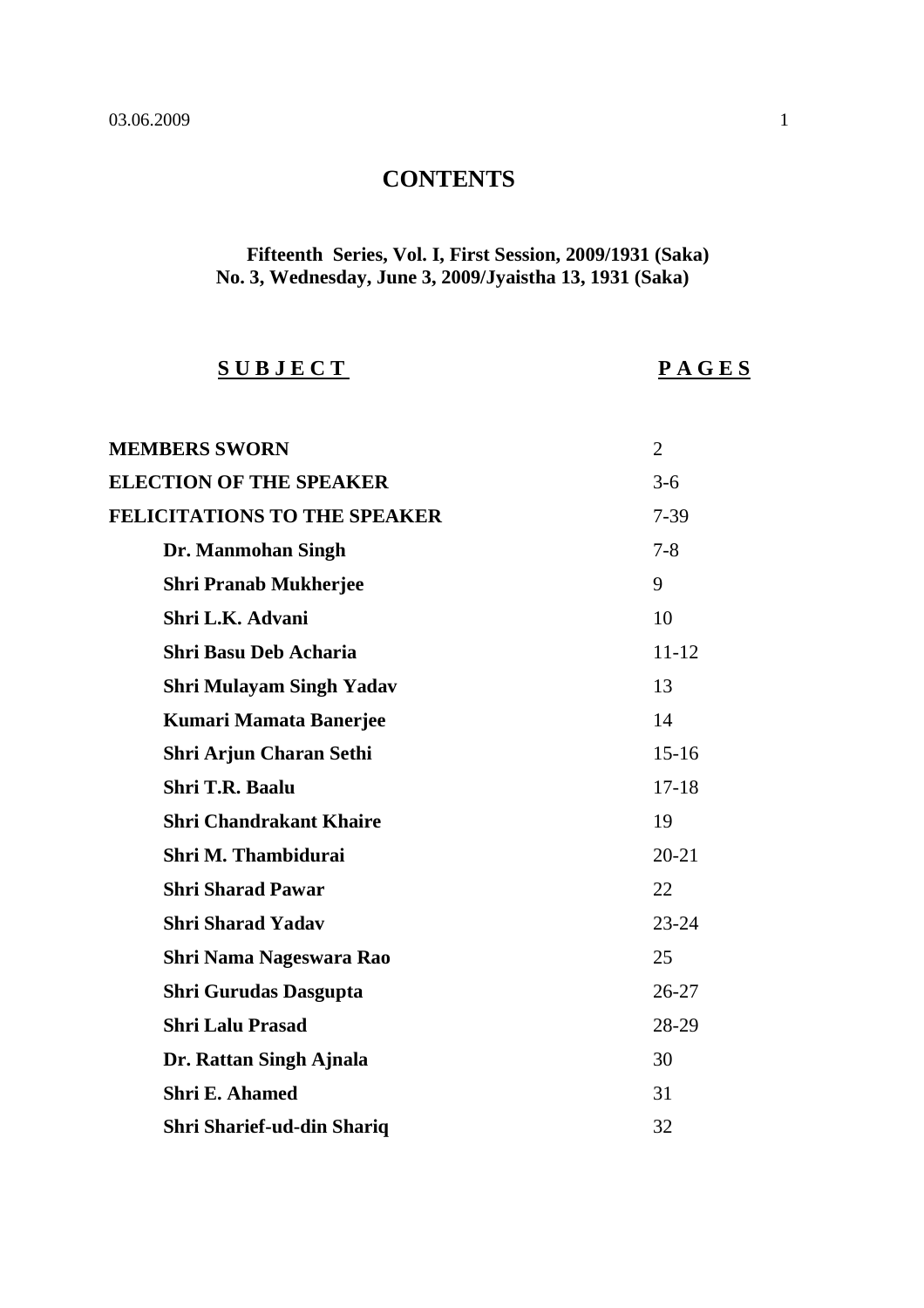| Shri H.D. Devegowda                                                         | 33        |
|-----------------------------------------------------------------------------|-----------|
| <b>Shri Asaduddin Owaisi</b>                                                | 34-35     |
| <b>Shri Inder Singh Namdhari</b>                                            | 36-37     |
| Dr. Bali Ram                                                                | 38-39     |
| <b>Madam Speaker</b>                                                        | $40 - 44$ |
|                                                                             |           |
| <b>INTRODUCTION OF PRIME MINISTER AND THE</b><br><b>LEADER OF THE HOUSE</b> | 45        |
| <b>INTRODUCTION OF LEADER OF THE OPPOSITION</b>                             | 45        |
| <b>INTRODUCTION OF MINISTERS</b>                                            | 46-51     |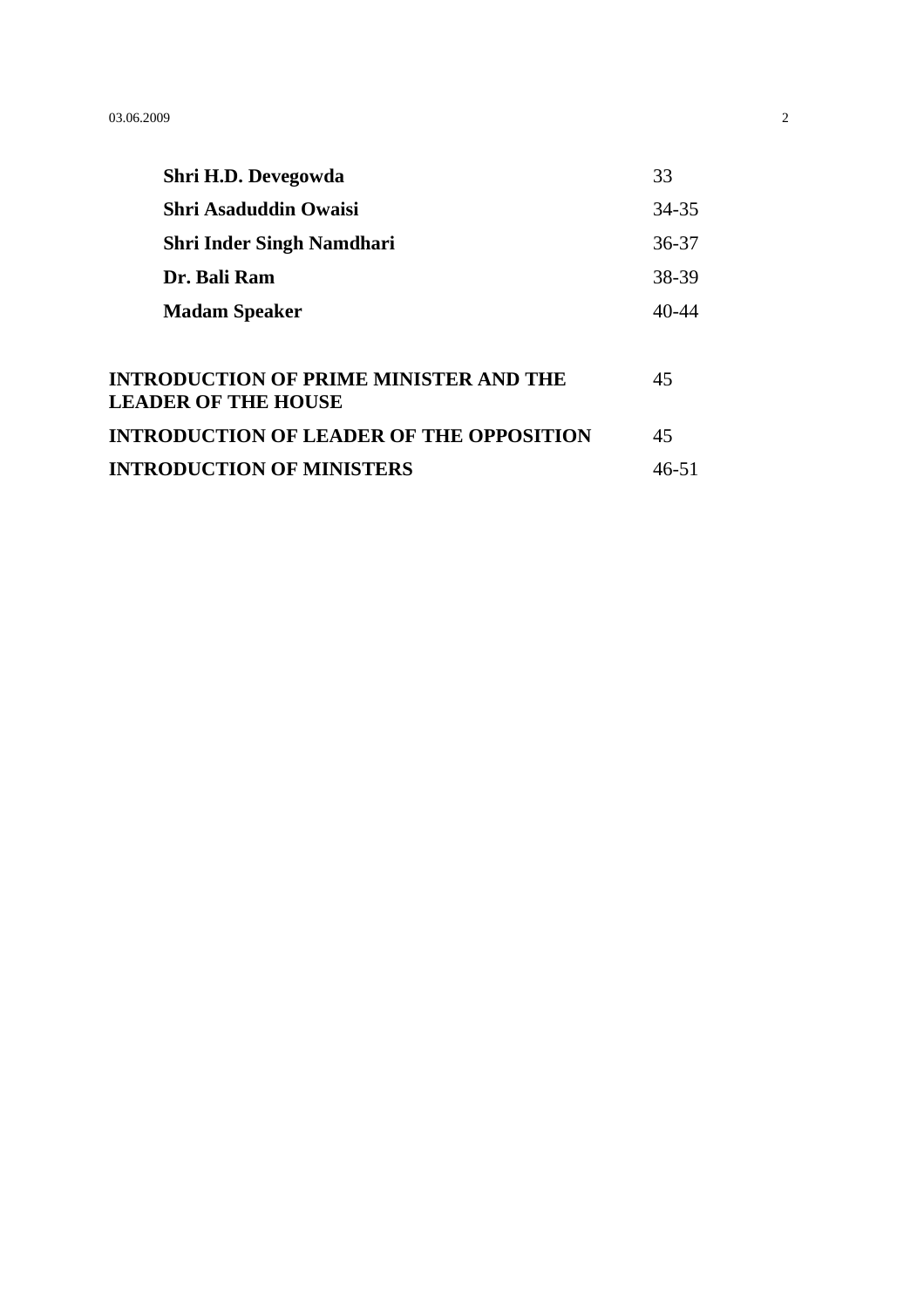#### **OFFICERS OF LOK SABHA**

#### **THE SPEAKER\***

Shrimati Meira Kumar

#### **THE DEPUTY SPEAKER\*\***

Shri Karia Munda

#### **PANEL OF CHAIRMEN\*\*\***

Shri Basu Deb Acharia Shri Arjun Charan Sethi Shri Biren Singh Engti Smt. Sumitra Mahajan

#### **SECRETARY GENERAL**

Shri P.D.T. Achary

- \* Elected on 03.06.2009.
- \*\* Elected on 08.06.2009
- \*\*\* Nominated on 29.05.2009

The following two separate orders were issued by the President of India on 29.05.2009 :

1. Whereas the office of the Speaker will become vacant immediately before the commencement of the first sitting of the House of the People on June 1, 2009 and the office of the Deputy Speaker is also vacant.

Now, therefore, in exercise of the powers conferred upon me by Clause (1) of Article 95 of the Constitution of India, I hereby appoint **Shri Manikrao Hodlya Gavit**, a Member of the House of the People to perform the duties of the office of the Speaker from the commencement of the sitting of the House of the People on June 1, 2009 till the election of the Speaker by the said House.

#### **Pratibha Devisingh Patil PRESIDENT OF INDIA**

2. I hereby appoint **Shri Basu Deb Acharia, Shri Arjun Charan Sethi, Shri Biren Singh Engti and Smt. Sumitra Mahajan** to be the persons before any of whom Members of the House of the People may make and subscribe the oath or affirmation in accordance with the provisions of Article 99 of the Constitution of India.

> **Pratibha Devisingh Patil PRESIDENT OF INDIA**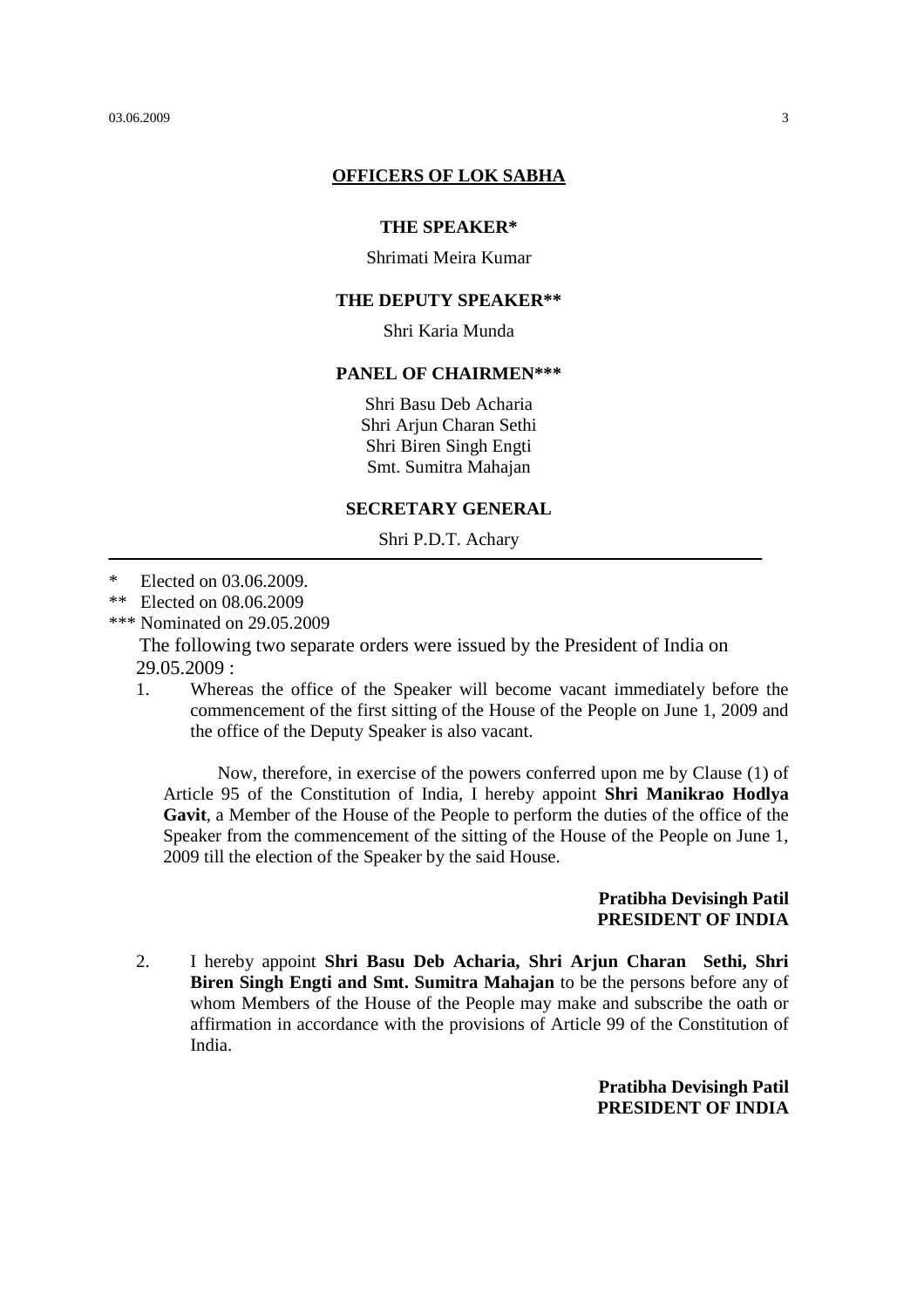## **LOK SABHA DEBATES**

LOK SABHA

----------

Wednesday, June 3, 2009/Jyaistha 13, 1931 (Saka)

The Lok Sabha met at Eleven of the Clock

[MR. SPEAKER PRO-TEM (Shri Manikrao Hodlya Gavit) in the Chair]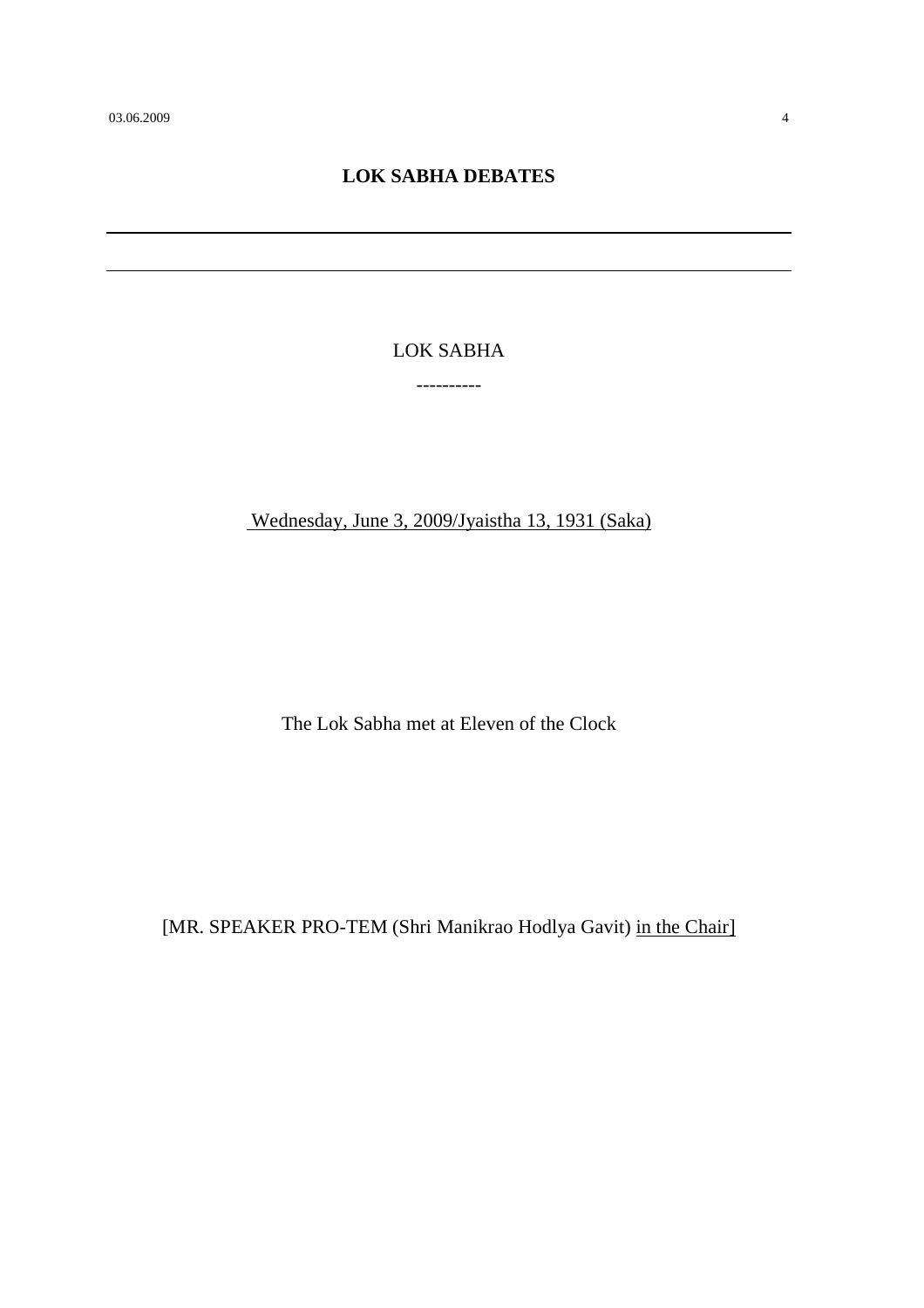**अध्यक्ष महोदय** : महासचिव, उन सदस्यों का नाम पुकारा जाये, जिन्होंने शपथ नहीं ली है अथवा प्रतिज्ञान नहीं किया है।

**महासचिव:** श्री बलिराम कश्यप।

### $\ldots$ (व्यवधान)

**अध्यक्ष महोदय**: श्री बलिराम कश्यप जी का स्वास्थ्य ठीक नहीं है, इसलिए वे अपनी सीट से ही शपथ ग्रहण कर रहे हैं।

## **11.01 hrs.**

## **MEMBERS SWORN –Contd.**

## **CHHATTISGARH**

|                | Shri Baliram Kashyap (Bastar)                         | Oath |                   | Hindi   |
|----------------|-------------------------------------------------------|------|-------------------|---------|
| <b>HARYANA</b> |                                                       |      |                   |         |
|                | Shri Naveen Jindal (Kurukshetra) --                   | Oath |                   | Hindi   |
|                | <b>MAHARASHTRA</b>                                    |      |                   |         |
|                | Shri Bhaskarrao Bapurao<br>Khatgaonkar Patil (Nanded) | Oath |                   | Hindi   |
|                | Shri Raju Shetti (Hatkanangle)                        | Oath |                   | Marathi |
| <b>ORISSA</b>  |                                                       |      |                   |         |
|                | Shri Mohan Jena (Jajpur)                              |      | Oath              | Oriya   |
|                | <b>TAMIL NADU</b>                                     |      |                   |         |
|                | Shri J.M. Aaron Rashid (Theni)                        |      | Affirmation Tamil |         |
|                | <b>WEST BENGAL</b>                                    |      |                   |         |
|                | Shri Jaswant Singh (Darjeeling)                       |      | Oath              | Hindi   |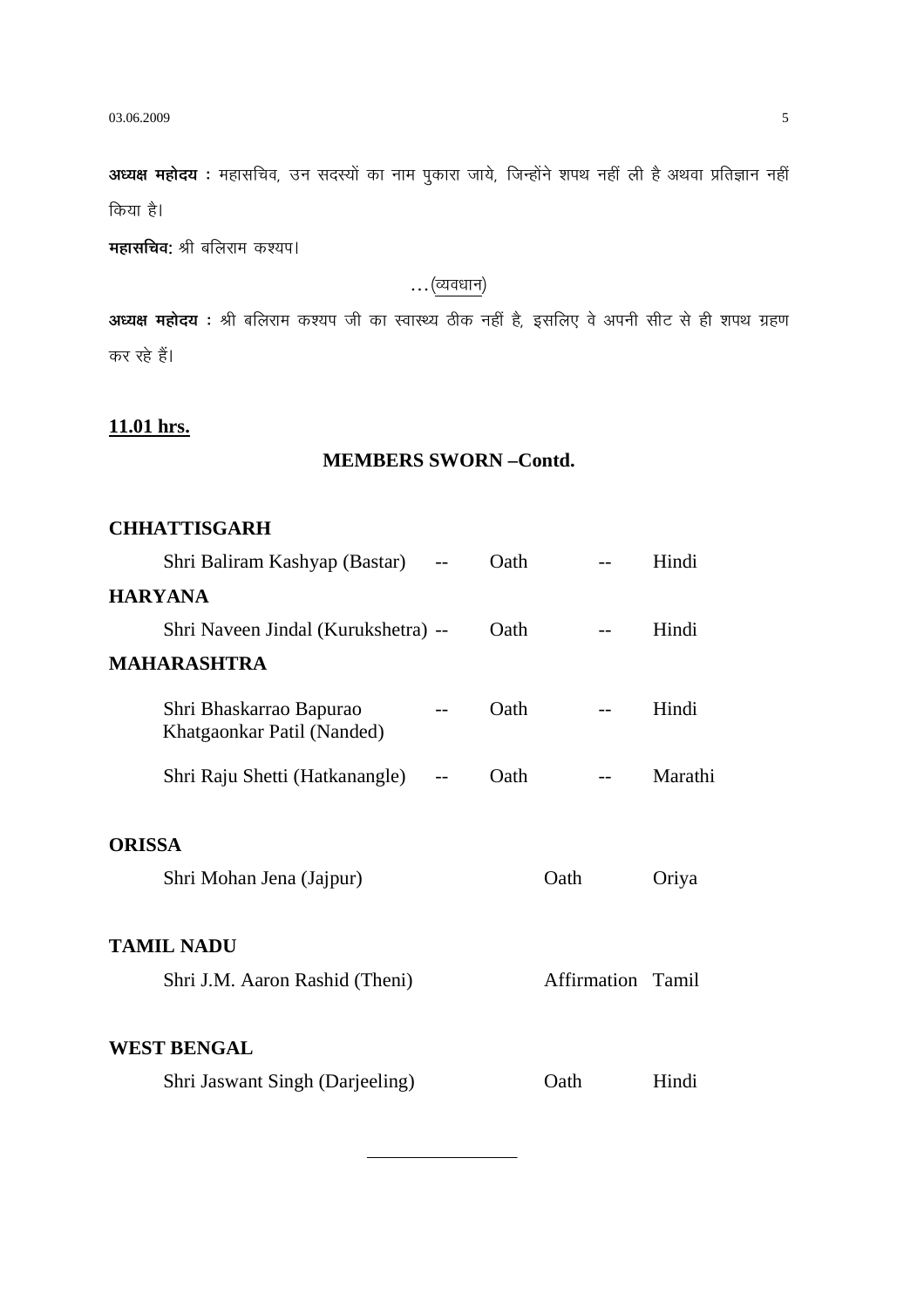#### 11.08 hrs.

#### **ELECTION OF THE SPEAKER**

अध्यक्ष महोदय : अब मैं लोकसभा अध्यक्ष के निर्वाचन का प्रस्ताव लेता हूं। मैं श्रीमती सोनिया गांधी को अपना प्रस्ताव पेश करने के लिए बुलाता हूं।

श्रीमती सोनिया गांधी (रायबरेली) : महोदय, मैं प्रस्ताव करती हूं :

"कि श्रीमती मीरा कुमार, जो इस सभा की सदस्य हैं, को इस सभा के अध्यक्ष के रूप में चूना जाए।" अध्यक्ष महोदय : अब श्री प्रणव मुखर्जी प्रस्ताव का समर्थन करेंगे।

THE MINISTER OF FINANCE (SHRI PRANAB MUKHERJEE) Sir, I second the motion moved by Shrimati Sonia Gandhi.

श्री लाल कु ण आडवाणी (गांधीनगर) : अध्यक्ष महोदय, मैं प्रस्ताव करता हूं

"कि श्रीमती मीरा कुमार, जो इस सभा की सदस्य हैं, को इस सभा के अध्यक्ष के रूप में चुना जाए।"

श्रीमती सू गमा स्वराज (विदिशा) : अध्यक्ष जी, श्री लालकृण आडवाणी जी द्वारा प्रस्तावित नाम का मैं समर्थन करती हूं।

THE MINISTER OF RAILWAYS (KUMARI MAMATA BANERJEE): Sir, I beg to move:

"That Shrimati Meira Kumar, a member of this House, be chosen as the Speaker of this House."

DR. RATNA DE (HOOGHLY): Sir, I second the motion moved by Kumari Mamata Banerjee.

SHRI T.R. BAALU (SRIPERUMBUDUR): I beg to move:

"That Shrimati Meira Kumar, a member of this House, be chosen as the Speaker of this House."

MR. SPEAKER: Shri A.K.S. Vijayan -Not present.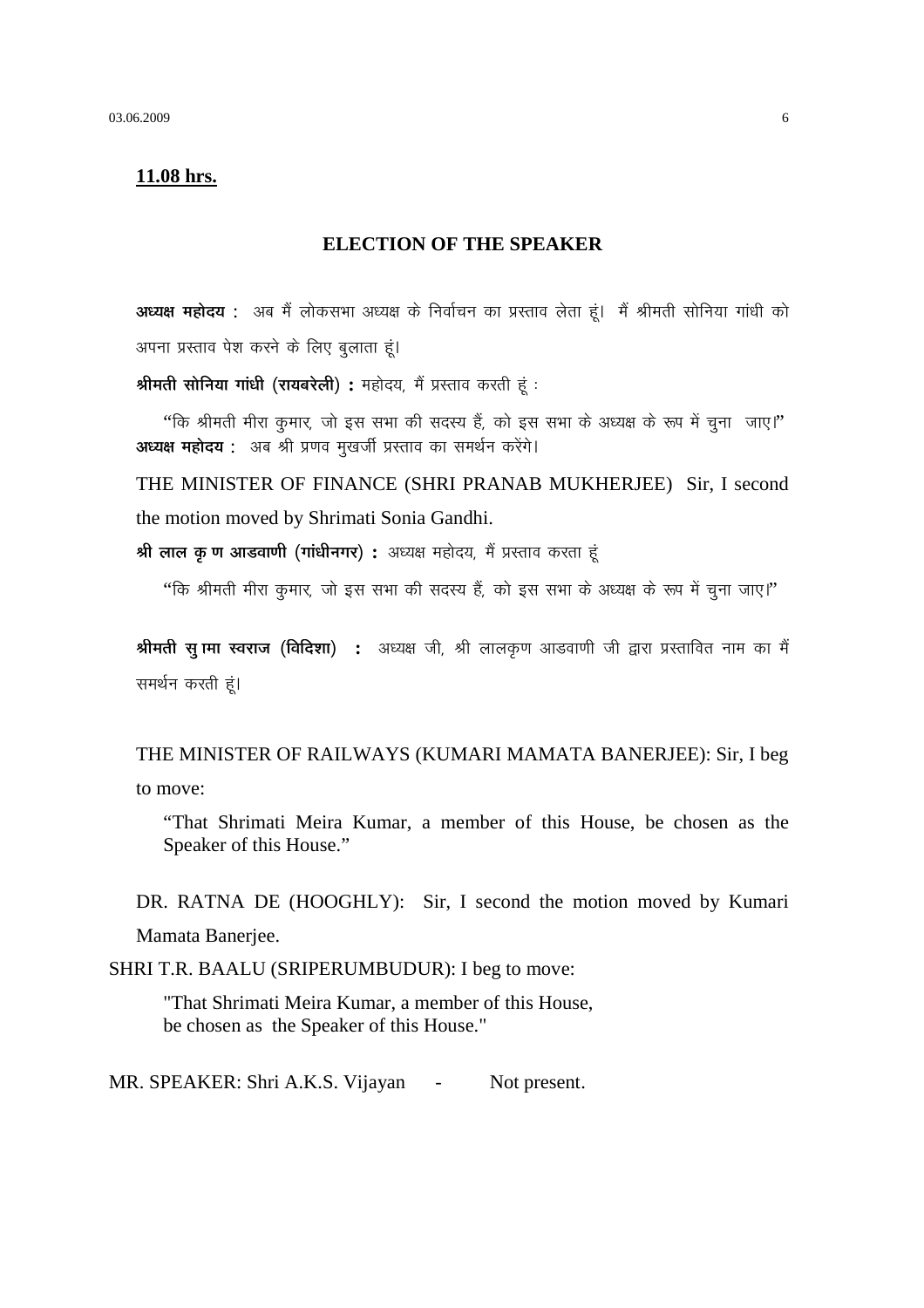श्री मुलायम सिंह यादव (मैनपूरी): मैं प्रस्ताव करता हूं: ''कि श्रीमती मीरा कुमार, जो इस सभा की सदस्य हैं, को इस सभा के अध्यक्ष के रूप में चुना जाए।" श्री शैलेन्द्र कमार (कौशाम्बी) : मैं प्रस्ताव का समर्थन करता हूं। डा. बलिराम (लालगंज): मैं प्रस्ताव करता हूं: ''कि श्रीमती मीरा कुमार, जो इस सभा की सदस्य हैं, को इस सभा के अध्यक्ष के रूप में चूना जाए।" श्री दारा सिंह चौहान(घोसी): मैं प्रस्ताव का समर्थन करता हूं। श्री शरद यादव (मधेपुरा): मैं प्रस्ताव करता हं: ''कि श्रीमती मीरा कुमार, जो इस सभा की सदस्य हैं, को इस सभा के अध्यक्ष के रूप में चुना

अध्यक्ष महोदय : श्री राजीव रंजन सिंह - अनुपस्थित

जाए।''

#### SHRI ARJUN CHARAN SETHI (BHADRAK): I beg to move:

"That Shrimati Meira Kumar, a member of this House, be chosen as the Speaker of this House."

SHRI B. MAHTAB (CUTTACK): Sir, I second the motion.

THE MINISTER OF AGRICULTURE AND MINISTER OF CONSUMER AFFAIRS, FOOD AND PUBLIC DISTRIBUTION (SHRI SHARAD PAWAR): I beg to move:

"That Shrimati Meira Kumar, a member of this House, be chosen as the Speaker of this House."

THE MINISTER OF STATE OF THE MINISTRY OF CIVIL AVIATION (SHRI PRAFUL PATEL): Sir, I second the motion.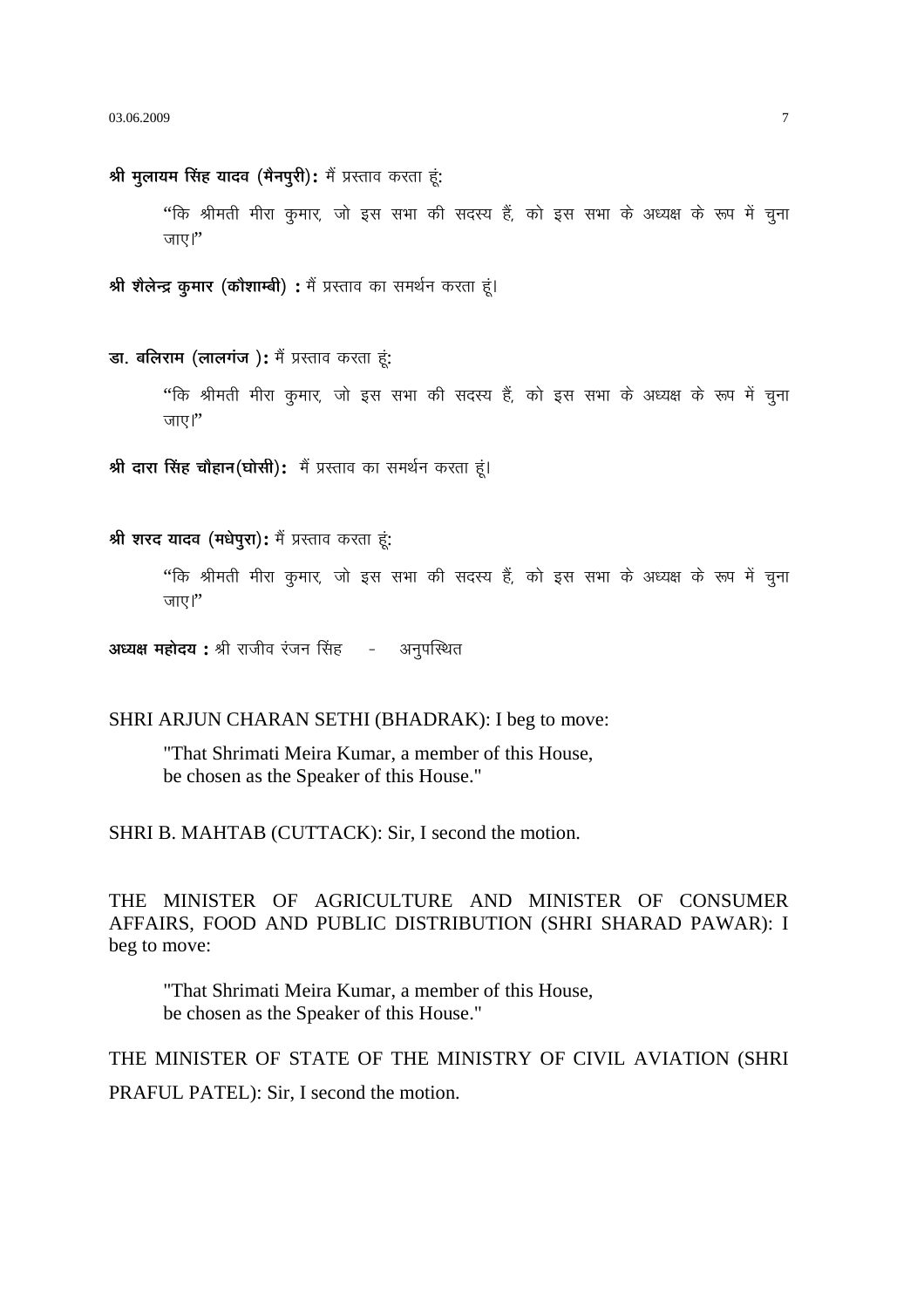03.06.2009

श्री लालू प्रसाद (सारण): मैं प्रस्ताव करता हूं:

''कि श्रीमती मीरा कुमार, जो इस सभा की सदस्य हैं, को इस सभा के अध्यक्ष के रूप में चुना जाए।"

श्री जगदानन्द सिंह (बक्सर): मैं प्रस्ताव का समर्थन करता हूं।

THE MINISTER OF NEW AND RENEWABLE ENERGY (DR. FAROOQ ABDULLAH): I beg to move:

"That Shrimati Meira Kumar, a member of this House, be chosen as the Speaker of this House."

SHRI MIRZA MEHBOOB BEG (ANANTNAG): Sir, I second the motion.

THE MINISTER OF STATE IN THE MINISTRY OF RAILWAYS (SHRI E. AHAMED): I beg to move:

"That Shrimati Meira Kumar, a member of this House, be chosen as the Speaker of this House."

SHRI E.T. MOHAMMAD BASHEER (PONNANI): Sir, I second the motion.

#### SHRI ASADUDDIN OWAISI (HYDERABAD): I beg to move:

"That Shrimati Meira Kumar, a member of this House, be chosen as the Speaker of this House."

SHRI THOL THIRUMAAVALAVAN (CHIDAMBARAM): Sir, I second the motion.

MR. SPEAKER: Shri Ram Sundar Das -Not present. श्रीमती सोनिया गांधी द्वारा पेश किया गया एवं श्री प्रणब मखर्जी द्वारा समर्थित प्रस्ताव विचार के लिए सभा के समक्ष है। मैं इस प्रस्ताव को सभा के मतदान के लिए रखता हूं।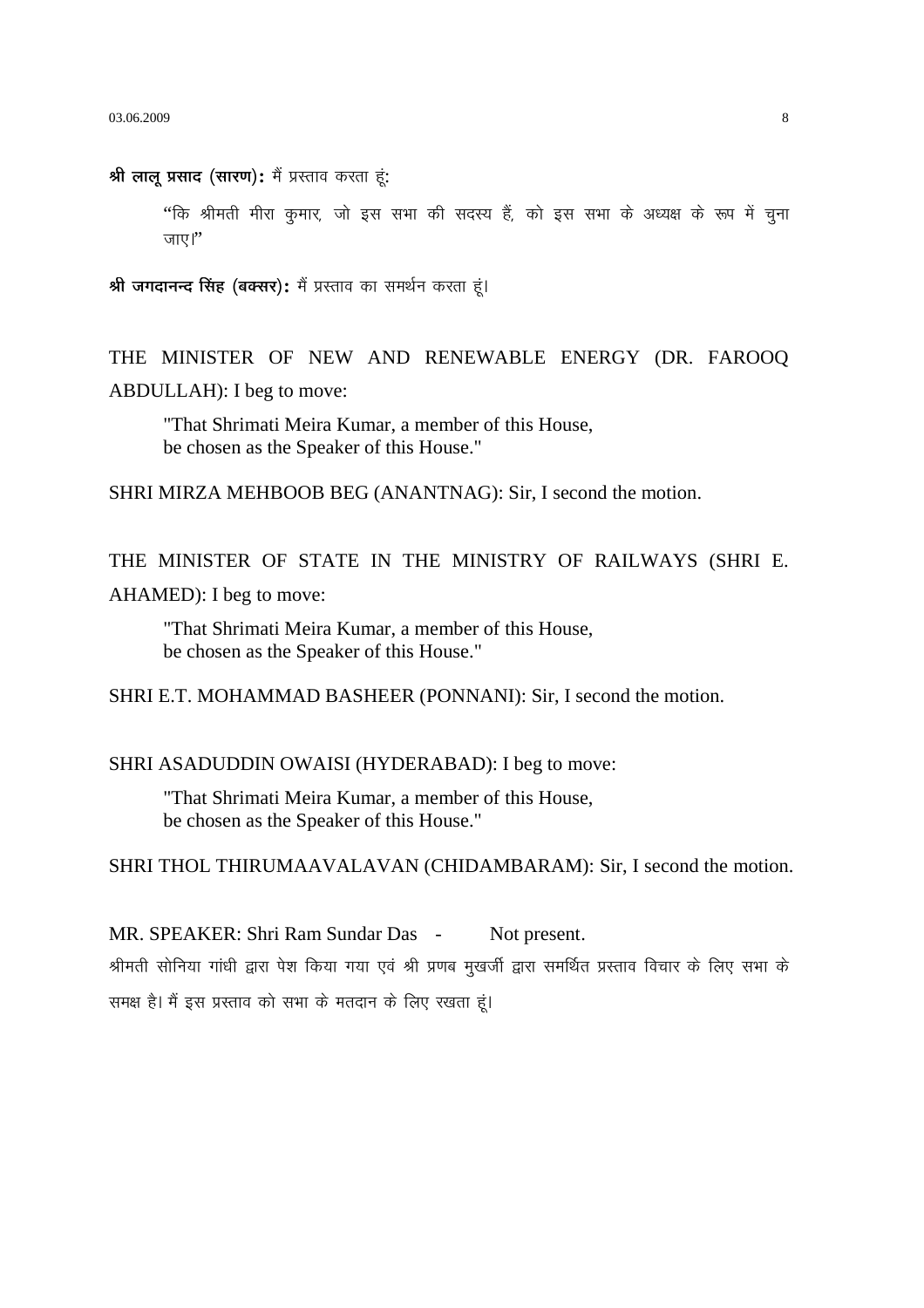The question is::

"That Shrimati Meira Kumar, a member of this House, be chosen as the Speaker of this House."

*The motion was adopted unanimously.*

**अध्यक्ष महोदय :** प्रस्ताव स्वीकृत हो गया है और श्रीमती मीरा कुमार को इस सभा का अध्यक्ष निर्वाचित घोनित किया जाता है। उन्हें अध्यक्ष का आसन ग्रहण करने के लिए आमंत्रित करते हुए मुझे बड़ी प्रसन्नता हो रही है।

(Shrimati Meira Kumar was conducted to the Chair by the Prime Minister, Dr. Manmohan Singh, the Leader of the House, Shri Pranab Mukherjee and the Leader of the Opposition, Shri L.K. Advani)

### **11.16 hrs.**

(Madam Speaker (Shrimati Meira Kumar) *in the Chair*)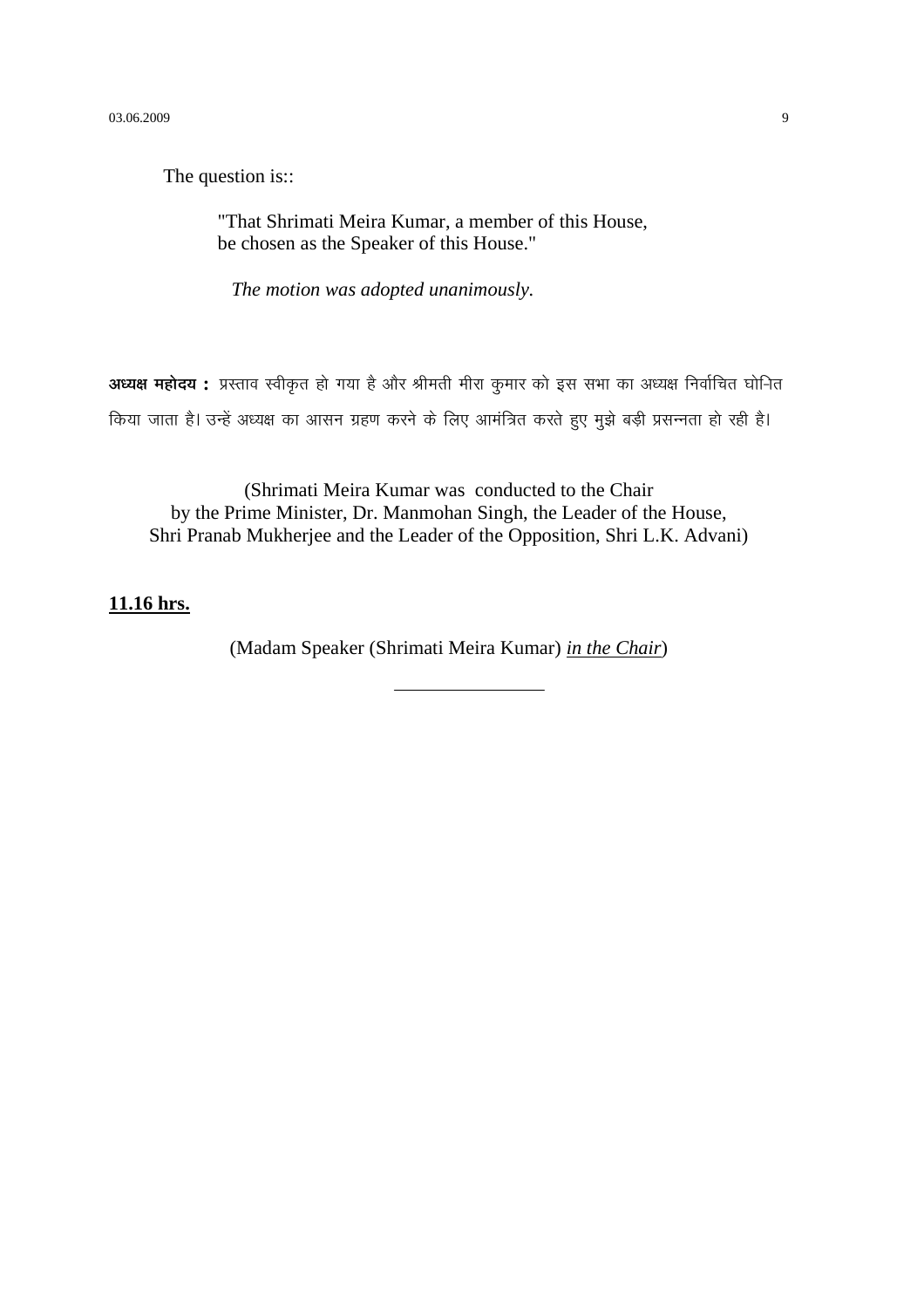#### **11.16¼ hrs.**

#### **FELICITATIONS TO THE SPEAKER**

THE PRIME MINISTER (DR. MANMOHAN SINGH): Madam Speaker, it is my proud privilege to greet you respectfully on behalf of the Government, and on behalf of our people to the august office of the Speaker to which you have been unanimously elected.

Madam, this, in many ways, is a historic occasion. For the first time a woman Member of this august House has been elected as Speaker and that too a woman belonging to the Dalit community. In electing you to this august office, Madam, we, the Members of Parliament, pay a tribute to the womanhood of our country for the great services, the great contribution that they have made to our nation's life in more than one way.

Madam, on an occasion like this, my mind goes back to the days when your illustrious father Babu Jagjivan Ram was a senior Minister in the Government of India. I had several occasions to interact with him and his wisdom, knowledge and experience were great assets of the Government. You are the embodiment of the same quality of head and heart as late Babuji.

You have a distinguished record of service to our country in more than one way. You have been a distinguished diplomat. You have been a parliamentarian of 25 years or more standing. You have been a Minister in the Government of India and I am sure, this knowledge, wisdom and experience will stand you in good stead in dealing with issues that come before this august House.

Madam, in addition, the charm, the grace and the tact of which you are the embodiment, I am sure, will stand you in good stead in soothing frayed tempers which sometimes happen in this House.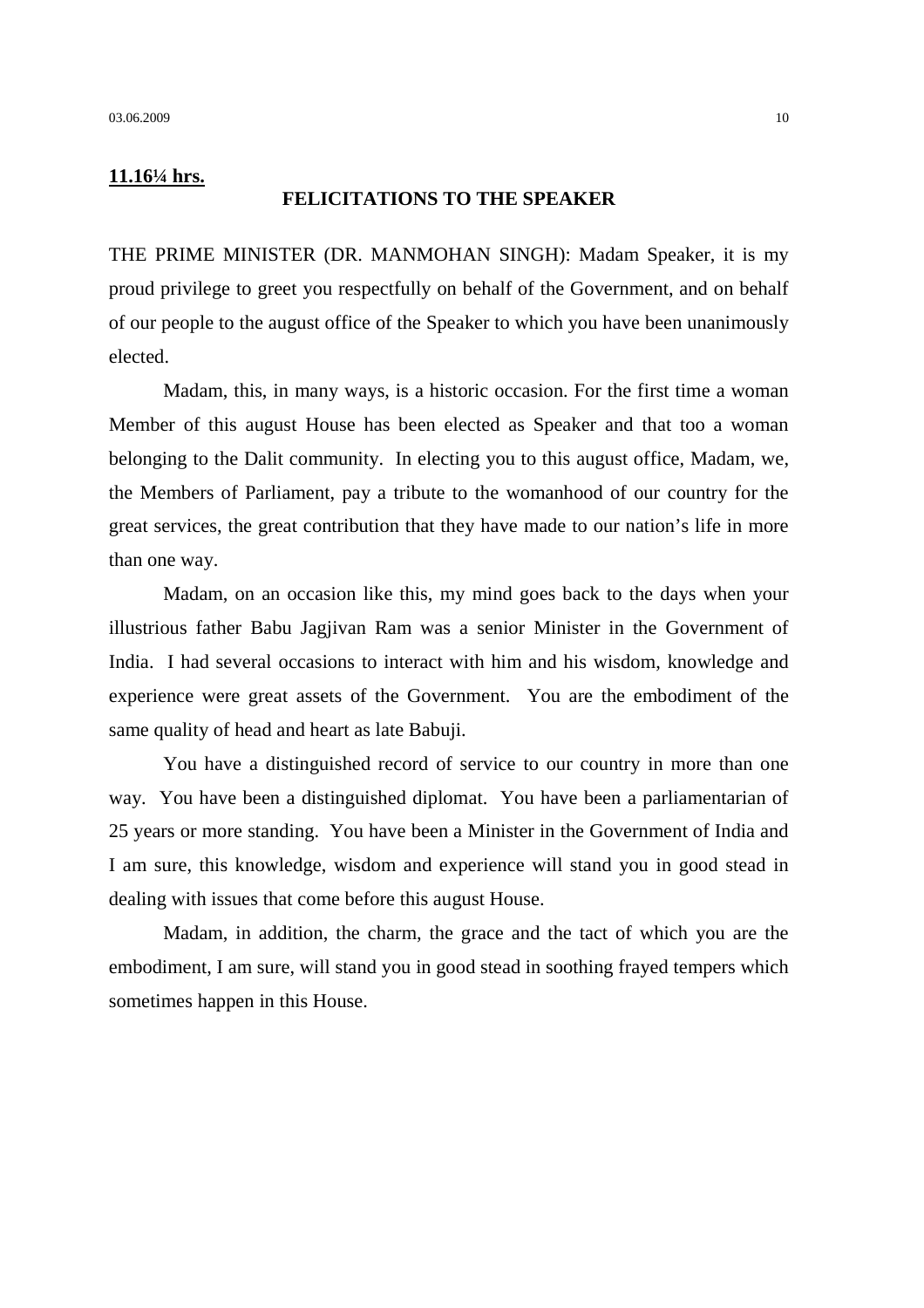With these words, I congratulate you on your unanimous election as the Speaker. On behalf of our Government, I assure you of our fullest cooperation in discharging your onerous duties.

I once again salute you and congratulate you for your unanimous election to this august House.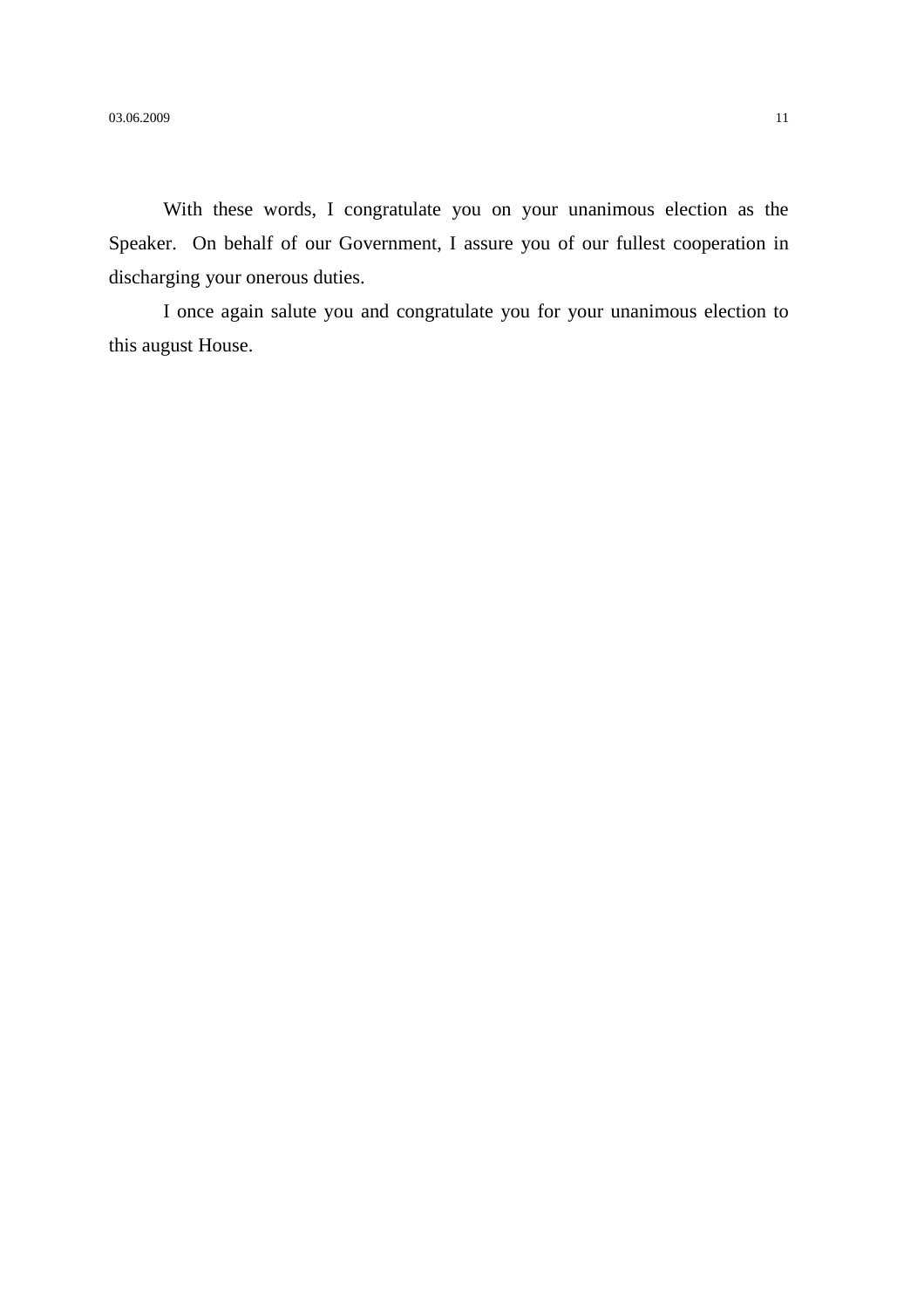THE MINISTER OF FINANCE (SHRI PRANAB MUKHERJEE): Madam Speaker, as Leader of the House and on behalf of the House and I extend my congratulations on your unanimous election. I join the Prime Minister when he points out your experience as a diplomat, as a political organiser, and as an administrator in the Government. Your long-standing in Parliament, particularly your association with this House will help you to render your responsibilities which have been bestowed on you. I know, Madam Speaker, it is not a very easy task and hence collectively we can help you to discharge the functions of this House smoothly and properly. Again, if not collectively, handful of us can cause problem to you. That it would be our efforts. As the Prime Minister has assured you, on behalf of the Government, on behalf of my party, I can tell you and perhaps I would like to have the indulgence of the House that in the Fifteenth Lok Sabha, we will try to create a new precedent not of obstructions but of debates and discussions. Of course, in democracy there will be divergence of views, but every point should be discussed, debated from every angle. From that point of view, we can make great contributions to this institution. This is the real temple of democracy.

Very recently, we had the greatest festival of democracy. For more than 700 million people exercised their voting rights to choose their 543 elected representatives. We are assembled here on this solemn occasion. I would like to congratulate you. Though I did not have long association with your illustrious father but in the early seventies, as a junior Minister, I had the privilege of working with him. I have no doubt that the inheritance which you have and the personal acumen which you have acquired over the years will help you in discharging these responsibilities and particularly in the line of great persons who adorned this Chair, starting from Shri Vithalbhai Patel, but surely from Shri G.V. Mavalankar to your immediate predecessor Shri Somnath Chatterjee. They have established unique record of impartiality, judiciousness and taking correct decisions at the correct time. Thank you, Madam Speaker.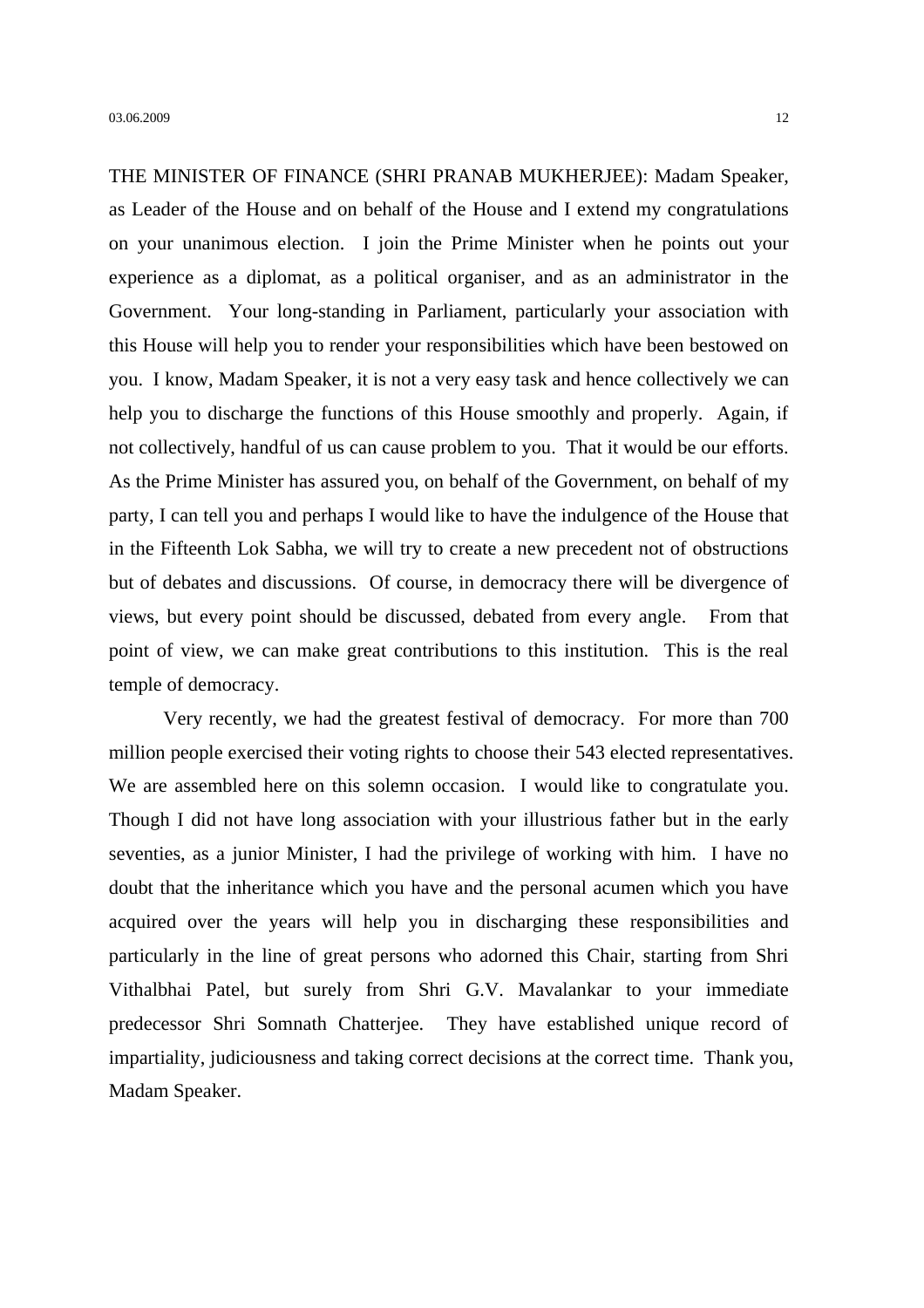श्री लालकृ ण आडवाणी (गांधी नगर): माननीय अध्यक्ष महोदया, 15वीं लोक सभा का प्रथम महत्वपूर्ण कार्य अभी-अभी सम्पन्न हुआ है। मैं स्वीकार करूंगा कि जब 22 मई को मंत्रिमंडल का गठन हुआ था, तब ऐसा नहीं लगता था कि इस प्रकार आज का अवसर आएगा। क्योंकि उस समय आप मंत्रिमंडल के उन 19 सदस्यों में से एक थीं, जिन्हें शासन का दायित्व सौंपा गया था। शायद इसी कारण कल या आज मैंने एक समाचार यह भी देखा कि आपके अपने क्षेत्र के लोग ज़रा चकित हो गए कि यह कैसे हुआ। उन्होंने आपके मंत्री होने की कल्पना की थी और वे समझते थे कि आप हमारे क्षेत्र की सेवा करेंगी और अब वह दूसरा दायित्व संभाल रही हैं। लेकिन मैं मानता हूं कि आप मंत्र रहकर जितनी सेवा अपने क्षेत्र की कर सकती थीं, उससे कहीं-कहीं अधिक इस नए पद पर बैठकर आप कर सकेंगी। इसीलिए अगर वहां के आपके मतदाताओं को, क्षेत्र के निवासियों को कुछ निराशा हुई है, तो वह इस कारण हुई है कि वे सम्भवतः आपके इस नए गरिमामय दायित्व को पहचान नहीं पाए, अन्यथा तो इस पद पर बैठकर कोई व्यक्ति सरकार के किसी भी व्यक्ति या शासन के किसी भी अधिकारी को अपने क्षेत्र के बारे में एक पत्र भी लिख कर भेज देगा, तो वह काम निश्चित रूप से हो जाएगा, इसमें मुझे कोई संदेह नहीं है।

मैं आज के इस अवसर पर स्मरण करता हूं कि आपके पूज्य पिता जी के साथ मुझे भी एक ही मंत्रिमंडल में कार्य करने का अवसर मिला है। उस समय हम लोग मोरारजी भाई देसाई के प्रधानमंत्रित्व में कार्यरत मंत्रिमंडल में कार्य करते थे। उनकी प्रशासनिक क्षमता के बारे में सब लोग बहुत प्रभावित होते थे, उनकी प्रशासनिक क्षमता अदभुत थी।

प्रधान मंत्री जी ने और सदन के नेता ने जो आपके अनुभव का उल्लेख किया है, वह सही है। उसके साथ-साथ आपके पूज्य पिता जी की विरासत से जो आपको प्राप्त हुआ है, उन सब गुणों के सहारे, मुझे विश्वास है कि आप अपने इस नए दायित्व का बहुत सफलता से निर्वहन करेंगी।

विट्ठल भाई पटेल जी के समय से लेकर जो भी यहां के अध्यक्ष रहे हैं, उन्होंने जो उच्च परम्पराएं स्थापित की हैं, कहा गया कि विट़ठल भाई दूसरे भवन में, दूसरे सदन में थे, यह सही है। लेकिन उस सदन में मूझे भी रहने का अवसर मिला है, मेट्रोपोलिटन कौंसिल के सदस्य के नाते, अध्यक्ष के नाते।

आज मैं आपका इस पद पर पदासीन होने के लिए अभिनंदन करता हूं और आपको शुभ कामनाएं प्रेनित करता हूं कि आपके नेतृत्व में 15वीं लोक सभा सुचारू रूप से चलेगी और आप अपने दायित्व को बखूबी निभाएंगी। अगर कोई कमियां पहले रही हैं, उनसे यह सभा मुक्त हो जाएगी।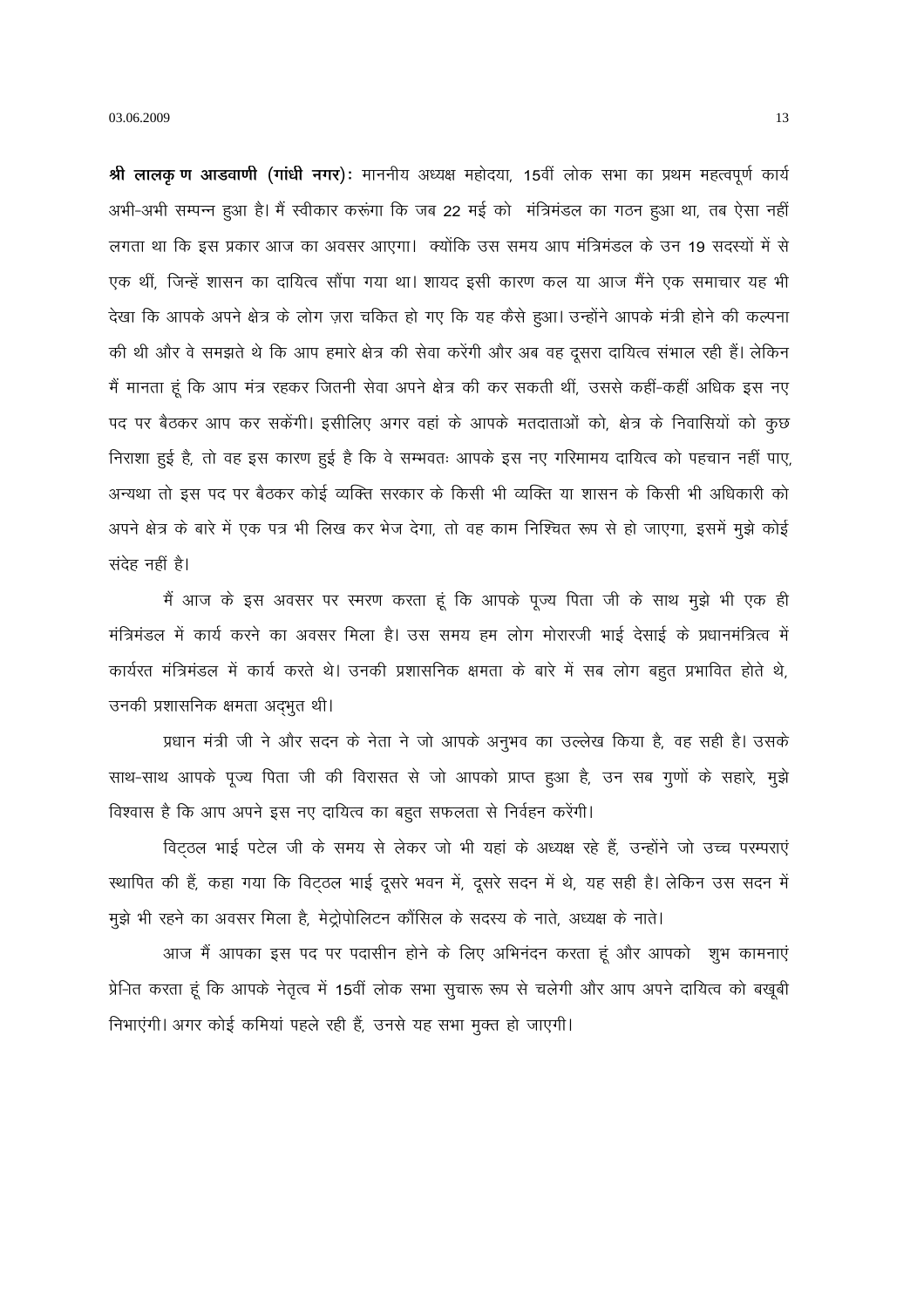SHRI BASUDEB ACHARIA (BANKURA): Madam Speaker, when we are informed that your name was being considered for the post of Speaker in the Lok Sabha, my immediate reaction was that the Bill, which was pending for more than a decade, to give 33 per cent representation in the Legislature would see the light of the day.

Madam, you have long experience as a diplomat, as a parliamentarian for more than two decades and also in the administration. Madam, your prolonged struggle for social justice and demands for the downtrodden people will definitely help you in discharging your responsibility of maintaining decorum and dignity of the House.

Madam, Lok Sabha is for debate and discussion. If there is no debate and discussion, then what for this House is?

What we have seen, Sir, in the past...

SOME HON. MEMBERS: Please address her as 'Madam'…*(interruptions)*

SHRI BASUDEB ACHARIA :… as to how the debate was being curtailed and we had seen the eagerness of the Government to pass, rush through the Bills even without discussion.

I sincerely hope that to protect the interests of the Members of all sections of this House, you will definitely guide us and you will act as a friend, philosopher and guide.

We have seen in the past, Sir, as to how the proceedings of this House were being disturbed…*(interruptions)* Sir, there was a unanimous Resolution.

SOME HON. MEMBERS: Please address her as 'Madam'…*(interruptions)*

SHRI BASUDEB ACHARIA : There was a unanimous Resolution in the Leaders' Meeting of all the political parties that there should be a minimum of 100 days' sittings in a year. I think, everyone would support for 100 days sittings in a year.

Madam, I sincerely hope…

SOME HON. MEMBERS: Very good.

SHRI BASUDEB ACHARIA : Madam, today will be remembered in the future. Today is the historic day that for the first time, a woman is being elevated to the post of the hon. Speaker of Lok Sabha.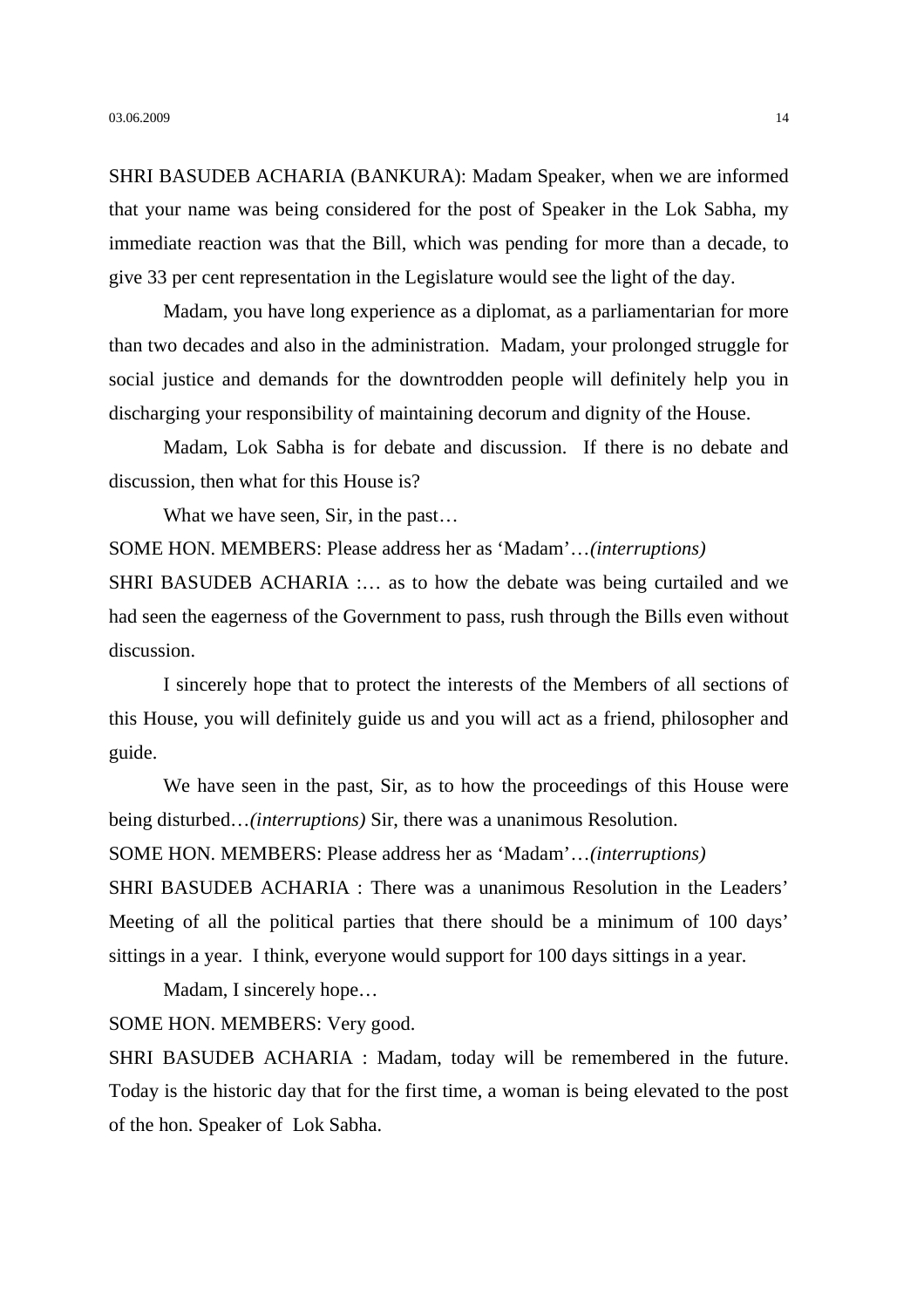Madam, I sincerely hope that all the Members – because the majority of the Members in this House in the  $15<sup>th</sup>$  Lok Sabha as was in the  $14<sup>th</sup>$  Lok Sabha is of the new Members -- would get an opportunity to ventilate their grievances. They represent the people, and the majority of the people today are facing a number of problems. We have poverty, illiteracy and so many other problems. Members want to ventilate the grievances of the people of our country whom they represent.

Therefore, Madam, I sincerely hope that under your leadership, the voices of the people of our country would be heard through their representatives.

Madam, you have been unanimously elected as the Speaker. It should not be misunderstood that we have not filed the nomination. We have not been properly approached by the Government. But we extend our full cooperation.

On my own behalf, on behalf of my party and on behalf of the entire Left Groups, we extend our full cooperation. We will cooperate to maintain the dignity and decorum of the House in your endeavour to improve the standard of debate in this House.

With these words, Madam Speaker, I again congratulate you for your elevation to the post of the Speaker.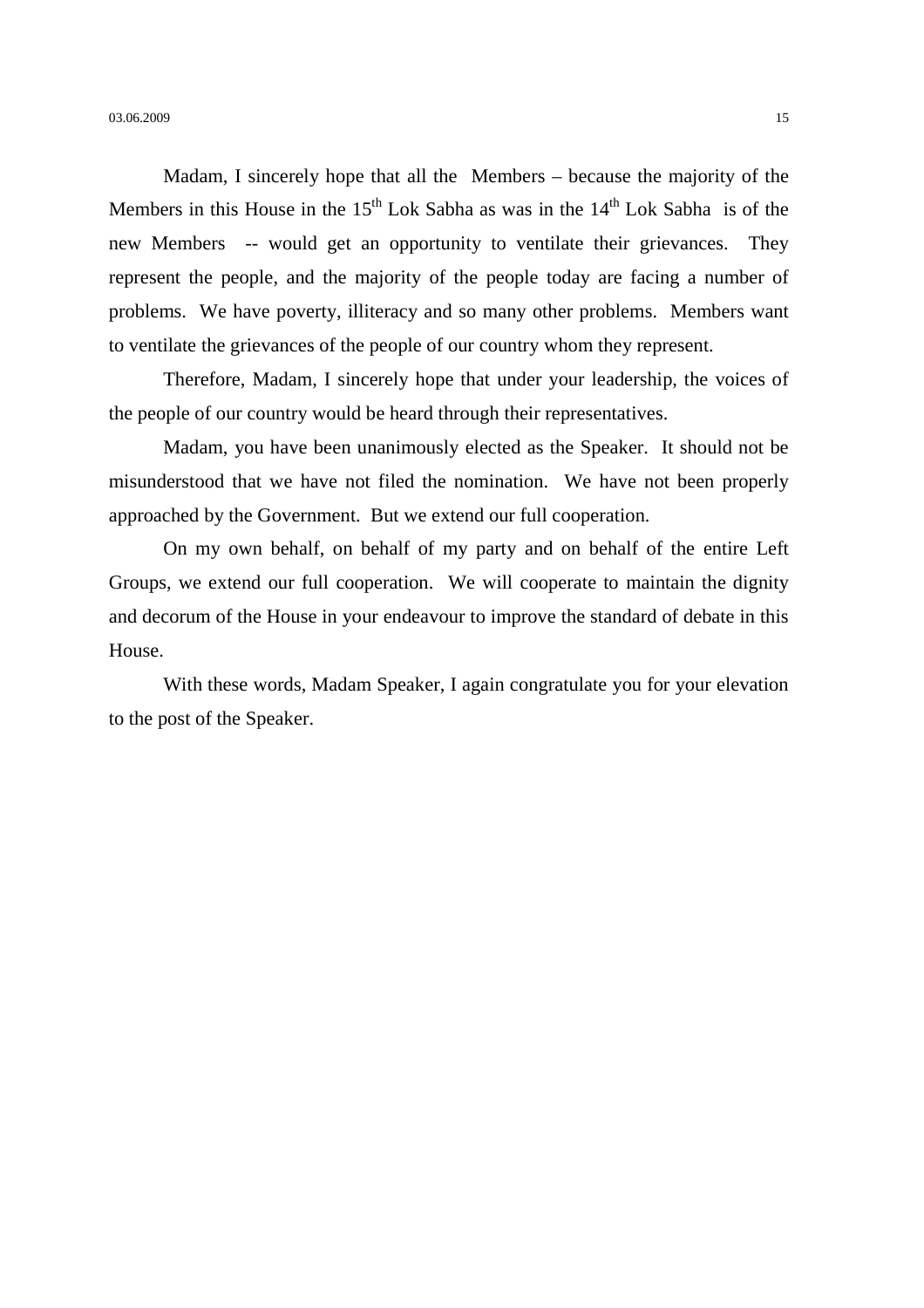03.06.2009

श्री मुलायम सिंह यादव (मैनपुरी) : माननीय अध्यक्ष महोदया, हम आपको बधाई और शुभकामनाएं देते हैं। मेरा आपसे अनुरोध है कि आप विपक्ष का सबसे ज्यादा ध्यान रखेंगी, क्योंकि किसी भी दल या पार्टी की सरकार हो, वह अपनी आलोचना को दबाए रखना चाहती है, विपक्ष की आवाज को दबाने की कोशिश करती है और हम विपक्ष के लोग सरकार की कमियों को जनहित और देशहित में सवालों के माध्यम से उठाते हैं। इसलिए विशे-ा रूप से हमारा आग्रह यही है कि आपका संरक्षण विपक्ष को ज्यादा मिले। आपको स्पीकर बनाना, सरकार का एक अच्छा कदम है और उसके लिए हम पूरे सदन को, माननीय प्रधान मंत्री जी, यूपीए अध्यक्ष सोनिया गांधी जी और यहां बैठे सभी नेताओं को धन्यवाद देते हैं कि एक महिला पहली बार लोकसभा में स्पीकर के पद पर चुनी गयी हैं। यह एक ऐतिहासिक क्षण है।

सदन में बहुत से सम्मानित सदस्यों ने आपके परिवार के बारे में, आपके पिताजी के बारे में बहुत कुछ कहा है। हमें आपके पिताजी के साथ काम करने का अवसर मिला। एक ऐसा अवसर आया कि चौधरी चरण सिंह जी और बाबू जगजीवन राम जी एक मंच पर थे। शरद यादव जी को पता होगा कि उन्होंने कई सभाएं एक मंच से की थीं। उन दो सभाओं में हम भी उपस्थित रहे हैं। उत्तर प्रदेश समाजवादी, जो दूसरा दल था लोकदल के अध्यक्ष थे। आपके परिवार का देश में परम्परागत और पैतृक सम्मान रहा है तथा देश के लिए सेवाएं रही हैं। यह पंचायत देश की सबसे बड़ी पंचायत है। इसकी अध्यक्ष आप हैं। आपका मार्गदर्शन और आपके ऐसे विचार हमारे सामने आएं. जिससे हम लोग और भी अच्छे ढंग से देश की जनता की समस्याओं को आपके सामने रख सकें।

इन्हीं शब्दों के साथ हम आपको बधाई देते हुए कामना करते हैं कि लोकतांत्रिक व्यवस्था में सदन के चलते समय, जिस सबसे उच्च पद पर आप हैं, उस पद की गरिमा हम सब लोग बनाए रखेंगे। आपकी तरफ से भी ऐसे निर्णय आएं, जिससे पूरा सदन आपके उच्च पद का आदर और सम्मान करे।

इन्हीं शब्दों के साथ पुनः मैं आपको बधाई देता हूं कि आप कामयाब हों।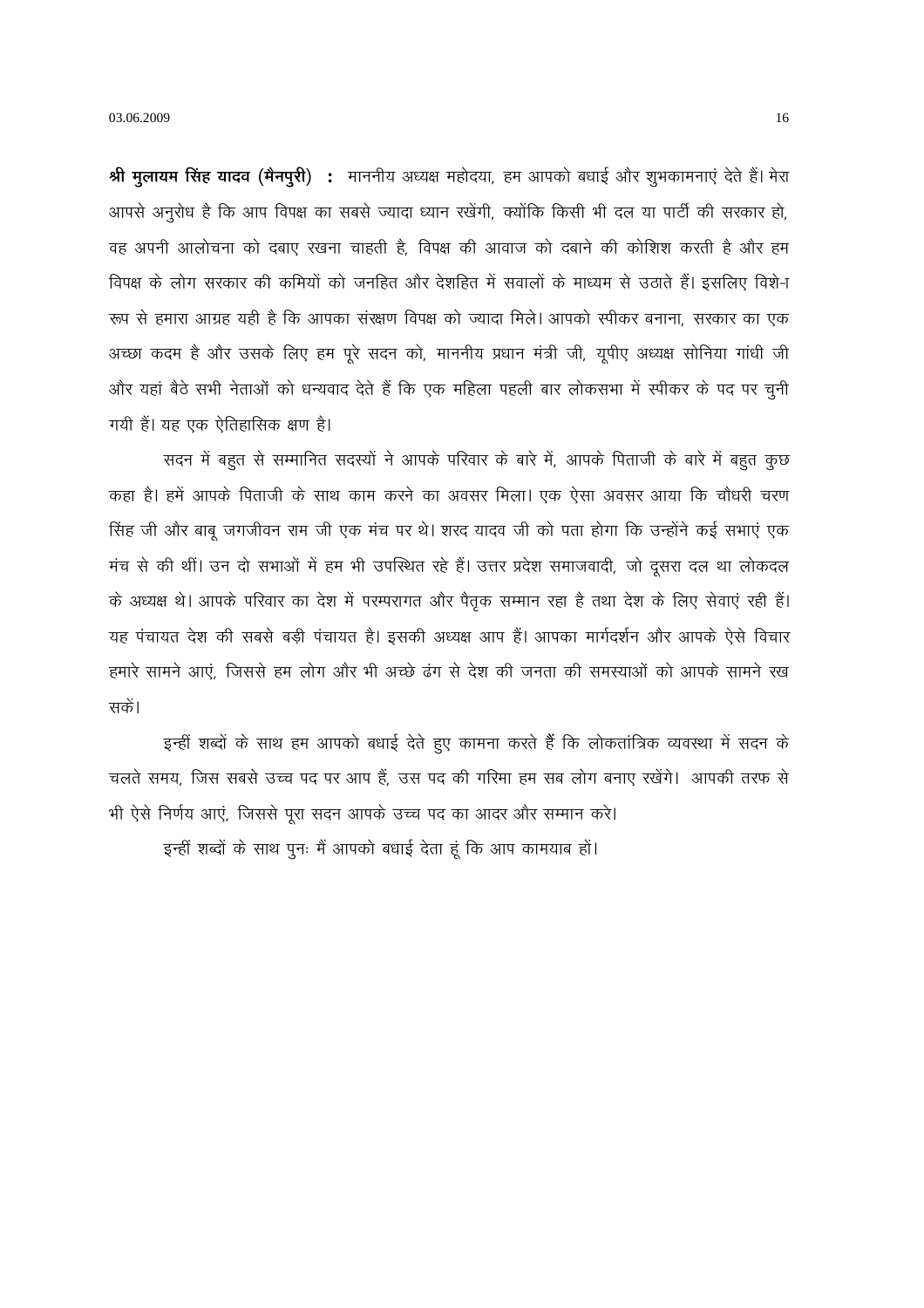THE MINISTER OF RAILWAYS (KUMARI MAMATA BANERJEE): Madam Speaker, we are really happy today that this House elected unanimously not only a woman Speaker but we are proud of you as we know the contributions of your family, Jagjivaramji, and all the other family members also. Madam, today we feel that it is the beauty of our democracy that all the people – except one or two, who too have supported after that – fully supported your election unanimously. We are really proud of that.

I want to quote one couplet here :

"मुदद्ई लाख बुरा चाहे तो क्या होता है,  $\vec{E}$  वही होता है, जो मंजरे खदा होता है।"

Today it is the joint contribution of the Dalit and the minorities. If they are together, I think India is together. We are proud of that. Madam, on the Bill of giving 33 per cent reservation to women, though Soniaji was willing to introduce the Bill when Atalji was there at that time also the Bill was introduced, the problem is that Bill is not passed and not even discussed. But, today we are happy to say that it is not 33 per cent reservation, but the Parliament gave you hundred per cent reservation. We are proud to say that.

Thank you very much. On behalf of our All India Trinamool Congress we will give you full cooperation, full solidarity to take care of our *Maa, Maati aur Maanush.*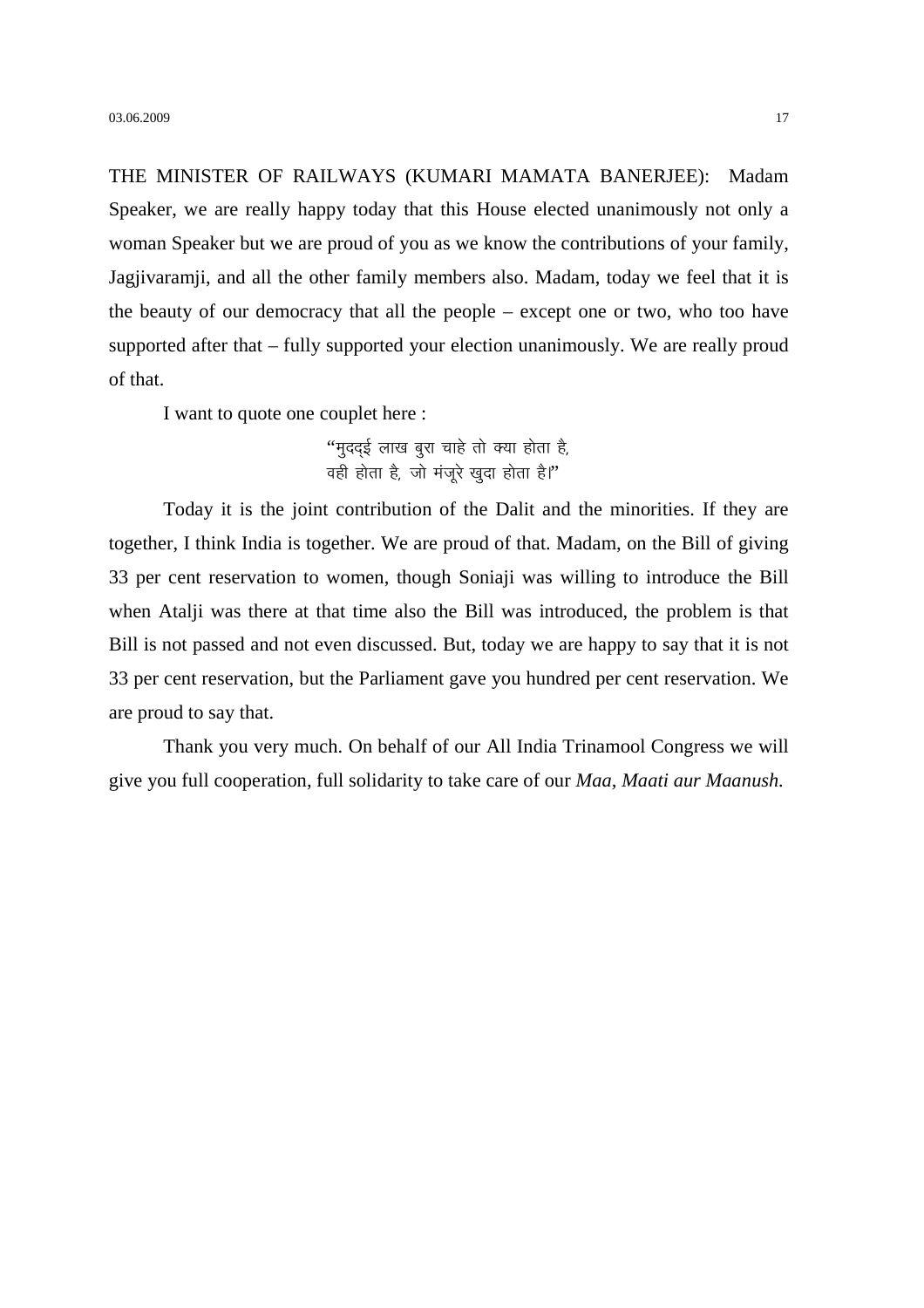SHRI ARJUN CHARAN SETHI (BHADRAK) : Madam Speaker, I join the House in sharing my heartfelt sentiment in welcoming you to the august office of hon. Speaker, Lok Sabha and take the opportunity to assure you on behalf of my Party, Biju Janata Dal, our wholehearted support and cooperation in conducting the proceedings of the House and its Committees smoothly and orderly as per the well-established procedure, practice and convention and parliamentary traditions.

Madam Speaker, being the illustrious daughter of an illustrious and distinguished parliamentarian, late Jagjivan Ram*ji*, history will always remember you as the first woman Speaker of Lok Sabha. You share this distinction, among others, with no less than Ms. Betty Boothroyd, the first and till now the only woman Speaker of UK's House of Commons. Your election to the exalted office will facilitate the inclusive voice of the nation and of the House, particularly those belonging to the vulnerable and marginalised stratum of the society and the polity.

Madam Speaker, you bring with you the legacy and rich varied experiences as a successful diplomat, having qualified for distinguished Indian Foreign Service. As a people's representative, having been elected to the Lok Sabha for the fifth time, you have espoused and articulated the hopes and aspirations of the people. As a Member of the important parliamentary Committees, you have also contributed significantly. As a Union Minister, I, in particular, would like to make mention of your significant contribution in piloting a very important piece of legislation, that is, Maintenance and Welfare of Parents and Senior Citizens Bill in 2007. The Act is just one illustration of your social concern and commitment.

Your vast experience as a successful diplomat can also be put into great use in giving new direction to what is called parliamentary diplomacy in promoting Parliament to Parliament contacts and availing the important fora like the Commonwealth Parliamentary Association, CPA and Inter-Parliamentary Union, IPU. I understand that India is going to host the Commonwealth Speakers'/Presiding Officers' Conference some time next year and we look forward to your valuable contribution in hosting this Conference.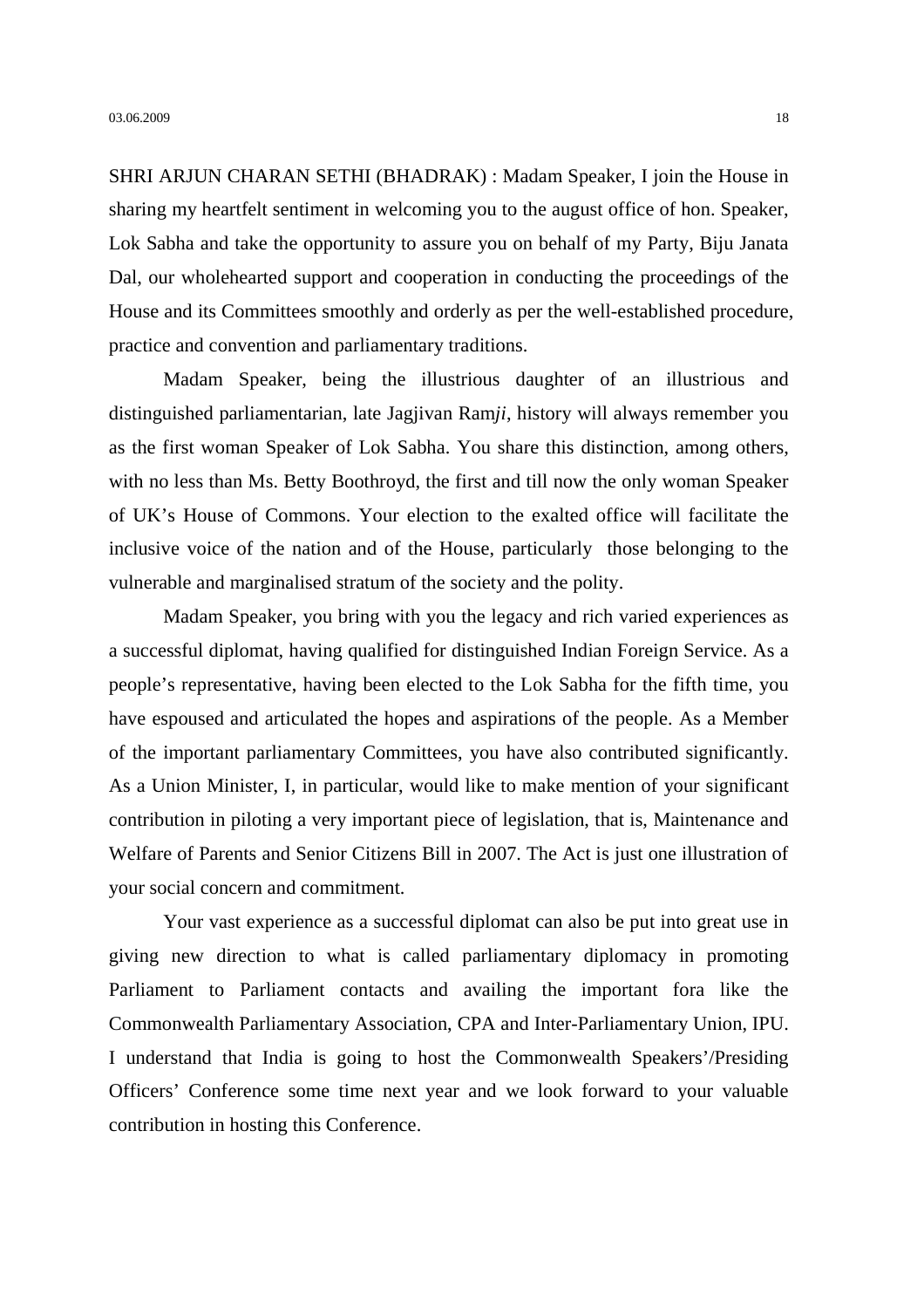I endorse the prevailing mood and sense of the House in reposing our faith and confidence that you will carry forward the traditions of objectivity, neutrality and impartiality of the Office of Speaker to greater heights and uphold the esteem and stature of the august institution.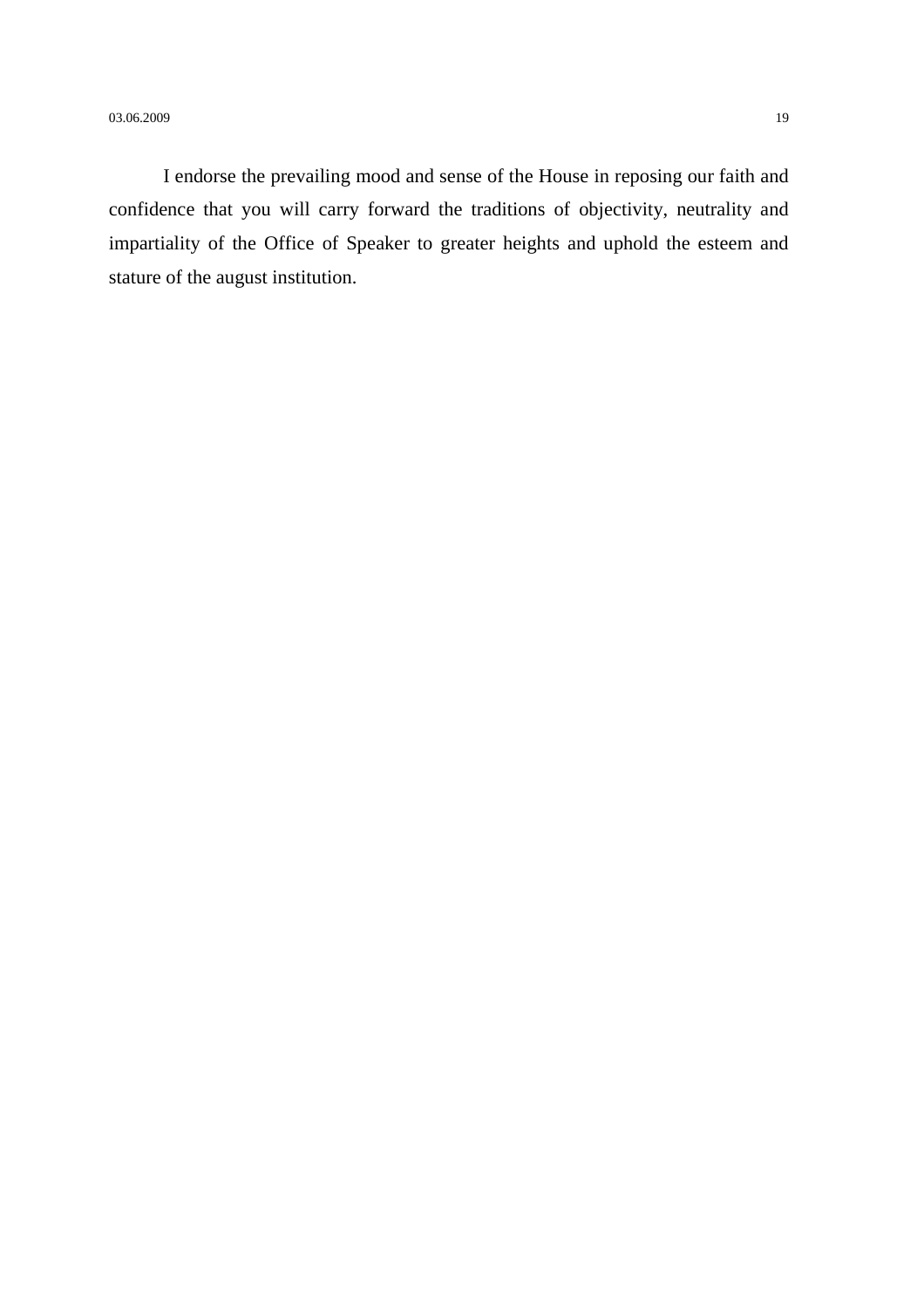SHRI T.R. BAALU (SRIPERUMBUDUR): Madam Speaker, on behalf of DMK, I join to congratulate you on elevation to the post of Speaker of this House. I am extremely privileged to express on record my happiness and to say that my partymen, inside and outside, and especially my leader, Dr. Kalaignar Karunanidhi, the octogenarian leader of Indian polity, who is co-incidentally celebrating his  $86<sup>th</sup>$ birthday today, are really happy. Yesterday, he has given a statement in appreciation of your goodself. He had got a long association with your esteemed father, Babu Jagjivan Ram. Next to Periyar E.V.R., the great thinker and social reformist and Dr. Arignar Anna, your father was the source of inspiration for many things that have happened in Tamil Nadu.

Today is the most important day, if I may say so. The President of India is a woman. The esteemed leader of the Ruling Party, Madam Sonia Gandhi is also a woman. Now you are occupying the exalted position of the temple of democracy, the Indian Parliament, which will send a right signal and proper message to *dalits* of India and especially the women folk of India. Madam Speaker, this is a congenial atmosphere so that 33 per cent reservation can be given to our women folk in Indian Parliament as well as the State Legislatures. Let us dedicate ourselves to it and at least in this Parliament, let us enact it and see that women folk's demand is met without any further delay.

Madam Speaker, I am reminded of a saying by the great Poet Subramania Bharathi. He said in one of his poems:

"Pattangal aalvadum sattangal seivadum, Paarinil inge nadatha vandhom, Ettum arivinil aanukku pen, Illaippillai kaan endru kummiyadi."

It means, "We, women, have come here to rule and make law. We reach the farthest horizon of knowledge and equal men." This is what the great Poet had to say. I think it has become a reality today by your occupying that exalted position of the Office of Speaker.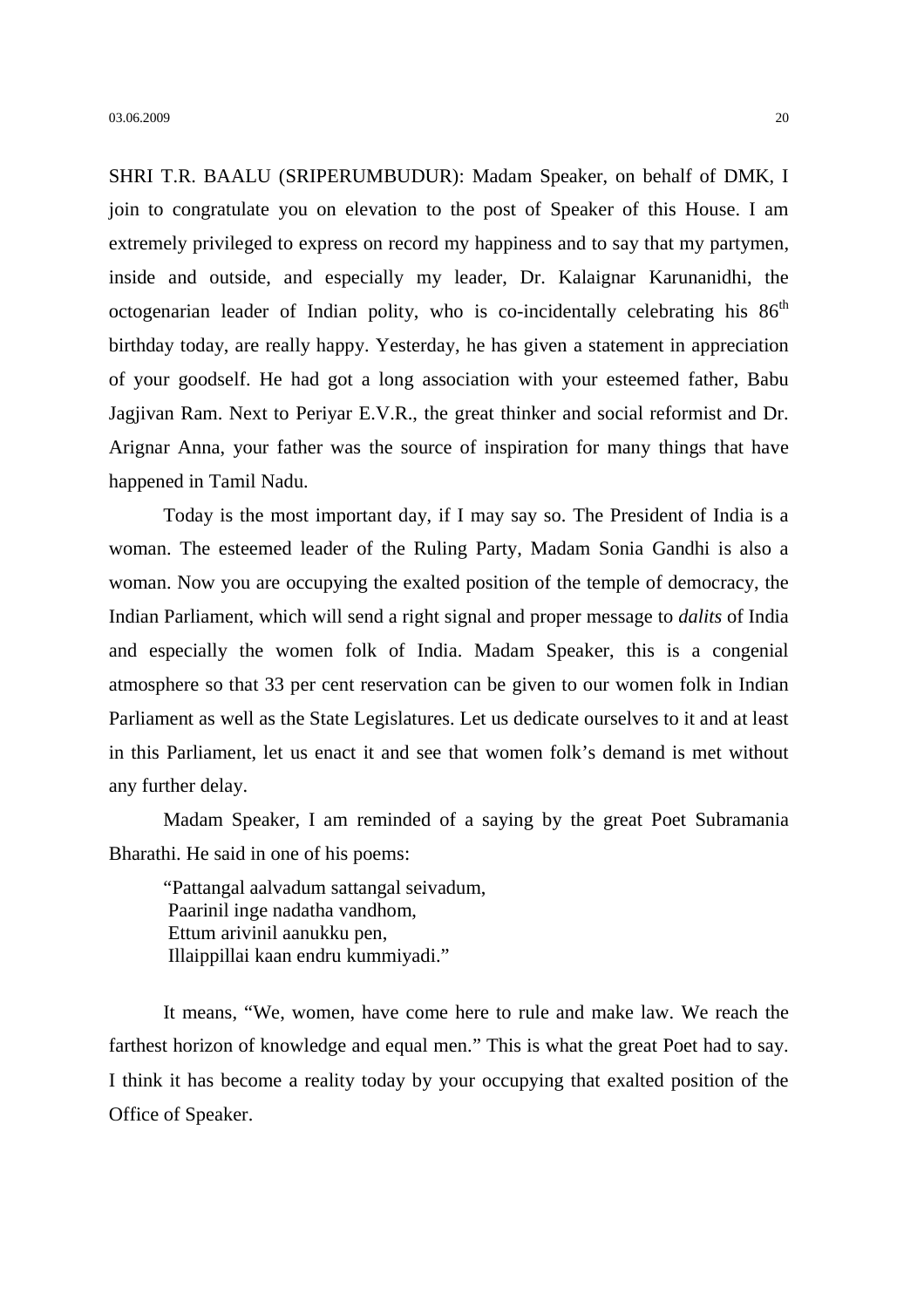$03.06.2009$  21

With these words, I congratulate you and would like to say that we would definitely cooperate with you in every respect.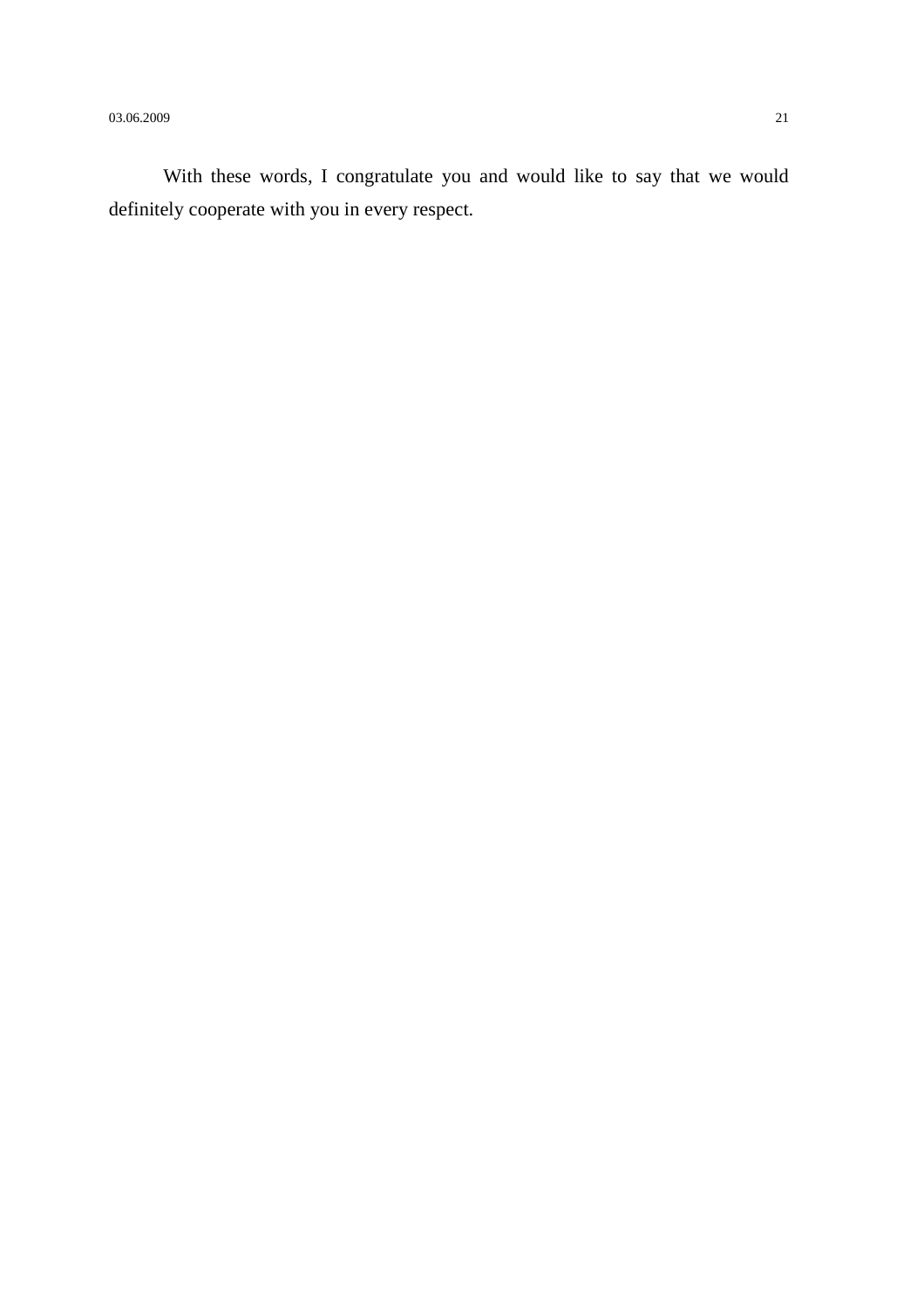श्री चंद्रकांत खेरे (ओरंगाबाद) : अध्यक्ष महोदया, शिवसेना की ओर से मैं आपका स्वागत करने के लिए खड़ा हुआ हूं। माननीय शिवसेना प्रमुख बाला साहेब ठाकरे जी और माननीय उद्धव ठाकरे जी की ओर से मैं आपको शूभकामनाएं देता हूं। हमारे देश की रा-ट्राध्यक्ष भी एक महिला हैं। यह मातृशक्ति की एक बहुमान्य मिसाल है जिसके कारण सभाध्यक्ष का पद मिला है। आपकी भी एक परम्परा है क्योंकि आप बहुत ही एक जानेमाने और सुप्रसिद्ध नेता बाबू जगजीवन राम जी की सुपुत्री हैं जिन्होंने देश के लिए बहुत ही महत्वपूर्ण काम किया है। उनका अनुभव भी आपको विरासत में मिला है और उसी कारण से आप पांचवी बार लोक सभा में हैं। आपने पिछले समय भी मंत्रीपद का कार्यभार संभाला और गरीबों की आपने अपने विभाग के माध्यम से बहुत सेवा की। मातृशक्ति के नाते से यहां आपके बैठने के बाद हम लोग हमारी हिन्दुत्व की भूमिका आपके माध्यम से यहां रखेंगे और मैं उम्मीद करूंगा की उसको आप हमेशा अनुमति देते रहेंगे। मैं यह भी कहूंगा कि हम विपक्ष में भी हैं लेकिन हमें सत्ता पक्ष जितना ही आप न्याय देंगी। अभी यहां जो चर्चा हुई है कि आपके यहां इस पद पर आने से महिलाओं का और भी आरक्षण बढ़ेगा। मैं कहूंगा कि महिलाओं को आरक्षण न देते हुए भी अभी इस लोक सभा में महिलाओं का प्रतिशत दस प्रतिशत तक हो गया। शिव सेना पक्ष की जो भूमिका है, वह यह है कि हम लोग महिला आरक्षण का विरोध तो नहीं करेंगे लेकिन पार्टी बेस आप आरक्षण रखिए। एक समय चुनाव आयोग ने जैसा बताया था, उसी माध्यम से हम लोग भी उसकी मान्यता रखेंगे। चूनाव आयोग ने जैसे पार्टी आधारित आरक्षण रखने की बात कही थी, उसके लिए हमारी पार्टी का हमेशा सहयोग रहेगा। आपके आने के बाद से निश्चित रूप से कई लोगों को यहां उम्मीद हो सकती है कि महिला आरक्षण का बिल आएगा। हमारा कहना है की वह बिल जब आएगा, तब आएगा लेकिन हमारी भूमिका यह है। लेकिन मातृशक्ति के नाते से हम आपका बहुत-बहुत अभिनन्दन करते हैं। हमारी शिव सेना की ओर से आपको हमेशा सहयोग मिलता रहेगा, यह मैं आपको वचन देता हूं।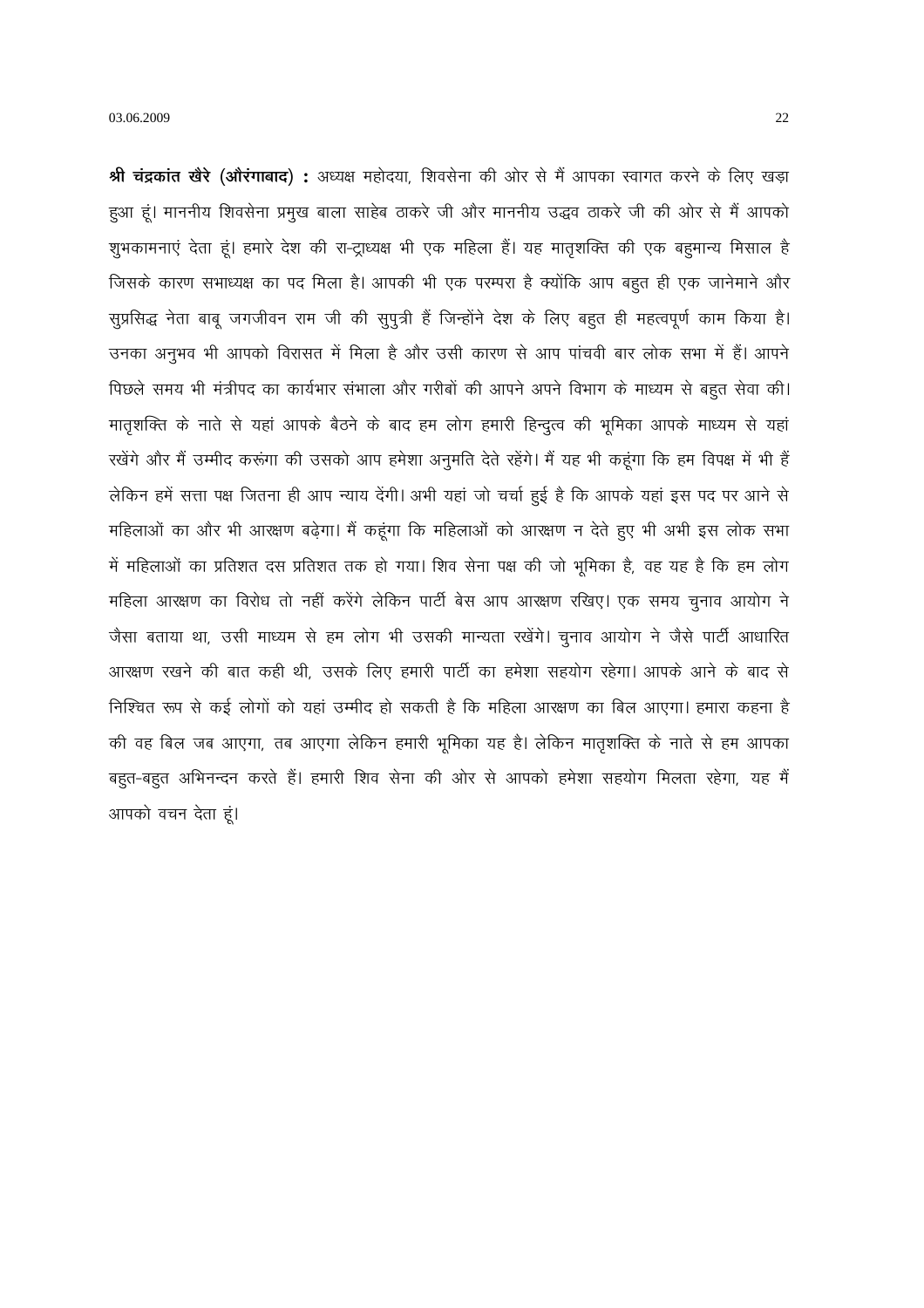SHRI M. THAMBIDURAI (KARUR): Madam Speaker, the AIADMK Party that I represent deems it a pride and privilege to congratulate you on this historic occasion of your elevation as the Speaker of this august House, the Fifteenth Lok Sabha.

From the core of my heart, I would like to extend my heartiest congratulations and felicitations to you. This is the first time, since Independence, that we have a woman Speaker in this House and we welcome it.

Our Party's General Secretary hon. *Amma* is also in favour of giving 33 per cent reservation of seats in the Legislatures for women.

Madam, you will recollect that when I was the Law Minister in 1998-99, I had piloted and introduced the Women's Reservation Bill, but on the first occasion, I faced a lot of problems in the House. It was only during the second time that I could successfully introduce the Bill. The Bill has been introduced but it has not yet been passed. I hope, during your period, this Bill will be passed.

Madam, we have a friend, philosopher and guide in you. The Members of my party will be with you in your endeavour to improve the quality of debate, discussion and the content of legislative outcome of our proceedings. I am sure that our deliberations will be characterized by reason, compassion and a deep commitment.

Madam, today you have joined the line of illustrious predecessors starting from Shri Vithalbhai Patel to Shri Mavalankar and many others who have not only raised the status of this Office but also upheld the dignity, prestige and honour of this democratic Republic. You have seen the Parliamentary functioning from close quarters since 1985; I would like to proudly say that both of us got elected to the Eighth Lok Sabha, for the first time. In the last Lok Sabha, your work as the hon. Minister of Social Justice and Empowerment was very much appreciated by one and all. I am sure, you, being an advocate and a civil servant, would do justice to all sections of the House without any bias and prejudice.

On this occasion, I would request you to be little bit considerate towards the Opposition Parties. It is always said that the Ruling Party has its way and the Opposition has its say. So, I feel that the Opposition should be shown consideration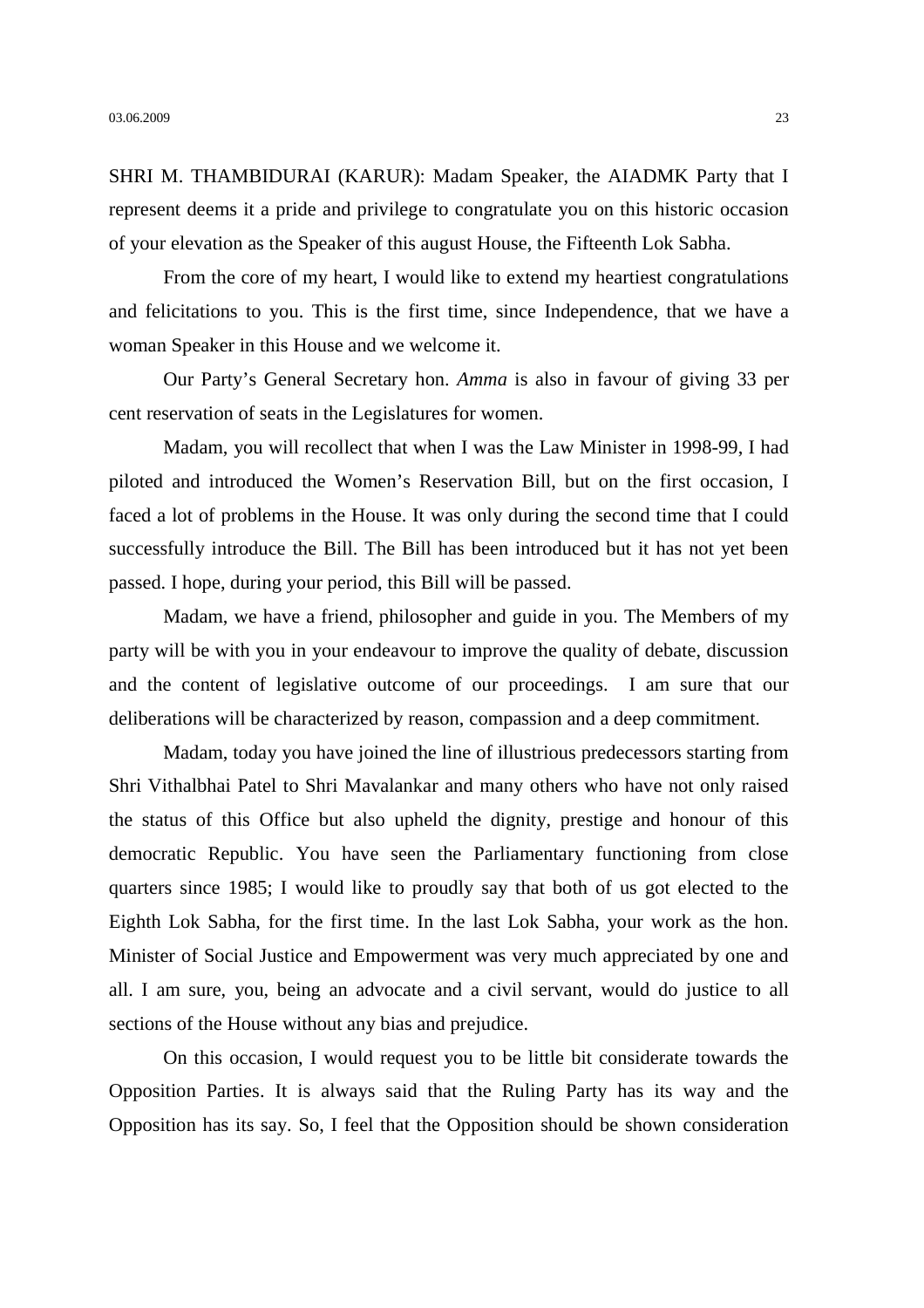by way of giving more time and opportunities to raise issues concerning the common man.

On behalf of respected Puratchi Thalaivi, hon. Amma, the General Secretary of the All India Anna Dravida Munnetra Kazhagam*,* and on my own behalf, I express our felicitations and unstinted support to you, Madam, as you embark upon a new chapter in your distinguished political career as Hon. Speaker of the Fifteenth Lok Sabha.

Madam, I also assure you of our fullest co-operation in maintaining the dignity and decorum of this House. With great pleasure and pride, I would like to once again compliment you, Madam, on your taking over as the hon. Speaker of the Fifteenth Lok Sabha.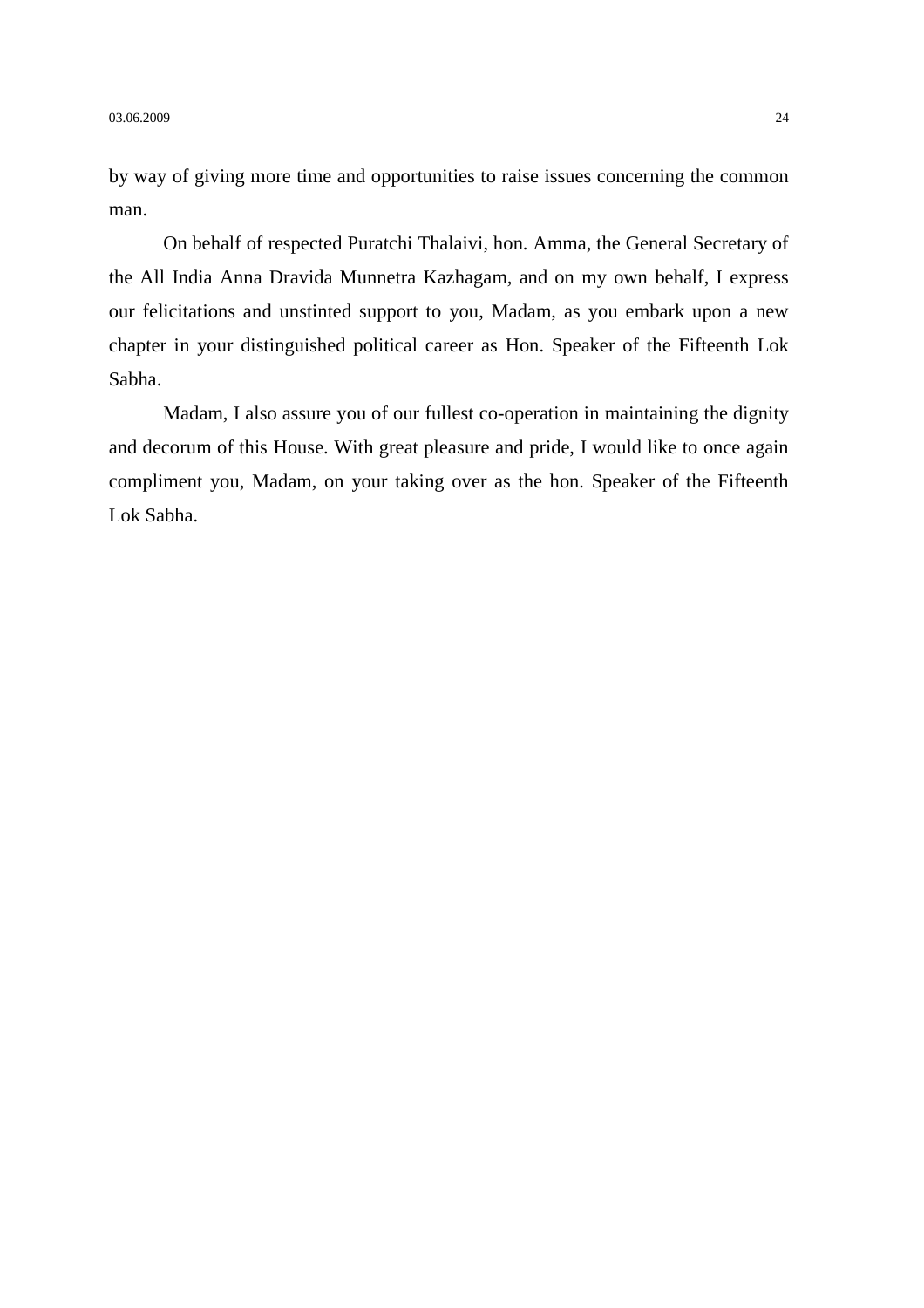THE MINISTER OF AGRICULTURE AND MINISTER OF CONSUMER AFFAIRS, FOOD AND PUBLIC DISTRIBUTION (SHRI SHARAD PAWAR): Madam, I am really happy to congratulate you because you are occupying the highest position of the parliamentary democracy in this country.

You might be the only Member in this House who got the opportunity to associate with eminent leaders, right from Pandit Jawaharlal Nehru, till the present Prime Minister. You have the legacy of Babu Jagjivan Ram, the great son of the soil, the great freedom fighter.

In fact, I recollect my young days when I was working in the State, in the Agriculture Ministry, Babuji was looking after the Agriculture Portfolio at the national level. Let me admit that I have not seen such an able administrator. His administrative capacity brought Green Revolution in this country. I have got opportunities to hear his speeches; he was one of the best orators in Hindi and English; I have seen that in Babuji. So, you have the legacy of the great man. We have seen, in the last 4-5 terms of your tenure in the Parliament that you tried to continue that legacy.

We have worked together, Madam Speaker; on a number of occasions, we have seen how you were sincere to the cause of the weaker section of the society. I recollect when both of us visited Orissa and when we spent a day in the affected area of Kandamal, and particularly when we visited the camp where those affected people were staying – I had seen when you were discussing with the children and particularly with women about their problems; I have seen when you were hearing them. I also recollect, the same day, when we returned from Bhubaneswar, and when we were discussing with the officials of the Orissa Government, I have seen woman's heart the firmness of the woman, which you have shown in that particular meeting.

I would like to commit one thing that there will be the fullest cooperation from me and all my colleagues. I am sure the country and the Indian Parliament will remember your contributions.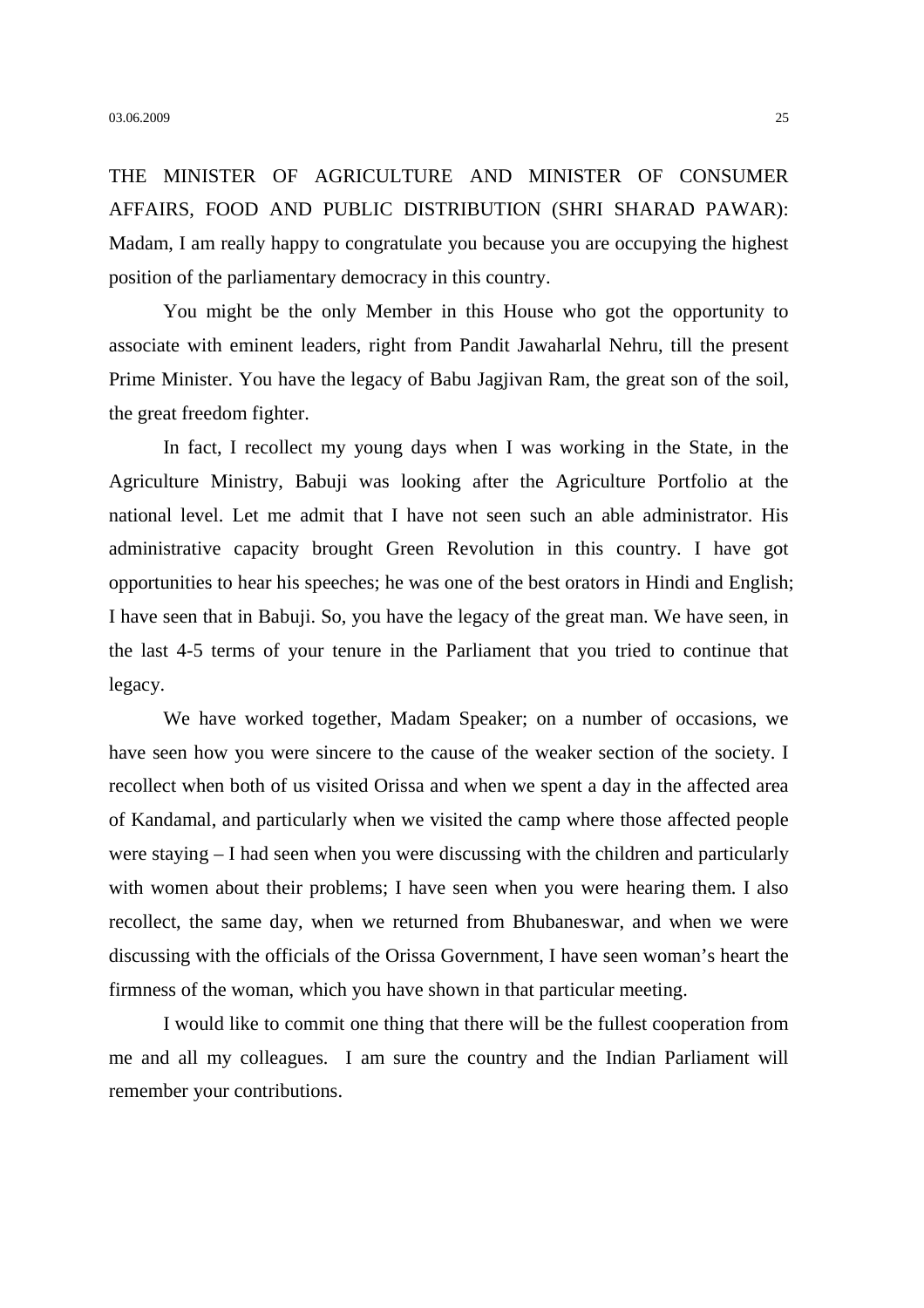श्री शरद यादव (मधेपूरा): महोदया, मैं आपको इस पद पर आम सहमति से विराजमान होने के लिए बधाई देता हूं। इस मौके पर मैं निवेदन करूंगा कि इस सदन से बेहतर जगह समूचे देश में कहीं नहीं मिलती। 14वीं लोक सभा में यहां श्री सोमनाथ दा बैठते थे। दुनिया की न्याय व्यवस्था में मुझे ऐसा कोई उदाहरण नहीं मिलता कि 15-16 लाख लोगों के द्वारा चूने हुए लोगों को इस सदन से 13 दिन में उनके आचरण की मर्यादा पर निकालने का काम किया। जिस समय मैं इस सदन में आया था, यहां श्रीमान अटल बिहारी वाजपेयी जी थे, स्वर्गीय श्री मधु लिमये जी थे, स्वर्गीय पीलू मोदी थे, श्री श्याम नंदन मिश्रा थे, श्री ज्योतिर्मय बसु थे। इस सदन में एक से एक बढ़कर लोगों की जीवंत बहस को मैंने देखा है। जैसे-जैसे इसकी उम्र बढ़ रही है, मैं पूरी तरह से नहीं कहता, लेकिन वैसे-वैसे उसमें गिरावट आ रही है। बहस सगुण होती है, हालांकि कबीर के निर्गुण भजन भी हैं और सगूण भजन भी हैं।

मैं इस सदन में बाबूजी का रमरण भी करना चाहूंगा। जब वह यहां बहस करते थे तो उनकी भाना, उनका जमीन का अनुभव, जैसे जमीन पर राल तैरती है, वैसे इस सदन में काम चलता था। मैं आपसे यही विनती करूंगा कि हम सगुण बहस के लिए सहमत हुए हैं, निर्गुण बहस के लिए सहमत नहीं हुए हैं। सगुण बहस होगी तो लोक सभा सार्थक है और यदि इसमे निर्गुण बहस होगी तो परेशानी होगी। जैसा भाई मुलायम सिंह जी ने कहा, कुछ लोगों ने कुछ बातों का जिक्र किया, जो विवादास्पद हैं। मैं उन पर जाना नहीं चाहता, चूंकि सदन का पहला दिन है। मैं भी बहुत बोल सकता था, लेकिन वह मर्यादा के विपरीत होगा। जिन लोगों ने बोला है, उन्होंने मर्यादा लांघी है और जब इस सदन में मर्यादा लांघी जायेगी तो मर्यादा को रोकने का काम भी जरूर होगा।

दुनिया में सबसे ज्यादा लाचार और बेबस लोग हैं। जो सबसे ज्यादा मेहनत करते हैं। लेकिन जैसे-जैसे आजादी की उम्र बढ़ती है, उनकी जिंदगी और तबाह होती जाती है। मैं समझता हूं कि यहां सगूण बहस होगी। लेकिन मेरी आपसे विनती है, हमारा आपसे सम्पर्क का बहुत लम्बा अरसा है। आप जब इस क्षेत्र में भी नहीं थीं, तब भी हर सुख-दुख में हम लोग साथ थे। मैं स्वर्गीय बाबू जी का स्मरण करना चाहूंगा। मैं आपसे इतनी आशा और विश्वास करूंगा कि यहां जो बहस हो, वह जीवंत हो, यहां जो बहस हो, उसका इस देश के लोगों के साथ तारतम्य हो, संतुलन हो और यदि यहां किसी तरह का असंतुलन होगा तो शांति रखना और यह कहना कि आम सहमति से सदन चलना चाहिए, मुश्किल होगा। मैं समझता हूं कि हिंदुस्तान के जो वाजिब लोग हैं, उनके हक-हकूक में सार्थक सदन चलना चाहिए।

26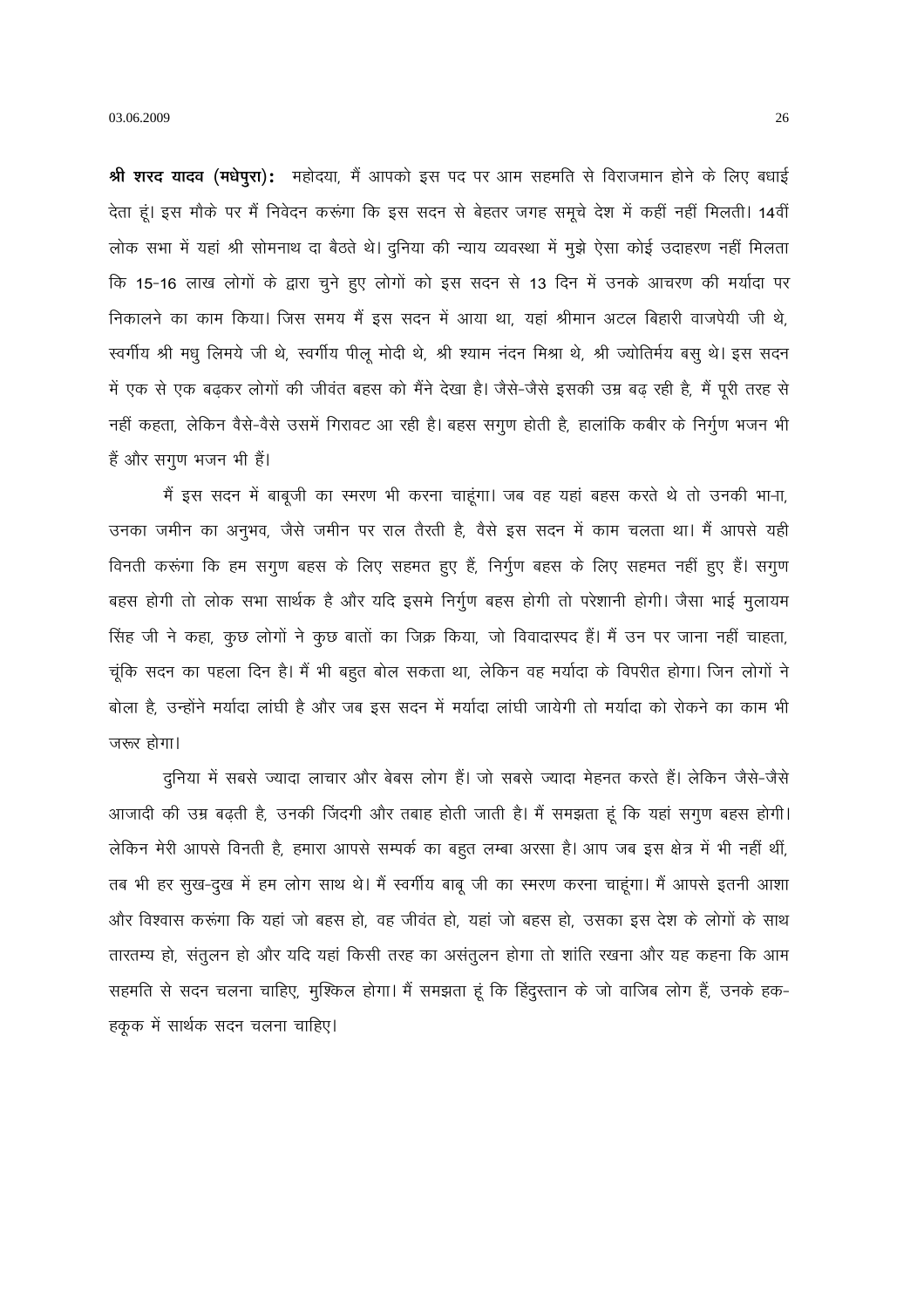इसलिए अंत में बात लम्बी न करके मैं आपका अभिनंदन करता हूं और आपको हृदय से बहुत-बहुत बधाई देता हूं। लेकिन मैं आपको सगुण बहस के लिए बधाई देता हूं, आप यहां सगुण बहस का रास्ता अपनाइये। इन्हीं शब्दों के साथ-साथ मैं आपका बहुत-बहुत शुक्रिया अदा करता हूं।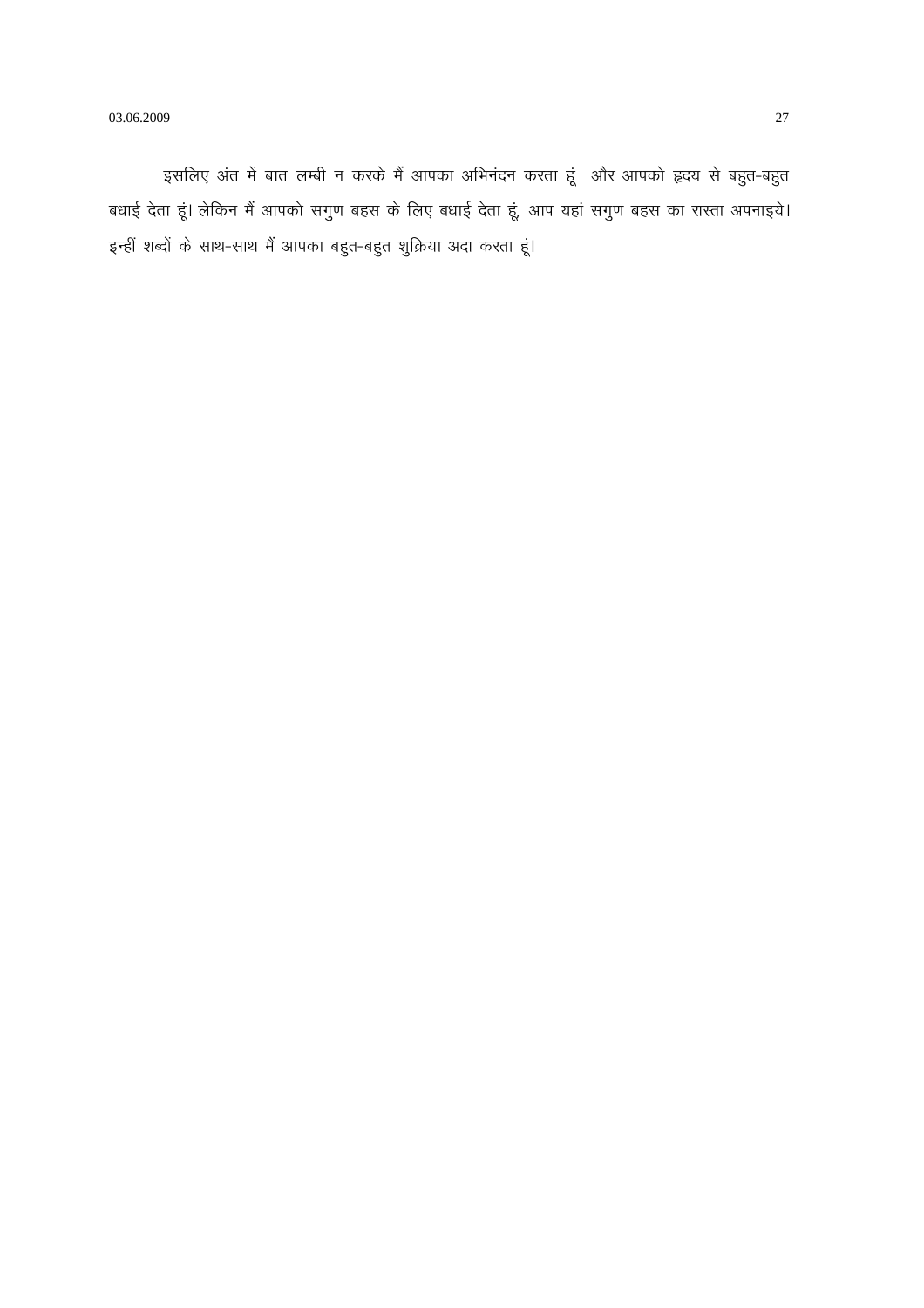#### 12.00 hrs.

SHRI NAMA NAGESWARA RAO (KHAMMAM): Madam, I, on behalf of the Telugu Desam Party, congratulate you on your unanimous election as the Speaker of this House.

भारत देश में 50 प्रतिशत महिलाये हैं और एक दलित महिला को इस पद पर चुनना बहुत ही प्रसन्नता की बात है।

मैडम स्पीकर, हमारी पार्टी के अध्यक्ष और आन्ध्र प्रदेश के फॉर्मर चीफ मिनिस्टर, श्री चन्द्रबाबू नायडू भी 1998 में असैम्बली में एक दलित आदमी को स्पीकर पद पर लेकर आये थे। आन्ध्र प्रदेश असैम्बली में पहली दफा एक दलित स्पीकर बनाया गया। उसी तरीके से यहां भी एक दलित महिला को स्पीकर बनाया गया है। जिस तरह से आपको एडमिनिस्ट्रेशन का अनुभव पुरी तरह से है, उसी तरह से स्व. बाब जगजीवन राम जी की बेटी होते हुये आपको पौलिटिकल एडमिनिस्ट्रेशन का भी अनुभव है। इसलिये हम लोग आपसे पूरी उम्मीद करते हैं कि नवभारत निर्माण के लिये जो बनाना है या जिसकी हमें आकांक्षा है, उसे पूरा करने का मौका मिलेगा। मैं इस हाउस में पहली दफा आया हूं और कई दूसरे लोग भी पहली दफा.यहां आये हैं। मूझे उम्मीद है कि इस हाउस में जो नये यूथ और नई महिलायें आयी हैं, उन्हें बोलने का पूरा पूरा मौका देंगी।

मैडम स्पीकर, हम आपसे यह भी उम्मीद करते हैं कि अपोजीशन पार्टी को कंस्ट्रक्टिव सजेश्न्स और व्यूज़ एक्सप्रेस करने के लिये आप ज्यादा टाइम देंगे।

मैडम स्पीकर, मैं अपनी पार्टी तलुगु देशम के कोलीग्ज़ के बिहाफ पर कंस्ट्रक्टिव सजेशन्स की सपोर्ट देते हुये अपनी बात खत्म करता हूं।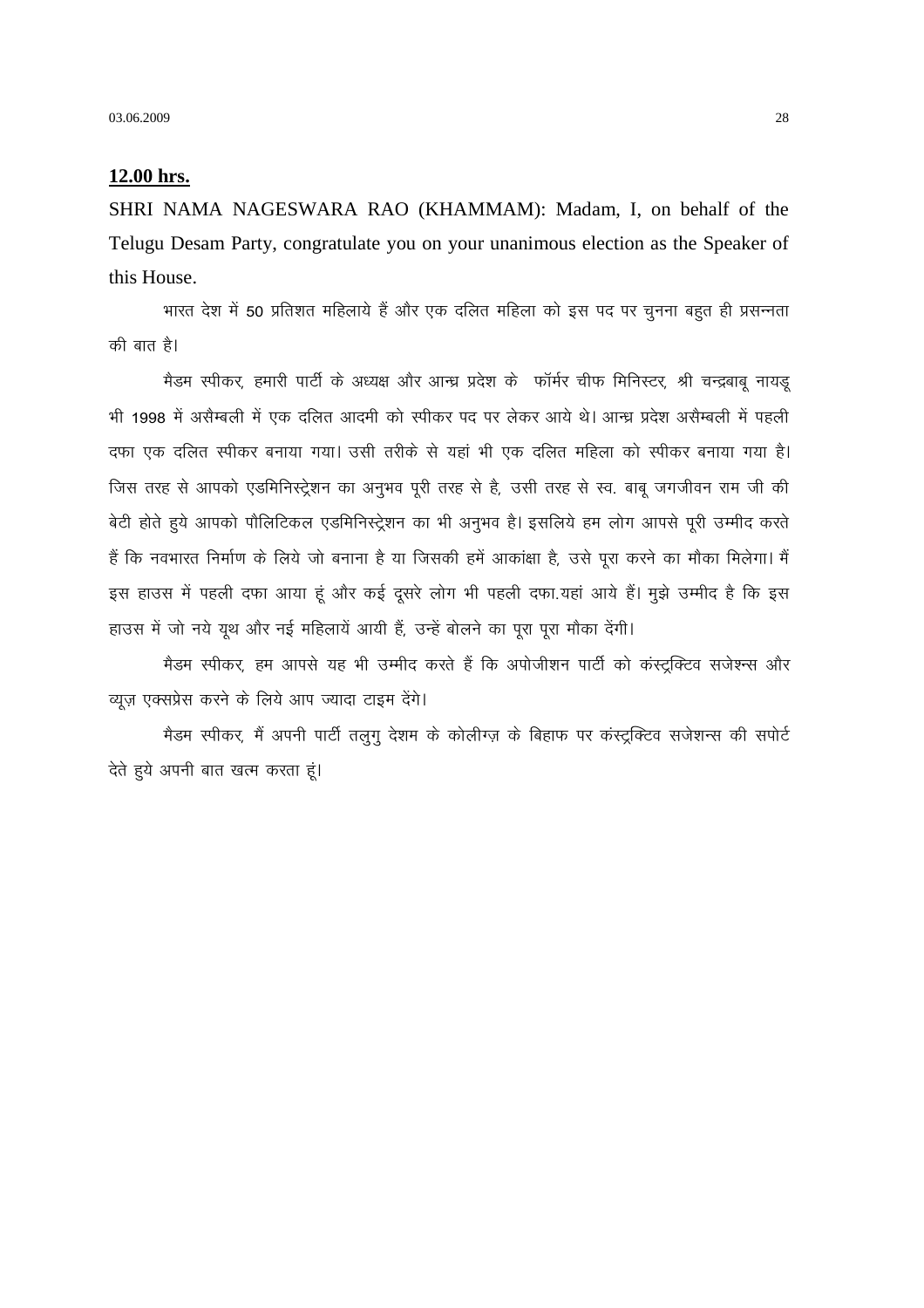SHRI GURUDAS DASGUPTA (GHATAL) Madam, it is really a great moment for Indian Parliament and for Indian democracy. It is really great - I mean it – to elect you as the Speaker of the temple of Indian democracy. I have no hesitation in congratulating the Government for taking this laudable move. I congratulate the Government for taking this laudable move. After you have elected a woman as the President of India, the same trend is sought to be continued. We have elected today a woman as the Speaker of Lok Sabha. It opens a new chapter in all sense of the term. It opens a new chapter in the history of Indian parliamentary system. It is really a truthful recognition of the role that the Indian womanhood is playing in the social life of India.

Under your leadership Madam, I believe that the House will reach a new height. I sincerely believe that there will be less hold-up, there will be less disruption and there will be more discussion.

There will be more fruitful representation of the national problems that is becoming baffling to this country. I believe, in a pluralistic democratic system, the right to dissent has to be protected and respected. I believe, under your leadership, Madam, the right of criticism, the right of presenting the individual views, the right to express opposition to the policies which I or we consider to be negative, will be respected and protected, creating a new legacy in conformity with the great tradition of the country. I believe there will be longer Session of the Indian Parliament and the Parliamentary system should not be short-skirted as have been done in the recent past. I believe, the Government by taking the move in electing you as the Speaker, has created a new chapter and in the similar way, the Government shall respond to the longstanding demand for a longer Session, namely, 100 days Session, so that there will be useful discussion and the Parliament, in real sense of the term, will be an important instrument in shaping the policy that the nation needs to adopt.

Madam, I congratulate you and I offer you our full cooperation in leading this great House to fruitful discussion.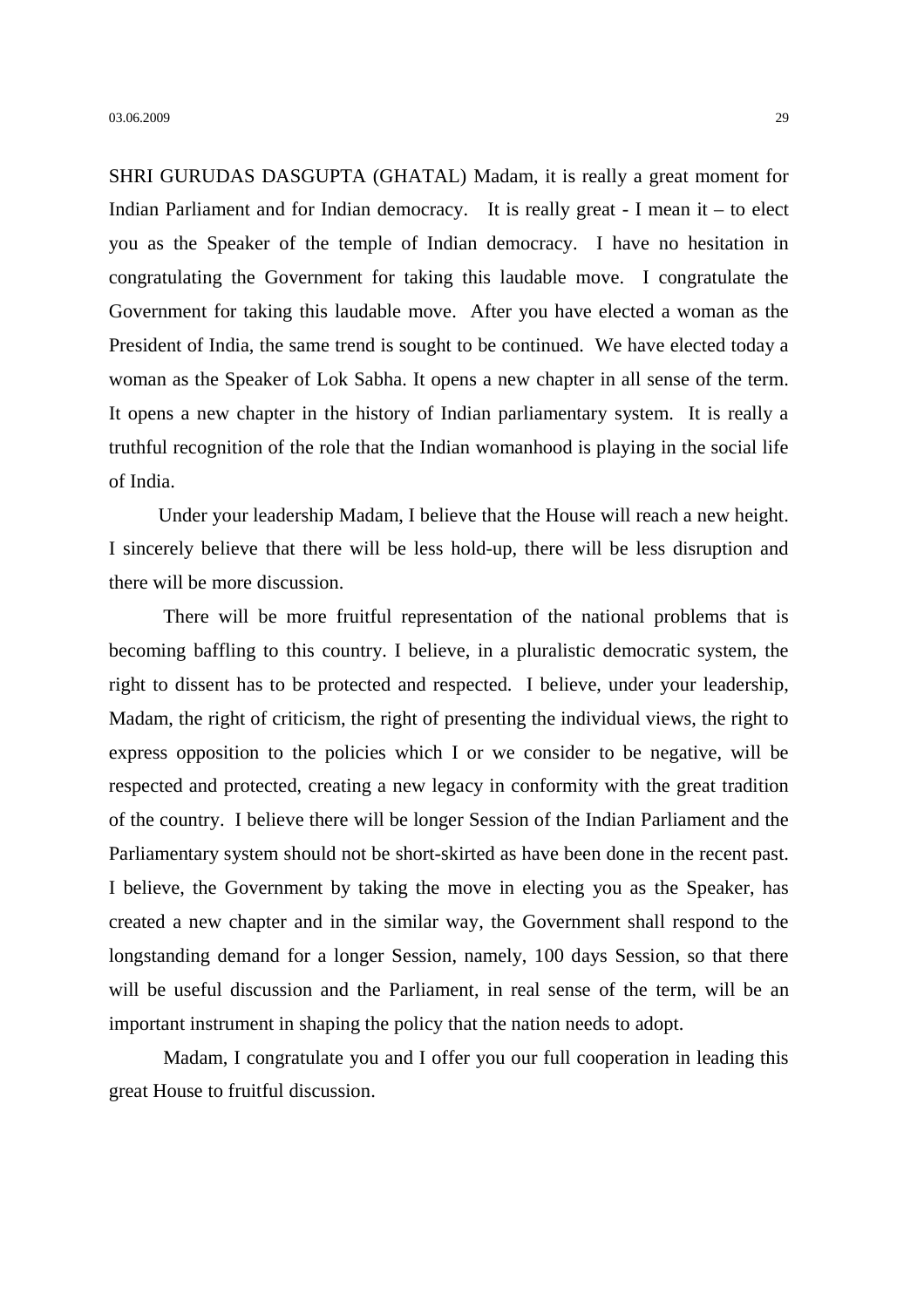श्री लालू प्रसाद (सारण): माननीय अध्यक्ष महोदय, सर्वसम्मति से अध्यक्ष चुने जाने पर मैं आपको बधाई और शुभकामनाएँ देता हूँ। विभिन्न पार्टियों के नेताओं को भी मैं सूझाव देना चाहता हूँ कि आज जो अभिनन्दन समारोह है और पूरा सहयोग देने का हम सभी लोग आपको वचन दे रहे हैं, हमको डाउट है कि यह मेंटेन रहेगा या नहीं। स्वर्गीय जगजीवन बाबू जी ने कांग्रेस से हटकर कांग्रेस फॉर डैमोक्रेसी बनाया था। सन 1977 में हम लोग आए थे। गांधी मैदान में जगजीवन बाबू जी ने बिहार के लोगों के बीच में भा-ाण दिया था कि जब आज़ादी का मंथन हुआ और दूध मथा गया तो दलित, गरीब, पिछड़ों और अकलियतों को मट़ठा भी नहीं मिला, मक्खन चंद घरों में कैद हो गया। अच्छी बात है कि सामाजिक न्याय की हम लोगों की जो धारा है, शी-स्थि पदों पर लागू हो रही है और इस देश में अनहोनी हो रही है जो देश में लोग सोचते भी नहीं होंगे। बहुत लोगों का नाम सूनते थे अध्यक्ष पद के लिए, रा-ट्रपति के पद के लिए। पहले शी-रिथ पदों पर जो सामाजिक न्याय का आरोप हम लोगों पर गढ़ा जाता था मुलायम सिंह यादव और हम लोगों पर कि जात-पात फैलाते हैं, ये जात-पात नहीं है। लेकिन शी-रिश्य पदों पर बैठने से ही देश के वंचितों का, गरीबों का, दलितों का, पिछड़ों का कायाकल्प होने वाला नहीं है। आगे बात होगी, चर्चा होगी। आज न्याय की कुर्सी पर आपको बैठाया गया है। जो स्पीकर हुआ करता है वह किसी दल का नहीं होता, यही कहा जाता है और सिद्धांततः स्वीकार भी किया गया है। आपके और हमारे पूर्व के अध्यक्ष सोमनाथ बाबू हमारे सामने उदाहरण हैं। जरूरत है कि इस देश में गरीबों को सच मायने में न्याय दिलाना है और बहुत सारे पिछड़े राज्य बिहार जैसे राज्य, उड़ीसा जैसे राज्य हैं जो आज़ादी के साठ साल तक नैगलैक्टेड रहे हैं, उन्हें इंसाफ मिले, विशे-ा दर्जा मिले, राज्य के मुख्य मंत्री नीतीश जी भी मांग कर रहे हैं और हम लोग जब बँटवारा हुआ था, आडवाणी उन दिनों में थे।

यह कहा गया था कि हम बिहार को तकलीफ नहीं होने देंगे, विशेन पैकेज देंगे। हम लोगों ने उस समय एक लाख सत्तासी हजार करोड़ का दावा एनडीए सरकार के सामने पेश किया था, लेकिन एक पैसा भी नहीं मिला। हम सब एवं बिहार के सब लोग साथ हैं, अन्य राज्यों के साथ भी हम लोग हैं। चूंकि यही सबसे बड़ी पंचायत है, इसलिए यहीं सवाल रखा जाएगा और मैं समझता हूं कि आपकी वाणी में जो मीठापन है, हम लोगों को इस स्वर में स्वर मिला कर डिबेट में बहस करने का मौका आप देंगी। सत्ता पक्ष और सभी लोगों से, नेता विरोधी दल और उनके दल से भी हम लोगों का अनुरोध है कि चाहे छोटा दल हो, जिसको जो मेंडेट मिला हो, सन् 1984 में भाजपा को दो सीटें मिली थीं, कांग्रेस पार्टी को तो इस समय उम्मीद भी नहीं थी। हम विशे-ा रूप से धन्यवाद देना चाहते हैं, इस देश के मुसलमान भाईयों और अकलियतों के लोगों का, उनके सवालात, गरीबों के सवाल और रंगनाथ मिश्रा कमीशन की जो रिपोर्ट है, मुस्लिम भाईयों को सेवाओं में रिजर्वेशन देने का, इसमें आपको डट कर इंसाफ दिलाना पड़ेगा। इसमें हम लोग आपका पूरा सहयोग करेंगे।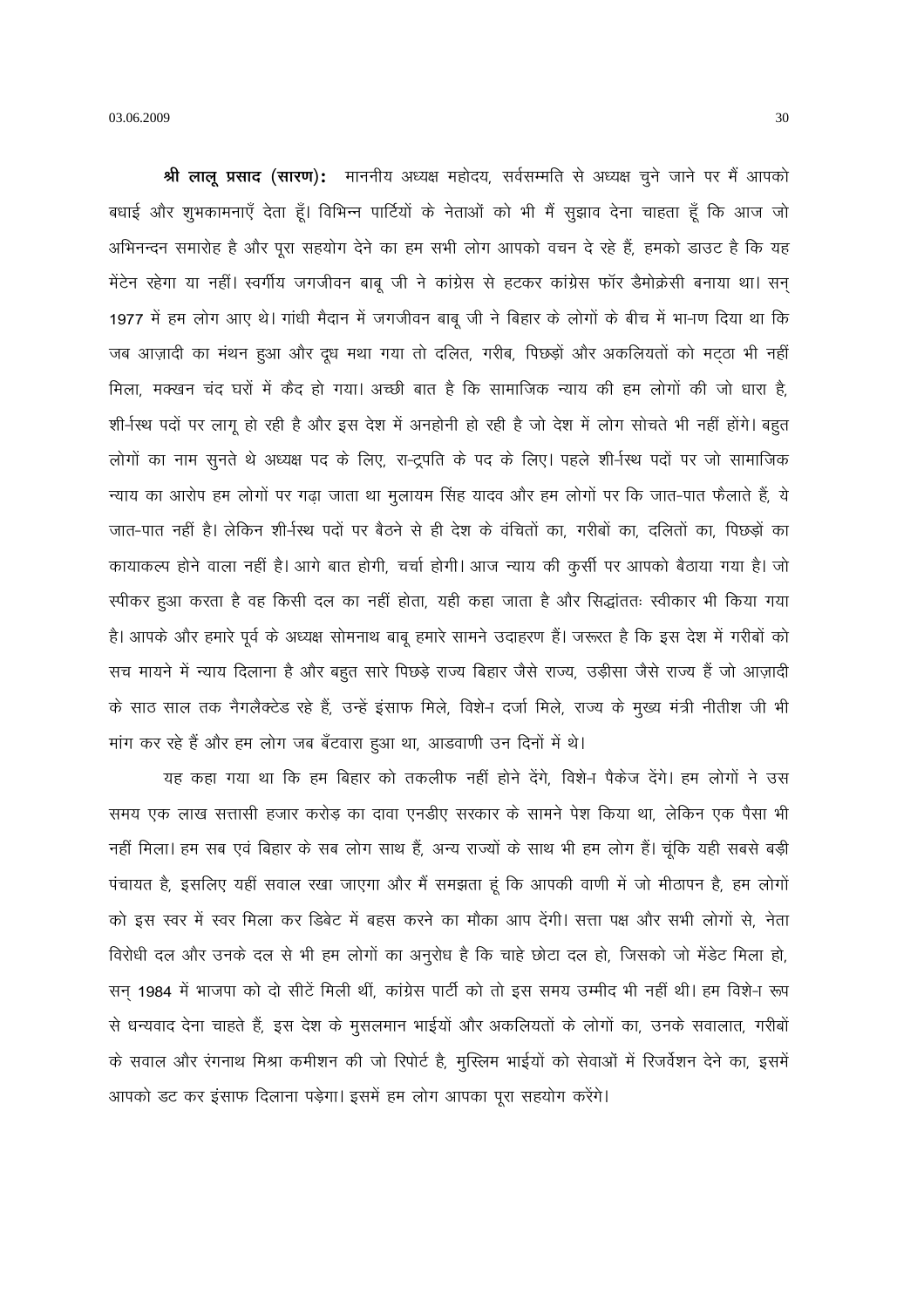बिहार की जनता और आपकी कांस्टीट्यूएंसी के वि-ाय में आडवाणी जी ने जिक्र किया। सासाराम और बिहार, पूरे देश, सभी मंत्रालयों एवं सभी लोगों का आप ध्यान रखेंगी। आपको यहां बैठाया गया है, इसलिए मैं किसी के निराश होने की कोई गुंजाइश नहीं देखता हूं, लेकिन साहस आपको दिखाना पड़ेगा। छोटे दलों को यह नहीं कहा जाएगा कि आपके दल के लिए पांच मिनट का ही टाइम है। अगर यह बंदिश लगेगी तो मैं नहीं कहता हूं, कोई चेतावनी नहीं देता हूं कि झंझट अवश्यंभावी है।

आज का दिन खुशी मनाने का है। आपके सामने मैंने ठीक कहा कि सत्ता से, सत्ताधारी दल से आपकी विदाई हो गई और आप हम सभी के गार्जियन हो गए। इसमें आप इंसाफ करेंगी, मैं आपको व्यक्तिगत रूप से भी जानता हूं। हमारे सामने सोमनाथ बाबू उदाहरण हैं। बसूदेव आचार्य जी हमारे बीच में बैठे हुए हैं, न्यूक्लियर डील में अध्यक्ष जी पर लाख वामपंथियों ने आंखें लाल कीं, लेकिन इन्होंने उनकी एक भी बात नहीं मानी और इस मामलें में इंसाफ किया। ये सवाल आपके सामने भी आने वाले दिनों में आएंगे, जैसा उदाहरण सोमनाथ बाबू का है।....(व्यवधान) शरद भाई, बाद में भी मिलेंगे। आपने पहले ही मुलायम सिंह की बात सून कर शुरु कर दिया।... (व्यवधान)

हम आपसे इंसाफ की अपेक्षा करते हैं। ... (व्यवधान)

अध्यक्ष महोदया: ये बातें रिकार्ड में नहीं जाएंगी।

### (Interruptions)  $*...$

श्री लालू प्रसाद : अध्यक्ष महोदया, हमारी अपेक्षा है कि ज्यादा से ज्यादा बोलने का समय मिले, कंस्ट्रक्टिव सूझाव लिए जाएं और सब लोगों की बात सुनी जाए। हम लोग आपके प्रति फिर शुक्रगुजार हैं। आपको हम सब लोगों ने स्पीकर बनाया है। हम पूनः आपको बधाई देते हैं और अभिनन्दन करते हैं।

\* Not recorded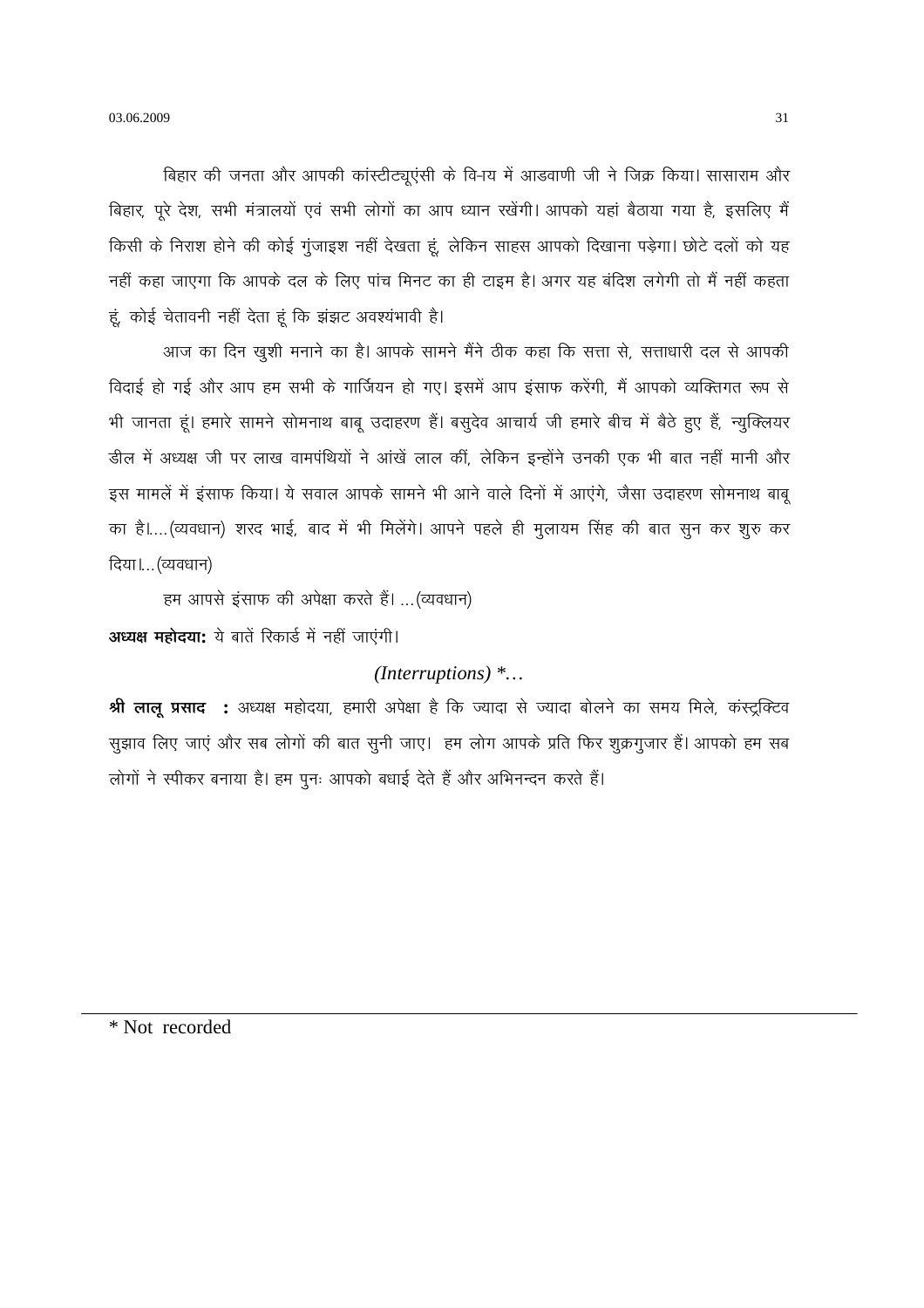\*DR. RATTAN SINGH AJNALA (KHADOOR SAHIB) : Hon. Speaker Madam, I congratulate you on behalf of myself and my party Shiromani Akali Dal on this occasion. Your success augurs well for Indian democracy. You are the daughter of a great leader who had served the people of this country. People who had been oppressed for centuries, have now risen to esteemed positions. We hope that you will provide equal opportunity and justice to all sections of this august House so that we are able to raise matters pertaining to the common man here.

For centuries, women have been fighting to get equal status in society. Better late than never. I am happy that a woman has graced the esteemed chair of the Speaker 62 years after independence. I felicitate you on this occasion. Madam, Sikh religion firmly believes in providing equal status to women in society. We all must come together to uproot the various evils that still plague our society.

On behalf of myself and my party Shiromani Akali Dal, I once again congratulate you on this occasion.

\*English translation of the speech originally delivered in Punjabi.

\_\_\_\_\_\_\_\_\_\_\_\_\_\_\_\_\_\_\_\_\_\_\_\_\_\_\_\_\_\_\_\_\_\_\_\_\_\_\_\_\_\_\_\_\_\_\_\_\_\_\_\_\_\_\_\_\_\_\_\_\_\_\_\_\_\_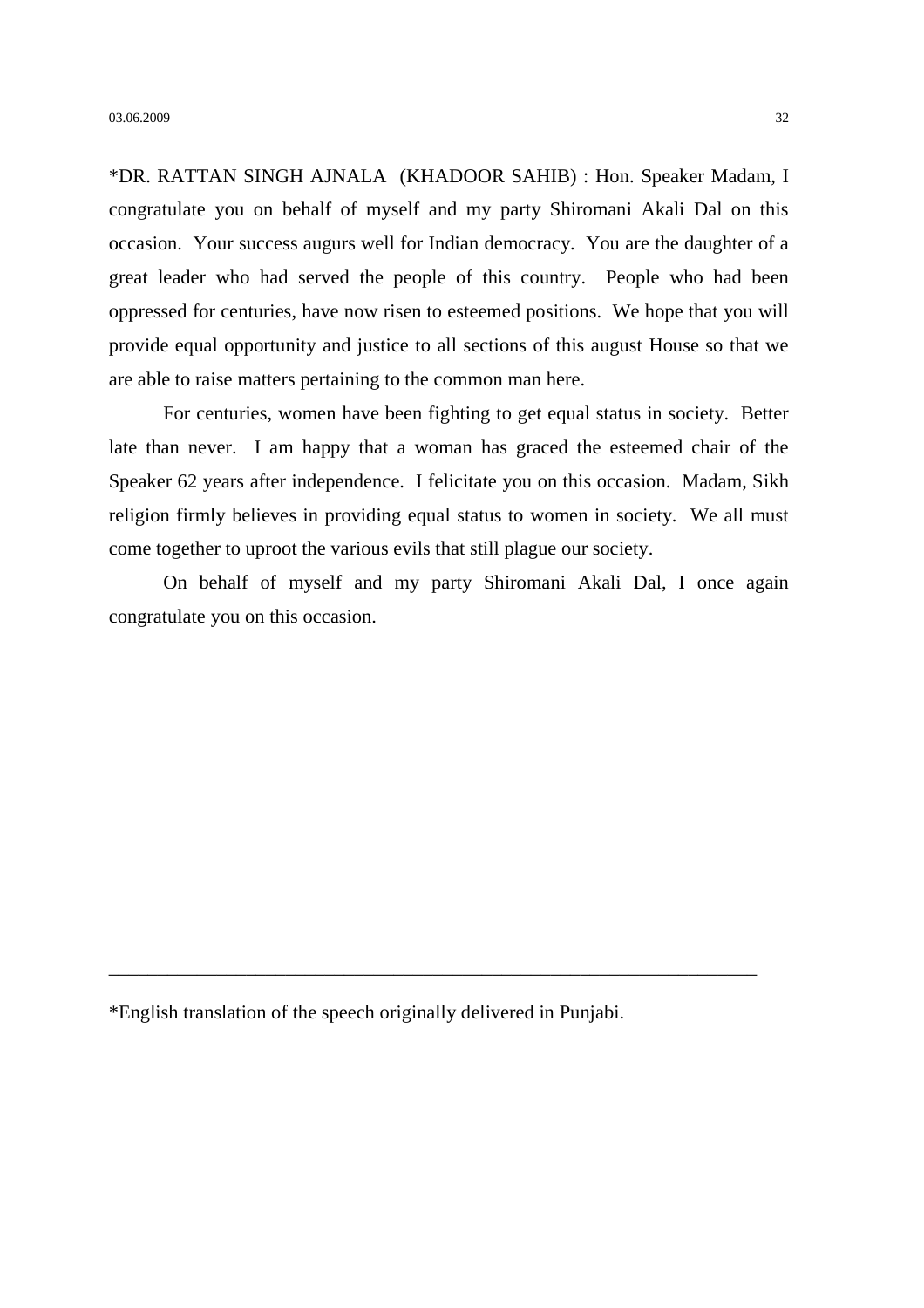THE MINISTER OF STATE IN THE MINISTRY OF RAILWAYS (SHRI E. AHAMED): Madam Speaker, I take this opportunity to congratulate you on my own behalf and on behalf of my party Muslim League on being unanimously elected to the post of the Speaker of this august House. Your election has created a history in so far as this Parliament is concerned. On this historic occasion, I would also like to congratulate Shrimati Sonia Gandhi, Chairperson of the United Progressive Alliance who has shown the courage and unconventional wisdom in selecting you as a candidate for the post of Speaker.

Madam, I would only like to remind you of a saying in English. It says: "The hand that rocks the cradle will rule the world". I hope you will have the hand to rock this Parliament hereafter as you have assumed the office of the Speaker.

Madam, so far we have had the Father of the House. This is the first time we are going to have the Mother of the House. I would also like to say that you are very much younger in age than many of our elder Members sitting here. But you are the Mother of this House now.

Madam, I would also like to take this opportunity to remind you of the role played by your illustrious father in addressing the problems and issues faced by the Dalits, Backward Classes and Minorities. I am sure you will always keep the grievances of these sections of the people in mind while discharging your duties.

Madam, it is a historic moment and I am very happy to be a part of this historic moment. This is a rich contribution to the Constitution of India and also to the founding fathers of the Constitution.

With these words, once again, I express my felicitation and also offer fullest cooperation on behalf of my party.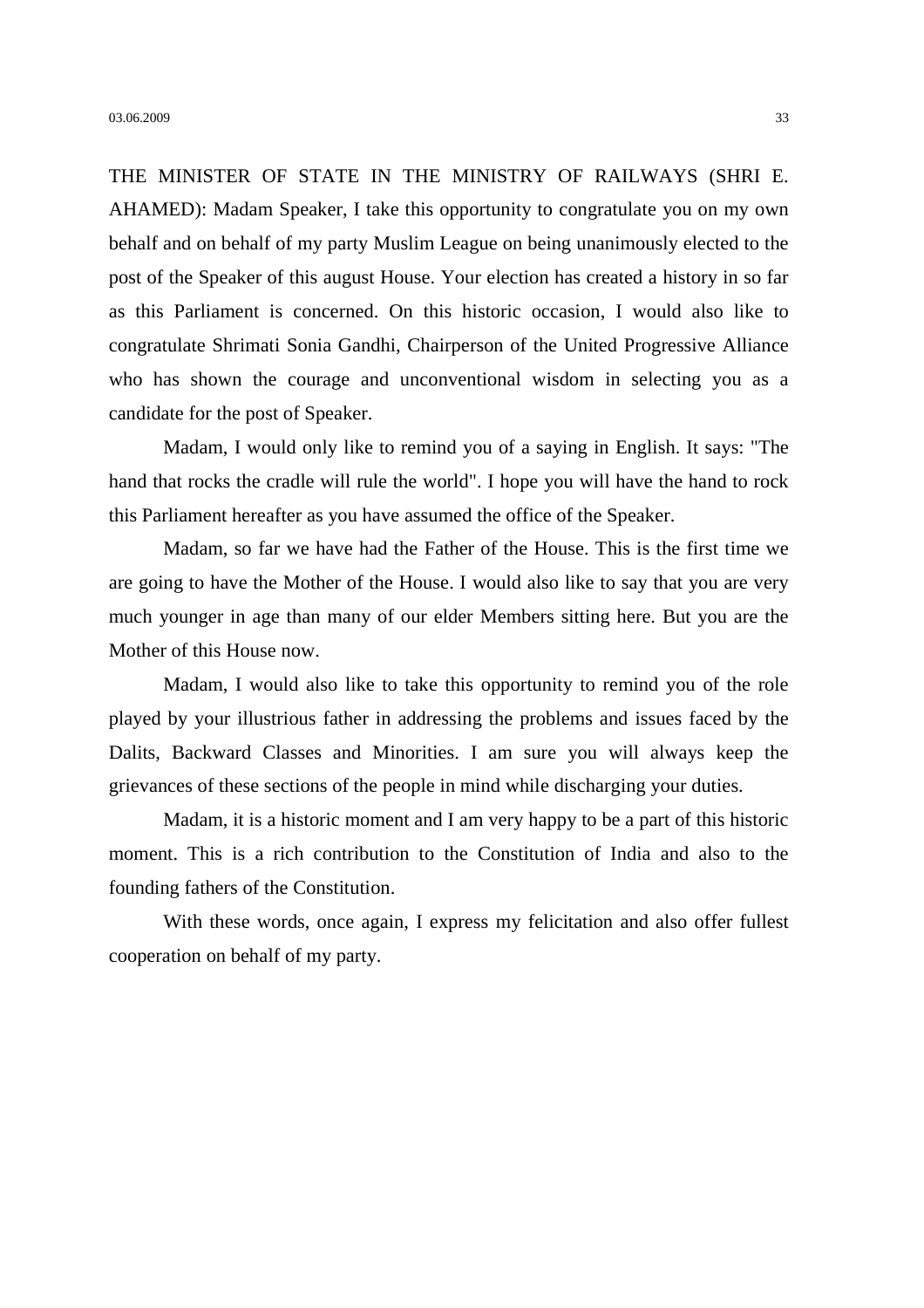03.06.2009

श्री शरीफुद्दीन शरीक (बारामूला): मोहतरमा स्पीकर साहिबा, मुझे यकीन है कि आज हिन्दुस्तान अपनी नई तारीख लिख रहा है। एक औरत ज़ात को इस अज़ीम ओहदे पर बैठा कर हिन्दुस्तान की तमाम मांओं, बहनों और बेटियों का सम्मान किया जा रहा है। इसलिए मैं इस सारे हाउस को और इसमें बैठे रहनूमाओं को दिल की गहराइयों से मुबारकबाद पेश करता हूं। हमारे मूल्क की एक नई तारीख बन रही है कि इन्सानियत का वह हिस्सा, जिसे मर्दों का गुलाम समझा जा रहा था, जिसने मर्दों के सितम सह-सह करके सदियां गुजारी थीं, आज मुल्क जाग रहा है, मुल्क की तारीख जाग रही है और हम एक नई तारीख रकम कर रहे हैं।

इस मौके पर मैं इस सारे हाउस को, सारे हिन्दुस्तान को जिंदाबाद कहना चाहता हूं और दिल की गहराइयों से मुबारकबाद देना चाहता हूं। सरकारी पार्टी के साथ मोहतरमा सोनिया जी ने और हिज्बे इख्तलाफ के जिन मूअज्जिज़ रहनुमाओं ने इत्तिफाक राय से यह फैसला किया है, इससे हमारे लिए एक और मशाल रोशन हो गई है, हमारे मुल्क की तरक्की के लिए, हमारे मुल्क के इत्तेहाद के लिए, हमारे मुल्क के एक नये इतिहास के लिए एक जबरदस्त रास्ता खुल गया है और मुझे उम्मीद है कि इस देश के लिए, गरीब लोगों के लिए, दलितों के लिए, माइनोरिटीज़ के लिए, पिछड़े हुए लोगों के लिए, दूरदराज देहात में रहने वाले लोगों के लिए जो संजीदा मसायल हैं, उनकी भरपूर नुमाइंदगी होगी। चूंकि आपकी रगों में वह खून है, जो यह दर्द महसूस करता है, गरीब का दर्द महसूस करता है, कुचले हुए आदमी का दर्द महसूस करता है, पिछड़े हुए आदमी का दर्द महसूस करता है, इसलिए उम्मीद यह है कि यह हाउस उन मसायल को उठाएगा और फौरी बहस-मुबाहसे में न पड़कर सिर्फ उन मसायल को उठाएगा, जिससे देश के गरीब लोग अब एक नई जिंदगी की उम्मीद लेकर आगे बढने की उम्मीद कर रहे हैं।

इसी के साथ मैं सारे हाउस को, सारे मुल्क को और सारे नेता लोगों को यहां बैठकर मुबारकबाद देता हूं और आपको दिल की गहराइयों से जम्मू-कश्मीर की अवाम की तरफ से, नेशनल कांफ्रेंस की तरफ से दिल की गहराइयों से मुबारकबाद देता हूं। मैं उम्मीद रखता हूं कि इस मूल्क की और इस सदन की सही रहनूमाई होगी और हम सही जानिब अपना कदम बढाएंगे।

34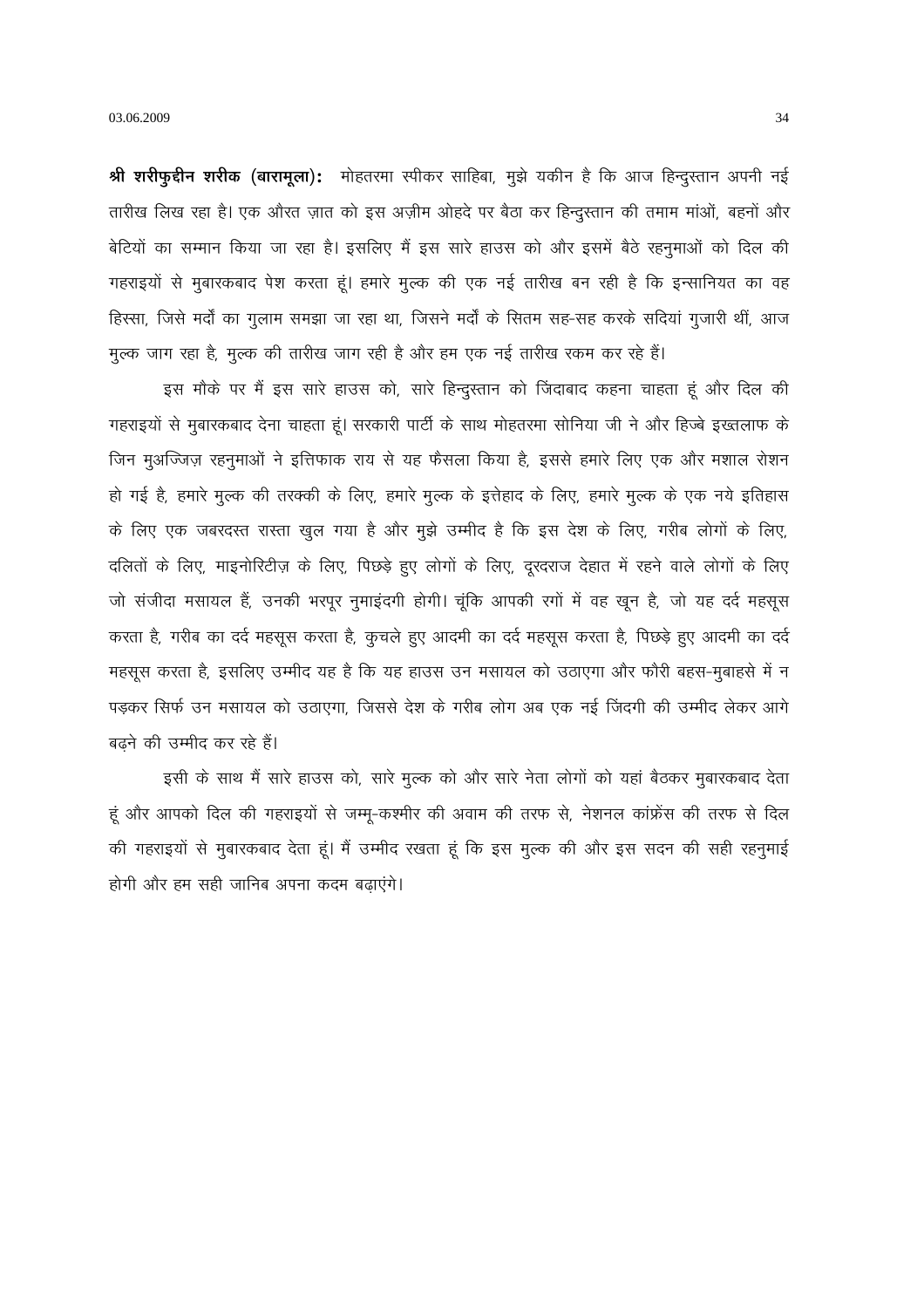SHRI H.D. DEVEGOWDA (HASSAN): Respected Madam Speaker, I would like to associate myself with all other earlier speakers to extend my heartiest congratulations for your elevation to the highest office as Speaker. Madam, I am sure, the Ruling Party has taken the decision to elect you as a Speaker, which will go a long way in the history of this august House.

I witnessed the Fourteenth Lok Sabha on the day when we all associated ourselves to congratulate the previous Speaker, a very learned person, Shri Somnath Chatterjee. On that day I expressed my doubt whether both the right and the left Parties, which are sitting on this side and that side of the Chair, were going to extend the cooperation and that if they did so then the decorum and decency of the House can be maintained. Those were my words that I expressed on that day. Subsequently, in the last five years, I have personally witnessed what has all happened.

Today, with your elevation to the highest office, I must congratulate the Ruling Party first that they have taken a wise decision to elect you as a Speaker as you have a very rich experience. I do not want to quote the legacy of your father. I also associated for some time during the shortest span of two-and-a-half years. But you yourself have got rich experience as a democrat, as a Parliamentarian, and as one of the senior-most leaders. By working in various fields, in various walks of life, you have gained this experience. I hope and trust, all sections of the people in this Fifteenth Lok Sabha will try to restore the decency, the decorum with a healthy debate, with a healthy atmosphere so that what we have lost in the Fourteenth Lok Sabha may be restored and the honour of this House will be protected.

With these words, I would like to extend my heartiest congratulations on behalf of me and my party.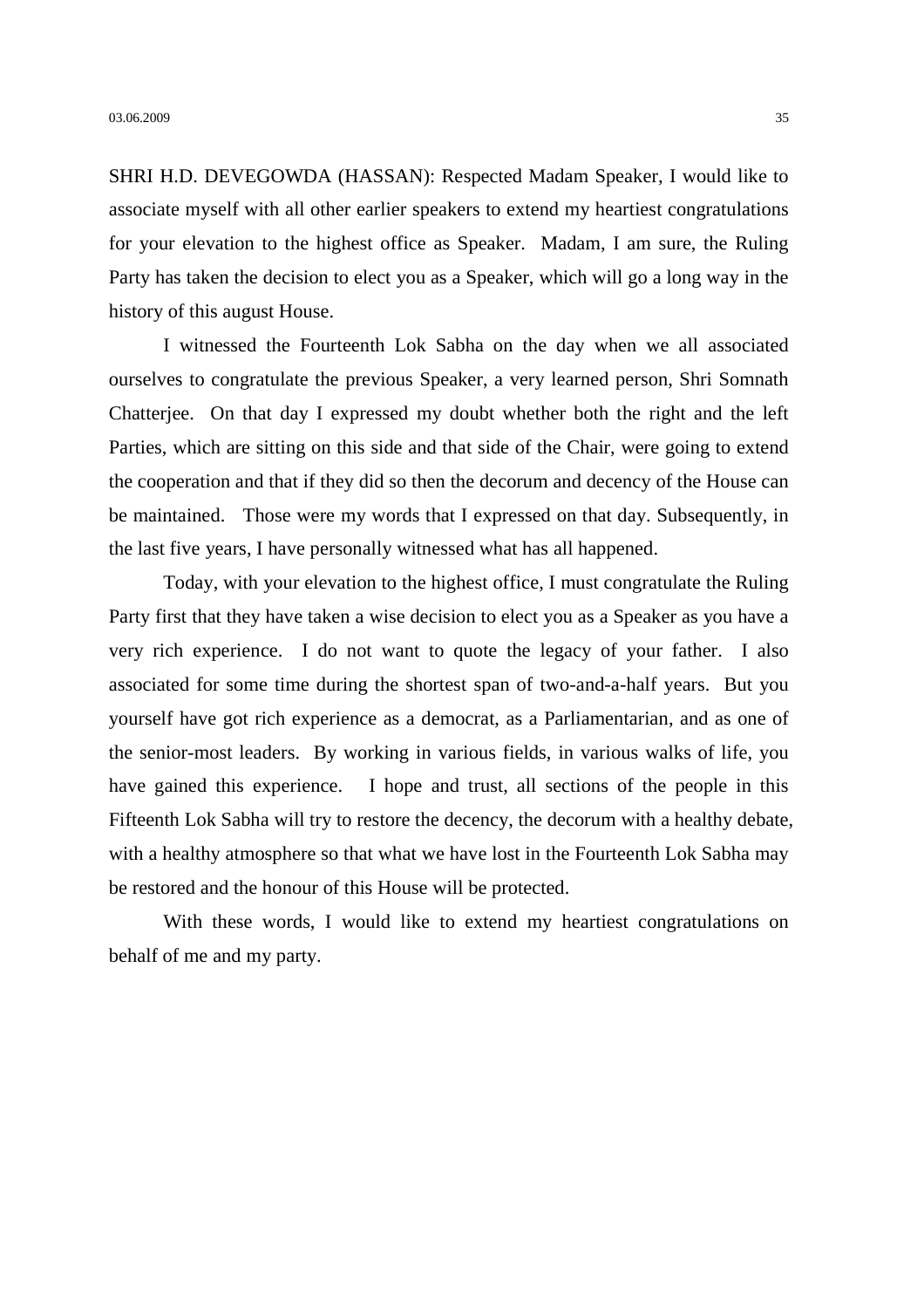श्री असाद्र्द्दीन ओवेसी (हैदराबाद) : मोहतरमा, मैं आपको मेरी जमात की जानिब से, अपनी जानिब से मुबारकबाद पेश करता हूं। यकीनन हिंदुस्तान की जम्हूरियत का यह एक तारीखी दिन है कि एक खातून को इस जलीलूलकदर ओहदे पर फायज किया गया। जहां आपका इंतेखाब काबिले मुबारकबाद है, वहीं इस बात का पैगाम और सबूत भी देता है कि अगर सियासी जमातें चाहें, तो इस ऐवान में और दस्तूरी ओहदों पर उन लोगों को फायज किया जा सकता है, इस ऐवान में उन लोगों को लाया जा सकता है, जिनकी इस ऐवान में बहैसियत मजमूई तौर पर तनासुब बहुत कम है। मैं यहां पर कोई मुतानाजा बात नहीं करना चाहूंगा, बल्कि आपसे यही गुजारिश करना चाहूंगा कि अगर सियासी जमातें चाहेंगी, तो यकीनन चाहे दलित हो या मुसलमान हो, उनकी इस ऐवान में नुमाइंदगी में बेहद इजाफा हो सकता है, शर्त यह है कि सियासी जमातें इस बात को तय करें कि वे क्या करना चाहती हैं।

मोहतरमा, मैं साथ ही साथ आपसे यही अदबन गुजारिश करना चाहूंगा कि हम एक छोटी जमात के रुक्न जरूर हैं, मगर लाखों करोड़ों लोगों की उम्मीदें और उनके मसाइल की तर्जुमानी करने के लिए आवाम ने हमको मुंतखब करके यहां पर भेजा है। मैं उम्मीद करता हूं कि जो सदारत की कुर्सी पर फायज हैं, हमको ज्यादा मौका मिलेगा, आवाम के मसाइल को उठाने के लिए और साथ ही साथ मैं समझता हूं कि आज आपका इस ओहदे पर इंतेखाब होना, यह ऐवान बल्कि सारा मुल्क आपके मरहूम वालिद को खराजे अकीदत पेश कर रहा है कि उनकी कुर्बानियां, उनकी जद्दोजहद का नतीजा है कि आज मूल्क उन तमाम चीजों को मान रहा है और यकीनन मुस्तकबिल में भी मानता रहेगा।

मोहतरमा, मैं फिर से आपको अपनी जानिब से मुबारकबाद देता हूं और इस बात का तयक्कून देता हूं कि इस ऐवान को चलाने के लिए हम आपका पूरा तआवून करेंगे। यह एक ऐवान भी है और अखलाक का घर भी है। माजी में इस घर में अखलाक की धज्जियां उड़ा दी गयीं। हम उम्मीद करते हैं कि इस अखलाक के घर में दोबारा उसकी अजमत बहाल होगी, दोबारा पारलीमानी अकदार बहाल होगा। मैं आपको मुबारकबाद देता हूं और उम्मीद करता हूं कि आप छोटी जमातों को यहां पर मौका देंगी।

36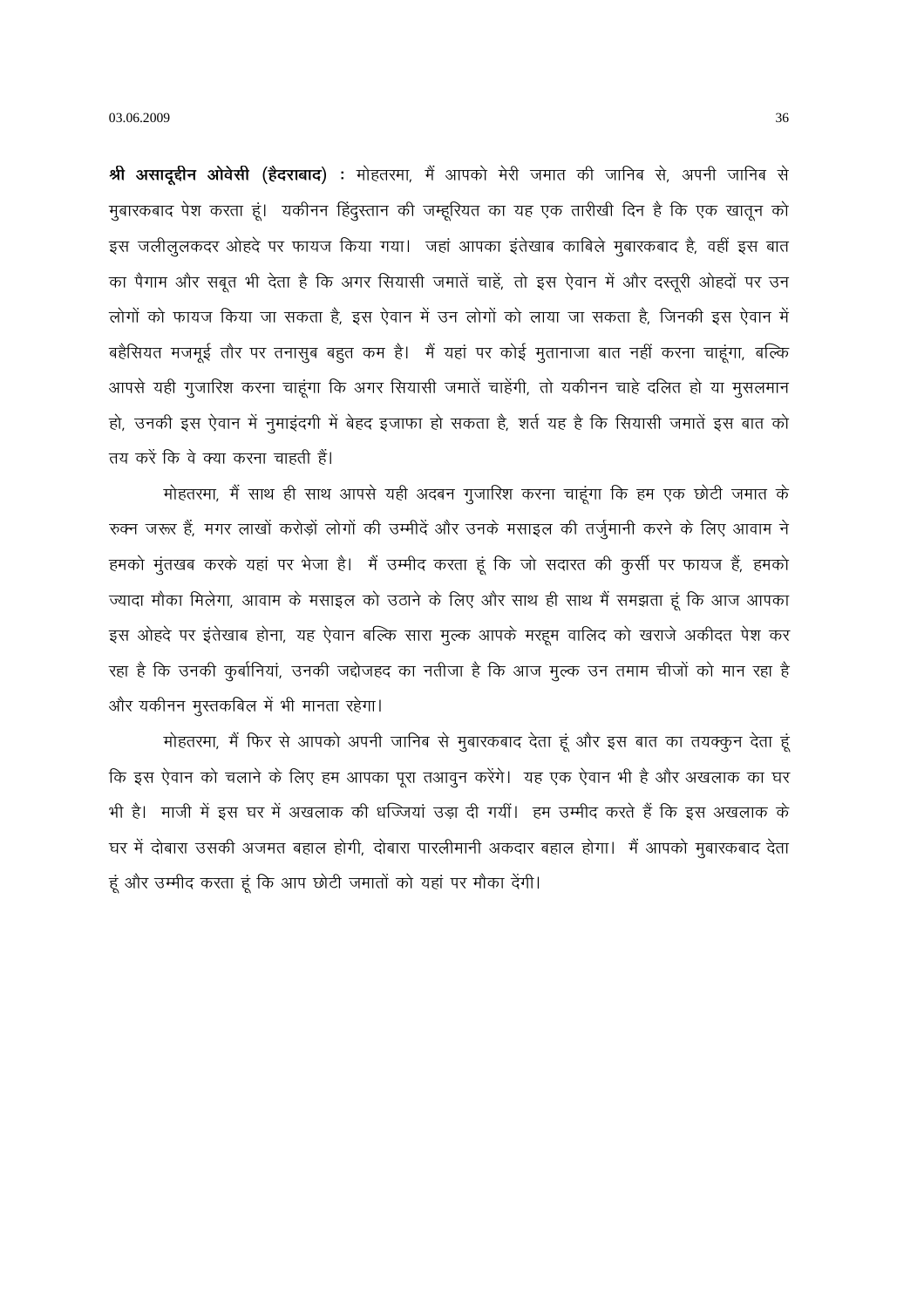03.06.2009

श्री इन्दर सिंह नामधारी (चतरा): मैडम स्पीकर, मैं आपको इस आसन पर बैठने के लिए मुबारकबाद देता हूं। मुझे पूरा यकीन है कि जो आपकी पृ-ठभूमि है, उसके अनुसार आप इस सदन का संचालन इस ढंग से करेंगी, जिसको इतिहास याद रखेगा।

महोदया, मैं इस सदन में पहली बार आया हूं और झारखंड जैसे उग्रवादी प्रदेश से एक निर्दलीय के रूप में जीतकर आया हूं। मैं देखता हूं कि सारे हिंदुस्तान की नजरें कैसे इस सदन की ओर रहती हैं। मैं झारखंड का स्पीकर रह चुका हूं। मैं 6 बार वहां विधायक रहा हूं। स्पीकर रहते हुए मैंने यह महसूस किया कि कैसे सारा हिंदुस्तान देखता है और सारी विधानसभायें देखती हैं कि पार्लियामेंट में क्या होता है।

मैडम, मुझे 25 नवम्बर, 2001 का वह दिन याद है जब इसी पार्लियामैंट हाउस में स्वर्गीय कृ-ण कांत जी की अध्यक्षता में, माननीय श्री अटल बिहारी वाजपेयी भी वहां मौजूद थे, देश के सारे मुख्य मंत्री, देश के सारे लीडर्स ऑफ ऑपोज़िशन, देश के जितने भी चीफ व्हिप हैं, सब लोग यहां पर मौजूद थे और दो दिन की लम्बी बहस के बाद एक सर्वसम्म्त प्रस्ताव पारित किया गया था कि सदनों के संचालन के लिए कैसे कोड़ ऑफ कंडक्ट हो। लेकिन मैडम, मुझे दुख के साथ कहना पड़ता है कि जब कौन्फ्रैंस करके, रैज़ोलूशन पास करके हम लोग अपने प्रदेशों में पहुंचे भी नहीं थे कि पार्लियामैंट में ही दूसरे दिन माननीय सदस्य फिर वैल में चले आए और ऐसा हंगामा हुआ कि वह रैज़ोलूशन धरा का धरा रह गया। इसीलिए सारे देश की विधान सभाएं पार्लियामैंट की ओर देखती हैं। लेकिन अगर पार्लियामैंट में ही अनुशासन की धज्जियां उड़ाई जाएंगी, तब जब रात है ऐसी मतवाली तो सुबह का आलम क्या होगा। जब पार्लियामैंट में ऐसे सीन और दृश्य होंगे तो विधान सभाओं में क्या होगा। इसलिए आज जरूरत है कि इस देश की सबसे बड़ी पंचायत की गरिमा को बनाए रखा जाए। हम इसके लिए पूरा प्रयास करेंगे और आपसे आग्रह करना चाहेंगे कि आप इस सदन का संचालन करने के लिए अपने विवेक से काम लेंगी जिससे यह सदन सूचारू रूप से चले। जब कोई व्यक्ति अपने मनोबल के साथ आगे बढ़ता है तो कहा गया है कि -

> चहकने लगी जहां भी बुलबुल हुआ वहीं पर जमाल पैदा। कमी नहीं है कद्रदां की अकबर करे तो कोई कमाल पैदा।

अखबारों ने आपको कोकिला की संज्ञा दी है, कोयल की संज्ञा दी है और मैंने यह शेर पढ़ा है कि -

चहकने लगी जहां भी बूलबूल हुआ वहीं पर जमाल पैदा। कमी नहीं है कद्रदां की अकबर करे तो कोई कमाल पैदा।

मुझे पूरा विश्वास है कि आपकी मीठी बोली, क्योंकि कभी-कभी बीमारी हो तो थैरेपी बदलनी पड़ती है। पुरु-ों को बहुत बार आज़माकर देख लिया। सोमनाथ दादा बहुत कड़े स्पीकर थे, अनुशासन फिर भी बहाल नहीं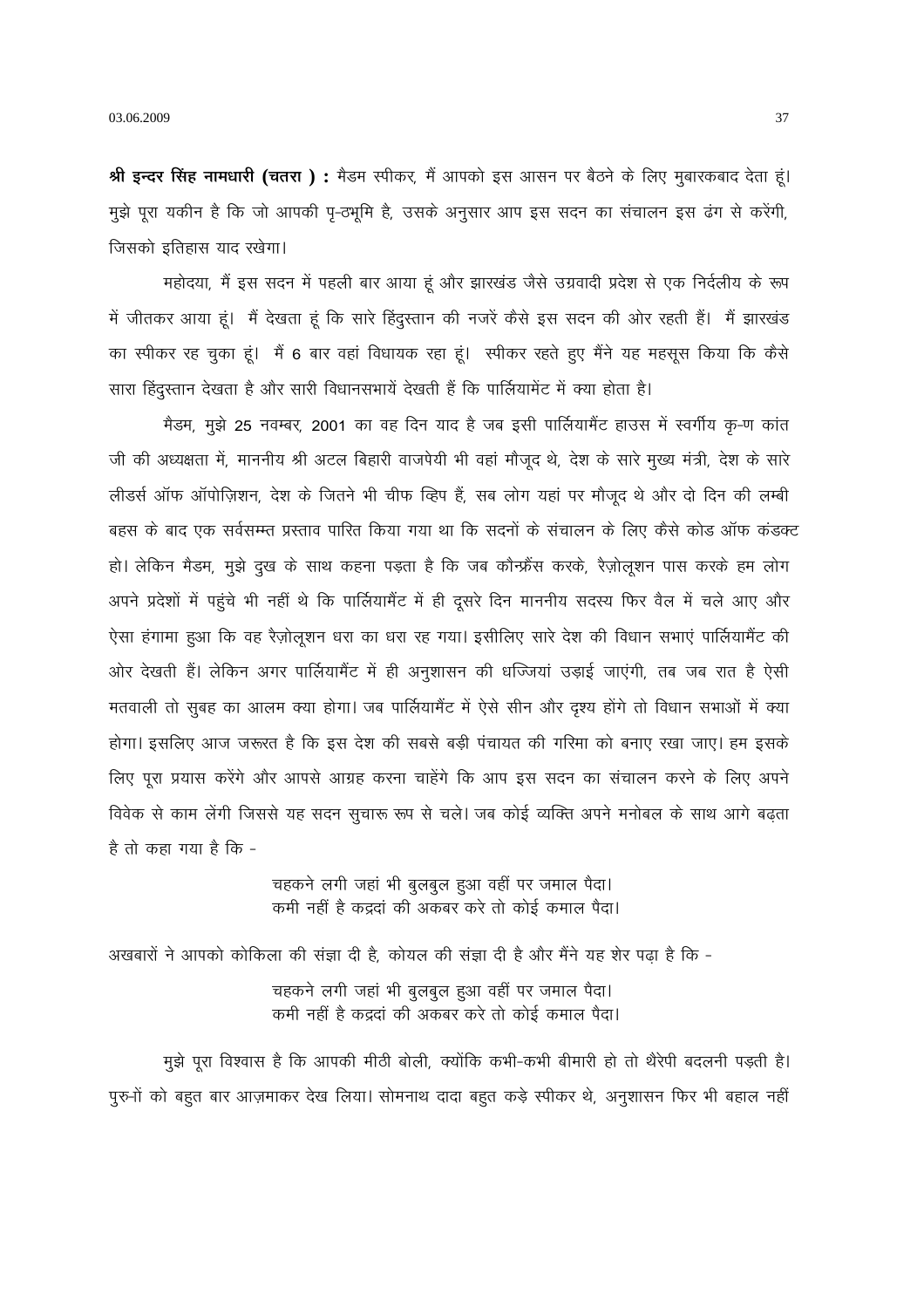हुआ। इसलिए थैरेपी बदली गई है। मैं इसके लिए सत्तारूढ़ दल को बधाई देना चाहता हूं कि इन्होंने थैरेपी बदलने का एक प्रयोग किया और मुझे पूरा विश्वास है कि यह थैरेपी काम करेगी, सदन की गरिमा फिर से बहाल होगी और सारा हिन्दुस्तान उससे प्रकाशित होगा।

इन्हीं शब्दों के साथ मैं आपको बहुत-बहुत मुबारकबाद देता हूं।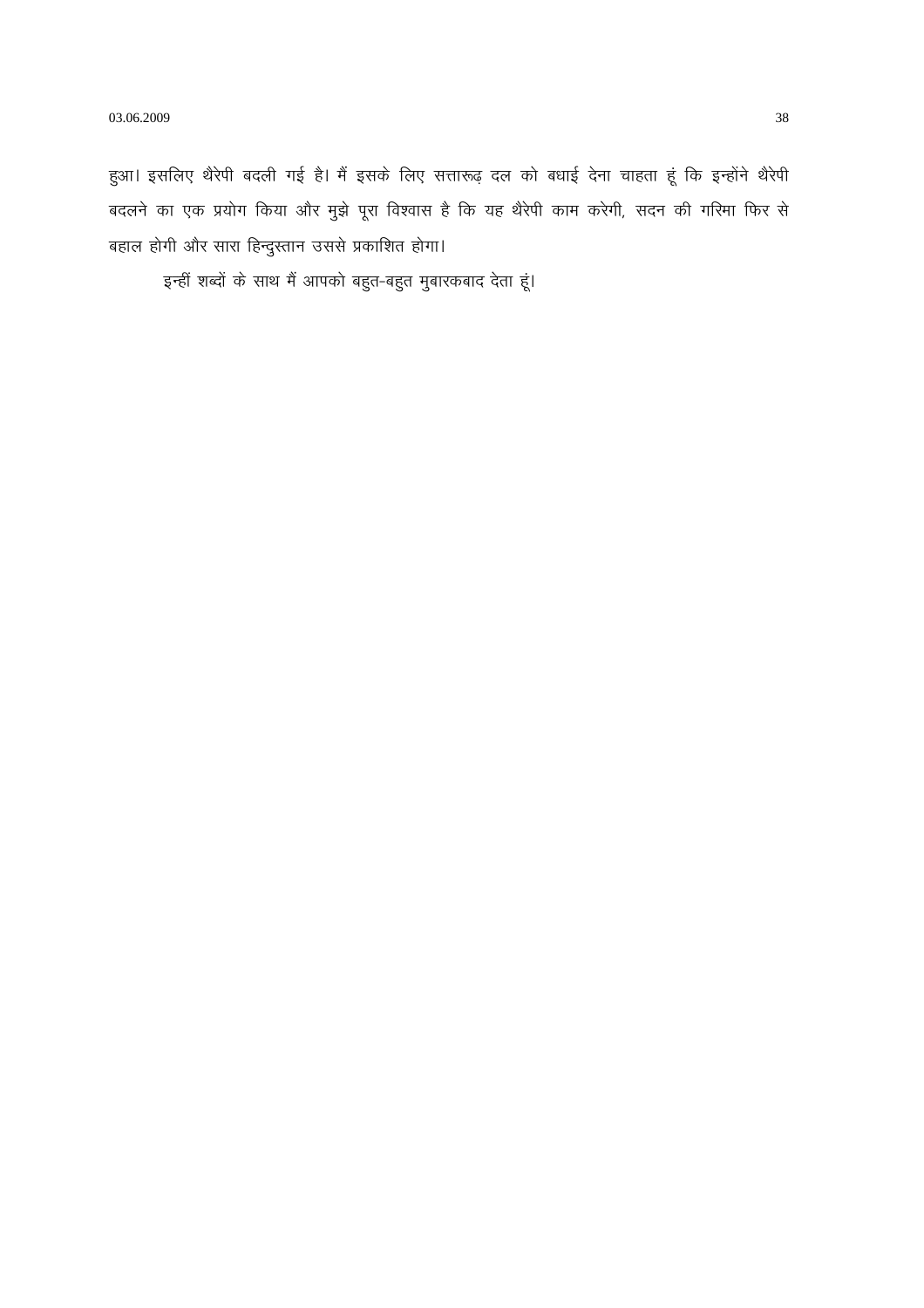डा. बलि राम (लालगंज): अध्यक्ष महोदया, मैं सबसे पहले सर्वसम्मत से अध्यक्ष पद पर चुने जाने पर अपनी तरफ से तथा बहुजन समाज पार्टी की तरफ से आपको लाख-लाख बधाई देता हूं। आपके अध्यक्ष चुने जाने पर पूरे देश के कमज़ोर तबके के लोग खुशियां मना रहे हैं और मुझे भी काफी प्रसन्नता है। साथ ही साथ मुझे गर्व भी है कि आज एक दलित की बेटी इस पार्लियामैंट की सबसे बड़ी कुर्सी पर विराजमान हुई हैं।

अध्यक्ष महोदया, आपसे जो वीकर सैक्शन है, जो कमज़ोर तबके के लोग हैं, उन्हें बहुत बड़ी आशाएं हैं, बहुत बड़ी उम्मीदें हैं। अभी हमारे तमाम माननीय सदस्यों ने ओथ के समय संकल्प लिया था, प्रधान मंत्री जी ने भी संकल्प लिया था कि हमारा देश अब संविधान के मुताबिक चलेगा, संविधान को हम अक्षुण्ण बनाएंगे. उसकी अखंडता को कायम रखेंगे। संविधान के अंतर्गत कमज़ोर वर्ग, विशे-ाकर अनुसूचित जाति, अनुसूचित जनजाति और पिछड़ी जाति को सामाजिक और आर्थिक रूप से मजबूत होने के लिए संविधान में कुछ अधिकार दिए गए हैं। अनुसूचित जाति, जनजाति को इस देश की सरकारी नौकरियों में, शिक्षा में साढ़े 22 प्रतिशत का आरक्षण दिया गया। उसी तरह से पिछड़ी जातियों को भी साढ़े 27 प्रतिशत का आरक्षण दिया गया। लेकिन आजादी के 60 साल बीतने के बाद भी आज तक वह आरक्षण पूरा नहीं हो पाया है। इसलिए हमें आपसे बहुत भरोसा है, बहुत उम्मीद है।

जब तेरहवीं लोक सभा गठित हुई थी, तब इस कुर्सी पर स्वर्गीय जी.एम.सी बालयोगी जी विराजमान हुए थे। उस समय हमारी पार्टी की नेता बहन कुमारी मायावती जी ने कहा था कि मुझे इस बात का गर्व है कि दलित समाज का बेटा आज इस कूर्सी पर विराजमान हुआ है और उन्होंने अपील की थी कि हमारा जो रिजर्वेशन है, उसे नौंवी अनूसूची में डाला जाये। उस समय प्रधान मंत्री जी और स्पीकर साहब ने एक कमेटी गठित की थी, जिसमें दलित समाज के साथ-साथ हर समाज के तमाम व्यक्ति थे। उस समय तीन दिन का कन्वेंशन चला और सर्वसम्मत से यह पास हो गया कि आरक्षण को नौंवी अनुसूची में डाला जाये। भारतीय जनता पार्टी की सरकार ने अपना कार्यकाल पूरा किया। यूपीए सरकार ने भी अपना पांच साल का कार्यकाल पूरा किया, लेकिन उस रिपोर्ट का कहीं पता नहीं चला कि वह कहां गयी? वह रिपोर्ट लागू हुई या नहीं, यह भी पता नहीं लगा। इसलिए हम आपसे अनुरोध करते हैं कि आप सरकार पर दबाव देकर, जो संवैधानिक अधिकार इस देश के दबे-कुचले लोगों को मिला हुआ है, उसे दिलाने और आरक्षण को नौंवी अनुसूची में डालने का प्रयास करेंगी। इसी के साथ पुनः आपको लाख-लाख बधाइयां देते हुए मैं अपनी बात समाप्त करता हूं।

39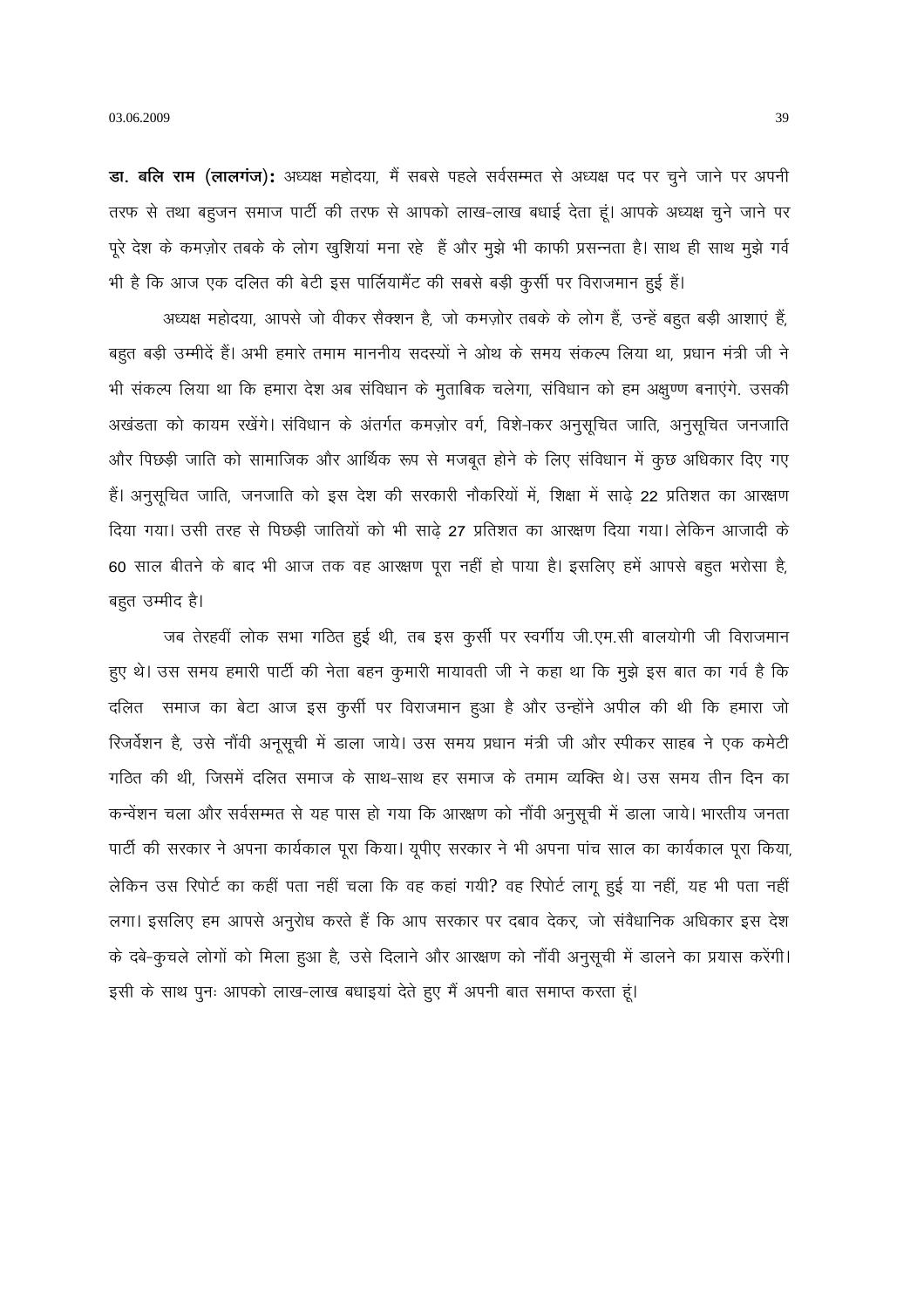अध्यक्ष महोदया : मैं क्षमा याचना करती हूं उन सम्मानित सदस्यों से, जिनकी सूची मेरे पास आई थी, लेकिन बोलने के लिए समय नहीं मिल पाया ।

माननीय प्रधान मंत्री, सदन के माननीय नेता, विपक्ष के माननीय नेता, सप्रंग की माननीया अध्यक्षा, सभा में दलों और ग्रूपों के माननीय नेता तथा माननीय सदस्यगण।

लोक सभा के अध्यक्ष पद पर सर्वसम्मति से मुझे चुनने के लिए मैं आप सबकी हृदय से आभारी हूं। आज जो हुआ, वह अभूतपूर्व है। इस सदन ने 57 वर्-ा के अपने सुदीर्घ जीवन में पहली बार एक महिला को अध्यक्ष पद पर आसीन कर एक नया इतिहास रचा है, एक उज्ज्वल कीर्तिमान स्थापित किया है। मेरे स्वर्गीय पिताजी के लिए अभी-अभी जो उदगार सदन में विभिन्न दल के नेताओं ने व्यक्त किये हैं, मैं उससे अभिभूत हूं। अभिभूत हूं, उन सुन्दर वचनों से जो आपने मेरे लिए कहे हैं, ढूंढ़ने से भी कृतज्ञता ज्ञापन के लिए मुझे शब्द नहीं

मिल रहे हैं। मैं अनुगृहीत हूं। आपने मुझे जो सम्मान दिया है, मैं विनम्रता के साथ उसे स्वीकार करती हूं। मैं आप सभी को पन्द्रहवीं लोक सभा के लिए निर्वाचित होने पर हार्दिक बधाई देती हू। रा-टू ने इस महानतम प्रतिनिधित संस्था को संसार की सबसे प्राचीन सभ्यताओं में से एक और विश्व के सबसे बड़े लोकतंत्र के सौ करोड़ से भी अधिक लोगों के भाग्य निर्धारण का गंभीर उत्तरदायित्व सौंपा है और आपने इस महान प्रतिनिधि संस्था के अध्यक्ष का गंभीर उत्तरदायित्व मूझे सौंपा है। आपने मूझ पर जो अगाध विश्वास व्यक्त किया है, उससे मैं अपने आपको बहुत गौरवान्वित और विनीत महसूस कर रही हूं। अध्यक्ष चूने जाने के पश्चात सदन के विभिन्न राजनीतिक सिद्धान्तों और उनकी सीमाओं से ऊपर उठकर भारतीय संविधान, नियमों और परंपराओं के मुताबिक सदन की सेवा मेरा परम कर्त्तव्य है। वस्तुतः यह भारत की सेवा है क्योंकि यह सदन भारत का एक लघु स्वरूप है।

माननीय सदस्यो, जब मैं स्कूल की छात्रा थी तो मैंने कई बार दर्शक दीर्घा से देखा कि किस प्रकार हमारे स्वतंत्रता संग्राम के अजेय पूरोधा इस सदन में बैठकर देश के लोगों के हित में फैसले लेते थे, खासकर उनके हित में जो शोनित हैं, वंचित हैं, कमजोर हैं और हाशिए पर हैं। ये वे नेता थे, जिनमें देश के लिए सब कुछ कुर्बान कर देने का जज्बा था, जिन्होंने इस सदन में नि-ठा और अनुशासन की उच्च परम्पराओं की नींव रखी थी। वर्न 1985 में जब मैं पहली बार इस सदन की सदस्य निर्वाचित होकर आई, मैं पीछे की बैंच पर बैठा करती थी। वहां बैठने का अपना आनंद है। वहां से सदन का विहंगम दृश्य देखने को मिल जाता है और हम किसी को नहीं दिखाई देते। उस समय अनेक विद्वान, प्रखर वक्ता सदन को सुशोभित करते थे, जिन्हें मैं बड़े ध्यान से सुना करती थी।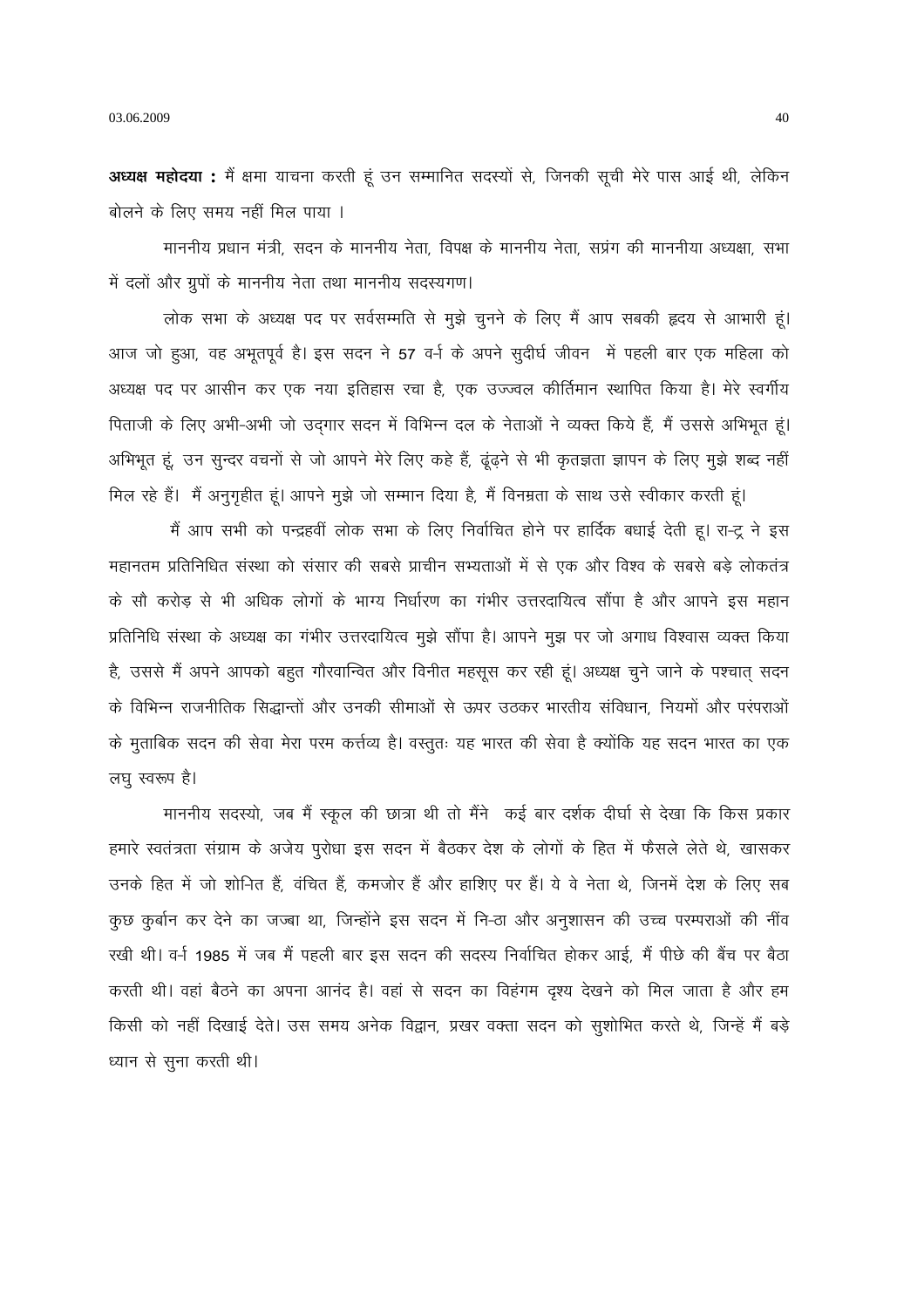माननीय सदस्यो, मेरी यह दृढ़ प्रतिज्ञा है कि मैं इस सभा की गरिमा और सदस्यों का सम्मान बनाए रखने में कोई कमी नहीं आने दूंगी। मैं इस सदन के यशस्वी पूर्व अध्यक्षों, श्री गणेश वासुदेव मावलंकर से लेकर श्री सोमनाथ चटर्जी तक, के आदर्शों से परिचित हूं जिन्होंने सभा की महान परिपाटियों का परिपालन किया। उन्होंने अध्यक्ष पद को गरिमा प्रदान की जिससे सभी की प्रति-ठा में वृद्धि हुई। इस संसद की इस बहुमूल्य विरासत को और समृद्ध करने के लिए मैं नई पहल और बेहतर पद्धतियों की खोज जारी रखूंगी।

लोक सभा का सीधा सम्बन्ध देश की धड़कन से है। महात्मा गांधी ने कहा था कि शक्ति जनता में निहित है और वह उसे कुछ समय के लिए उन्हें प्रदान करती है जिन्हें वह अपना प्रतिनिधि चूनती है। जनता से अलग होकर सांसदों की कोई शक्ति या अस्तित्व नहीं रहता है। हमें इस बात की सही समझ होनी चाहिए कि हमारे मतदाता हमसे क्या चाहते हैं। वे चाहते हैं कि हम सभा में उनके सरोकारों, चिन्ताओं और आशंकाओं को प्रभावशाली ढंग से रखें और आवश्यकतानुसार कानून बनाएं। अतः हम चर्चा और वाद-विवाद करें, आवश्यक हो तो असहमति भी व्यक्त करें, परन्तु शालीन तरीके से और सभा की कार्यवाही में बाधा डाले बिना। सभा में कुछ वर्ग समझते हैं कि सभा में असहमति को असरदार बनाने के लिए सभा की कार्यवाही को रोक देना आवश्यक है। कोई भी देशवासी कभी यह नहीं चाहेगा कि उसकी समस्या को सभा में रखने के लिए संसद के कामकाज को ठप्प कर दिया जाए। दरअसल, माननीय सदस्यों को जनहित की समस्याओं और चिन्ताओं को सदन में प्रस्तुत करने के लिए विभिन्न तरीके सुलभ हैं। यदि हम इन तरीकों का प्रभावशाली ढंग से उपयोग करें तो हम इस सदन को विचार-विमर्श का सार्थक मंच बना सकते हैं।

खण्डित जनादेश और त्रिशंकु लोक सभा की अटकलों के बावजूद जनता ने स्थिरता और अच्छे शासन के पक्ष में स्प-ट जनादेश दिया है। हम जिस वेस्टमिंस्टर प्रणाली का अनुसरण करते आए हैं, उसमें कार्यपालिका संसद की ही एक प्रशाखा है और हर समय उसके प्रति जवाबदेह है। सदस्यों की कृशलता इसमें हैं कि वे संसद या कार्यपालिका के कामकाज को बाधित किए बिना कार्यपालिका को सदैव सजग रखने में कितने सक्षम हैं। बाधा डालने से सरकार के काम और भूल-चूक की संसदीय समीक्षा नहीं हो पाती है और लोकतंत्र का सिद्धांत यह मांग करता है कि ऐसा न हो।

जनता हमसे अच्छा शासन चाहती है। चाहे हम सत्ता पक्ष के हों या विपक्ष के, हमें उन्हें अच्छा शासन देना ही होगा। भारतीय संसदीय लोकतंत्र के प्रमुख निर्माता पं. जवाहर लाल नेहरू से हमें प्रेरणा ग्रहण करनी चाहिए, जिनके अनुसार लोकतंत्र का अर्थ है, जो हमारे साथ सहमत हो या न हो, उनके प्रति सहि-णुता और सम्मान का भाव रखना। दुनिया के दूसरे सबसे बड़ी आबादी वाले देश में अच्छा शासन सुनिश्चित करने में सदन के सभी सदस्यों का रचनात्मक सहयोग जरूरी है। हमारी जनता आपकी ओर बड़ी आशा से देख रही है और मूझे विश्वास है कि उनकी जीवन- स्थितियों को बेहतर बनाने में आप कोई कसर उठा नहीं रखेंगे।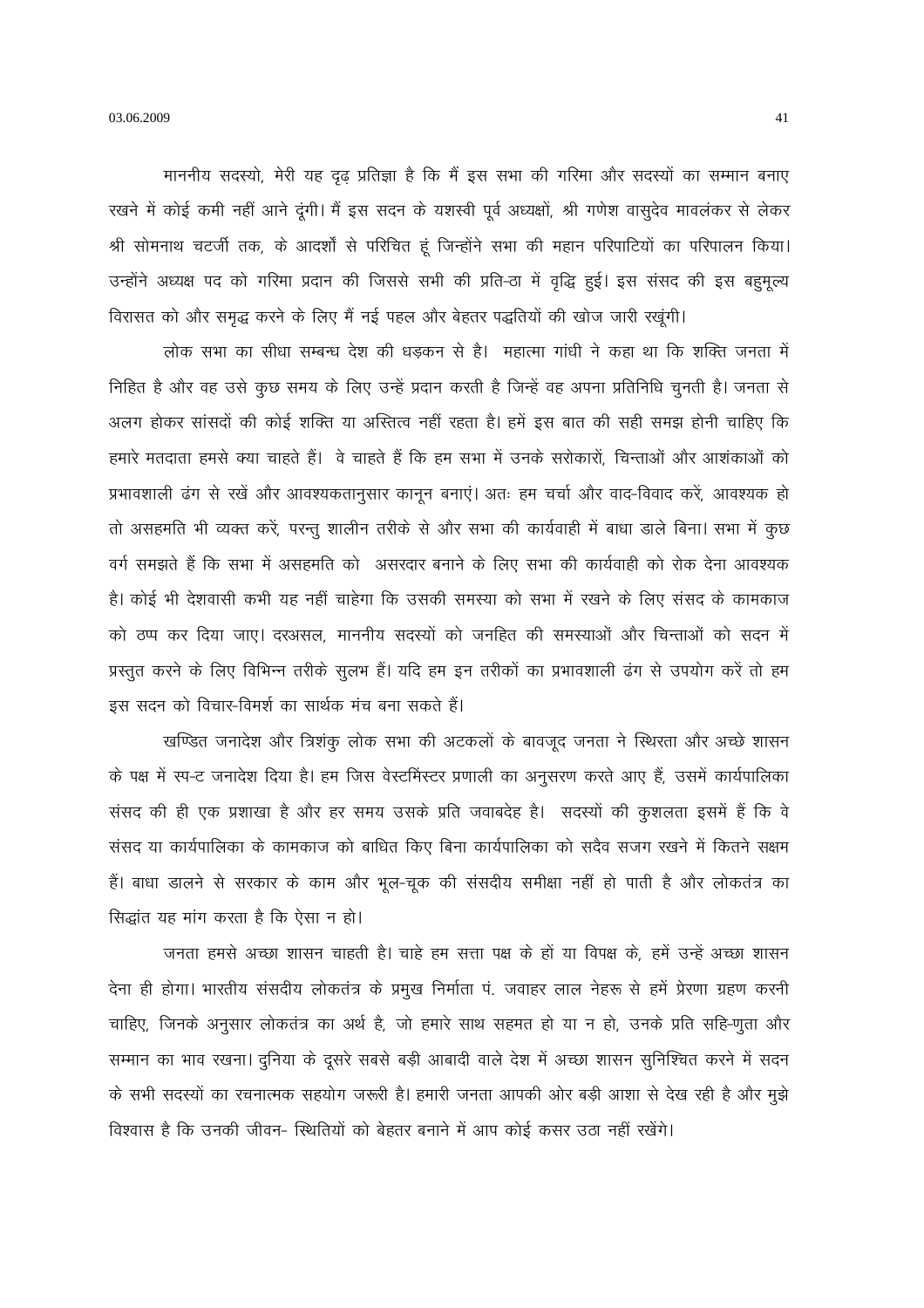03.06.2009

ऐसा माना जाता है कि संसद सदस्य सभा में अपने निर्वाचन क्षेत्र, अपने दल और निःसंदेह अपनी आत्म- चेतना के प्रतिनिधि होते हैं, पर महत्वपूर्ण बात तो यह है कि संविधान के नाम पर शपथ लेने के कारण हम संपूर्ण रा-टू का प्रतिनिधित्व करते हैं, जो देश की एकता, संप्रभूता और अखंडता का उत्कृ-ट उदाहरण है। संभव है कि आपकी सदस्यता के दौरान ये विभिन्न भुमिकाएं एक दुसरे से टकराएं। ऐसी स्थिति में संविधान के प्रति अपनी वचनबद्धता को हमें अपने अन्य कर्तव्यों से ऊपर रखना होगा। सभा तभी सूव्यवस्थित रूप से कार्य कर सकती है। एक परिपक्व सांसद वह है जो ऐसे ऊहापोह या धर्मसंकट को अपनी समझ, ज्ञान और कुशाग्र बुद्धि से हल कर सके। मूझे पूरा विश्वास है कि हमारे बीच ऐसे सांसदों की कमी नहीं है।

माननीय सदस्य आप सब जानते हैं कि इस चुनाव में एक विशे-ा बात सामने आई है। भारी संख्या में युवाओं ने अपने मतों की कीमत पहचानी और मतदान केन्द्रों पर उमड़ पड़े। हमें युवा भारत की आकांक्षाओं को पूरा करने के काम को प्राथमिकता देनी होगी। क्योंकि स्वभावतः युवा अधीर होते हैं, जोकि होना भी चाहिए, इसलिए यह काम जल्दी करना होगा। उन्हें एहसास कराना होगा कि हम उनकी इच्छा-आकांक्षाओं के प्रति सजग सचेत हैं और इस दिशा में हमारे प्रयास केन्द्रित होंगे। हमें हार्दिक प्रसन्नता है कि हमारे बीच 302 नवनिर्वाचित सदस्यों में युवा सांसदों ने अपनी उल्लेखनीय उपस्थिति दर्ज की है। हमें उनका उत्साहवर्धन करना चाहिए, ताकि वे आगे देश को सबल नेतृत्व दे सकें। हमारे बीच कई समृद्ध सांसदिक अनुभव और विशि-ट राजनीतिक पृ-ठभूमि के तपे-तपाए सांसद भी हैं। मैं उनसे निवेदन करना चाहती हूं कि वे नवनिर्वाचित सांसदों को सांसदिक परम्पराओं और लोकतांत्रिक आचरण से अवगत कराने पर विशे-ा ध्यान दें। मैं यह भी चाहूंगी कि सभी सम्मानित सदस्य नियमित रूप से इस सदन में उपस्थित रहा करें।

मेरे लिए यह विशेन हर्न का विनय है कि मुझे जिस लोक सभा की अध्यक्षता का गौरव प्राप्त हुआ है, उसमें 58 महिला सांसद हैं, जो अब तक की सबसे बड़ी संख्या है। इससे यह उजागर हो गया है कि भारतीय नारी सामाजिक जकड़नों से अपनी मुक्ति और प्रगति के समान अवसरों के लिए अब और प्रतीक्षा नहीं कर सकती। दो वर्न पूर्व प्रथम महिला रा-ट्रपति चुन कर हमने देश के गांव-गांव तक और अन्तर्रा-ट्रीय जगत में एक शूभ संदेश भेजा। आज लोक सभा की पहली महिला अध्यक्षा चुन कर हमने अपना मन्तव्य पुनः स्प-ट कर दिया है कि हम केवल नारी सशक्तिकरण का समर्थन ही नहीं करते, बल्कि कठोर धरातल पर उसे लागू करने के लिए कृतसंकल्प हैं। मेरी प्रबल कामना है कि इस क्रम को आगे बढ़ाते हुए, यह सदन महिलाओं के सशक्तिकरण सम्बन्धी सभी मामलों में अब से एकमत होगा।

माननीय सदस्यगण, अब वह समय आ गया है, जब हम चुनाव के मैदान की गर्मी और धूल-धक्कड़ को भूल कर रा-टू के सम्मूख प्रस्तुत सामाजिक और आर्थिक मामलों के समाधान का प्रयत्न करें। विश्व अभूतपूर्व वित्तीय मंदी के दौर से गुजर रहा है। जाहिर है कि यह संकट विश्वजनीन है - और हमारा देश इन संकटों से

42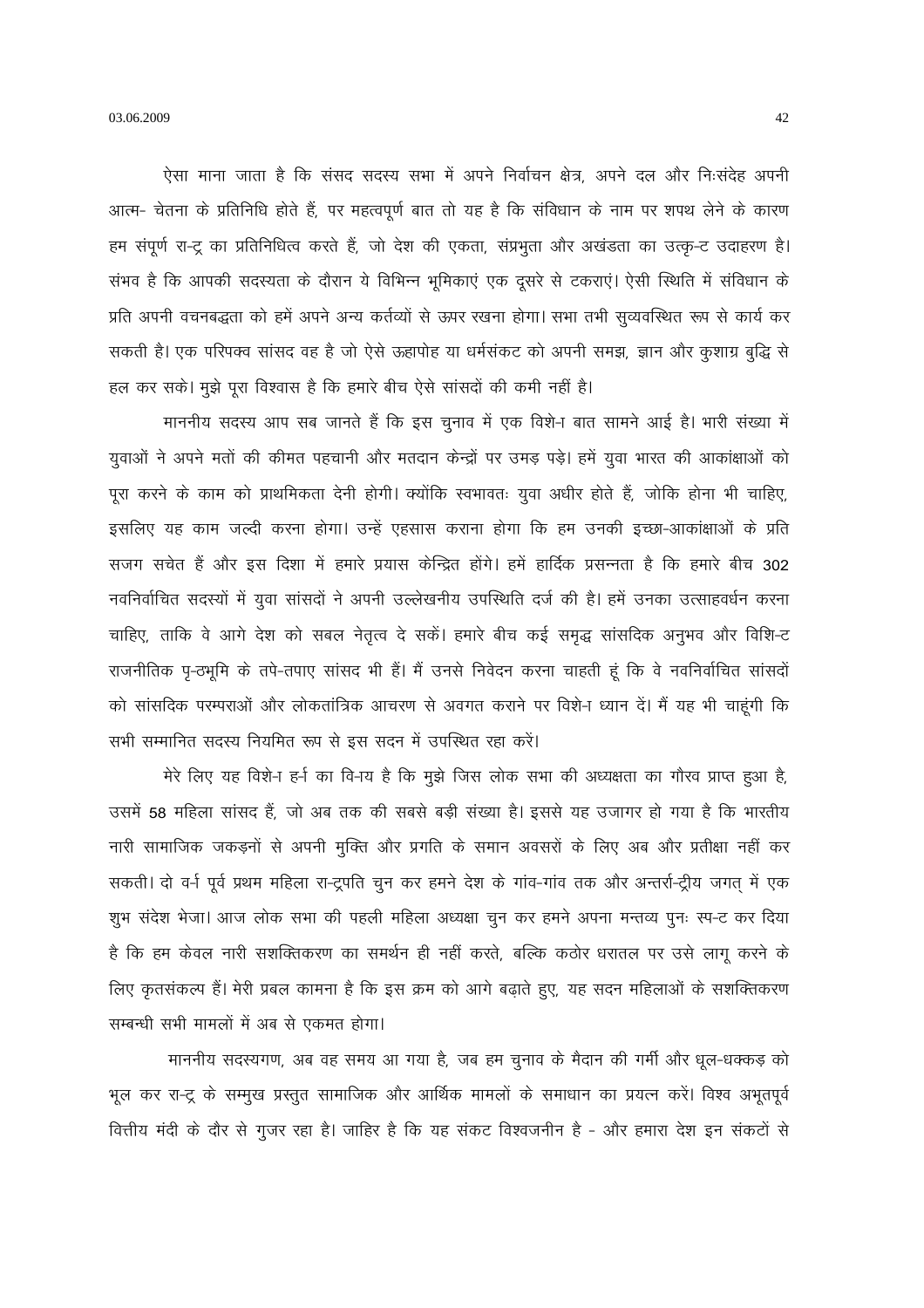अछूता नहीं है। सवाल यह है कि इस वैश्विक मंदी के बावजूद हम किस प्रकार देश की प्रगति का मार्ग प्रशस्त कर सकते हैं। यह हमारी रा-ट्रीय चिंताओं का वि-ाय होना चाहिए, ताकि हम इन समस्याओं के समाधान के लिए एकमत होकर प्रयत्न कर सकें। यह वक्त का तकाजा है कि हम दलगत सीमाओं और परिप्रेक्ष्य से ऊपर उठकर रा-ट्रीय दुन्टिकोण अपनाएं।

विगत छः दशकों से अधिक समय से यूं तो हमने बहुत अच्छी प्रगति की है, पर आप सब सहमत होंगे कि इस दिशा में और बहुत कुछ करना शेन है, ताकि धर्म, जाति, ऊंच-नीच के भेद-भाव से रहित समाज की स्थापना की जा सके। आज जो आजादी हमें हासिल है, उसे हम वास्तविक आजादी नहीं कह सकते, क्योंकि वह मात्र राजनीतिक आजादी है। बहुत से लोगों के लिए, जिनमें अधिकांश अनुसूचित जाति, जनजाति अल्पसंख्यक और पिछड़े वर्ग के हैं, इसका कोई अर्थ नहीं है, जब तक हम उनके जीवन-स्तर को ऊंचा न उठा सकें, गरीबी की समस्याओं का समाधान न कर सकें, उन्हें भोजन, वस्त्र और मकान मुहैया न करा सकें और सभी तरह के शो-ाण, अन्याय और उत्पीड़न से उन्हें मुक्त न कर सकें, उन्हें चतुर्दिक विकास के समान अवसर प्रदान न कर सकें, तब तक उनके लिए यह स्वतंत्रता बेमानी है। इस सामाजिक लक्ष्य को सभी दृ-िटयों से पूरा करना है। देश की जनता की सेवा का यह अभूतपूर्व अवसर है और रा-टू के प्रति अपने उत्तरदायित्वों को बखूबी निभाने के संतो-ा से बढ़कर और कोई पुरस्कार नहीं हो सकता। भारत की जनता ने हममें से प्रत्येक को चुनकर इस लोक सभा में इस उद्देश्य की पूर्ति के लिए ही भेजा है।

माननीय सदस्यों, सदन को सचारू रूप से चलाने में आपकी भागीदारी अनिवार्य है। इसलिए सभी वरि-ठ और नये सांसदों से मेरा निवेदन है कि सदन की गौरवमयी परम्पराओं के अनुसार मुझे अपना सहयोग देने की कृपा करें, ताकि मैं अपने संवैधानिक दायित्वों को पूरा कर सकूं, जिन्हें आपने मुझे सौंपा है। मैं आश्वरत्त करना चाहती हूं कि सदन के सभी वर्गों पर मेरा पूरा ध्यान होगा। मैं यह भी आश्वस्त करना चाहती हूं कि न विरोध-पक्ष के प्रति कोई पक्षपात करूंगी और न ही सत्तापक्ष को शिकायत का मौका दूंगी।

मीडिया संसदीय प्रणाली का एक सुदृढ़ स्तम्भ है, जो न केवल सूचना के प्रसारण की दिशा में, बल्कि राजनीतिक चेतना जगाने की दिशा में भी महत्वपूर्ण भूमिका निभाती है। अगर संसद की कार्यवाही में व्यवधान पड़ता है तो मीडिया निश्चय ही ऐसी घटनाओं के समाचार जनता तक पहुंचाये, पर मैं मीडिया से अनुरोध करूंगी कि वे माननीय सांसदों के द्वारा किये गये अच्छे काम को भी प्रकाश में लायें।

सभा द्वारा मेरे प्रति दिखाई गई सद्भावना से मैं कृतकृत्य हूं। मैं माननीय प्रधानमंत्री, सदन के माननीय नेता, विपक्ष के माननीय नेता, संप्रग की माननीय नेता, समूहों तथा दलों के माननीय नेताओं और सभी माननीय सदस्यों द्वारा की गई सराहना और समर्थन के लिए उनके प्रति हार्दिक आभार प्रकट करती हूं।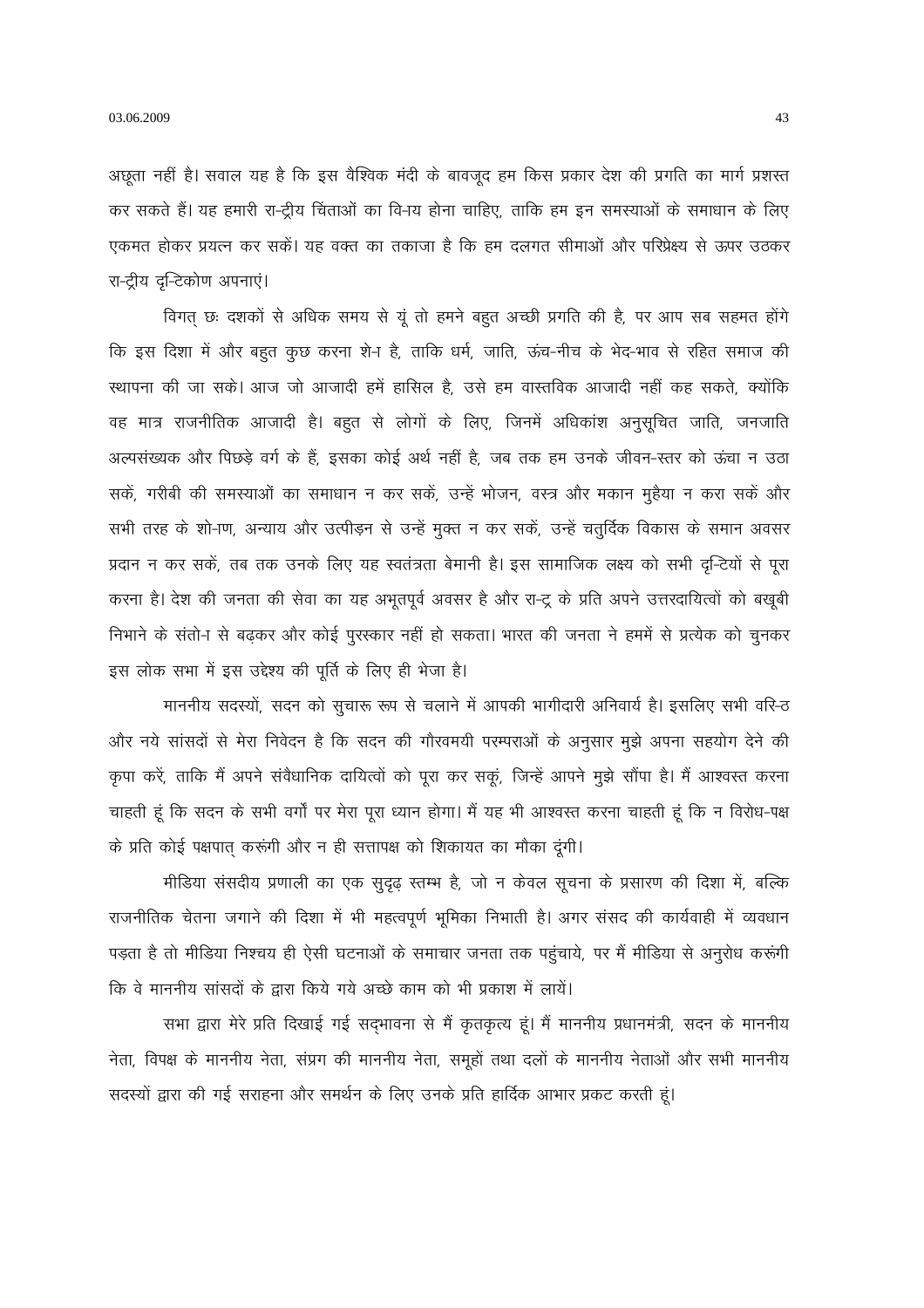मैं इस अवसर पर सामयिक अध्यक्ष श्री माणिकराव गावित जी को पिछले तीन दिनों में अत्यन्त गरिमा और सुचारू रूप से सदन का संचालन करने के लिए धन्यवाद देती हूं।

लोक सभा सचिवालय एक अत्यन्त दक्ष संगठन के रूप में जाना जाता है और कठिन परिस्थितियों में भी कर्त्तव्यनि-ठा के लिए विख्यात है। मुझे विश्वास है कि सदन के सूचारू संचालन के लिए मुझे सचिवालय के अधिकारियों एवं कर्मचारियों का पूर्ण सहयोग प्राप्त होगा।

अंत में मैं यही कहूंगी कि यह सदन साधारण नहीं है, यह सदन पावन है, यह सदन दिव्य है क्योंकि इस सदन में हम अपने महान जनतंत्र की उपासना करते हैं। आइए, हम सब मनसा, वाचा, कर्मणा अपने आपको भारत के जनतंत्र, भारत की आत्मा के लिए अर्पित कर दें।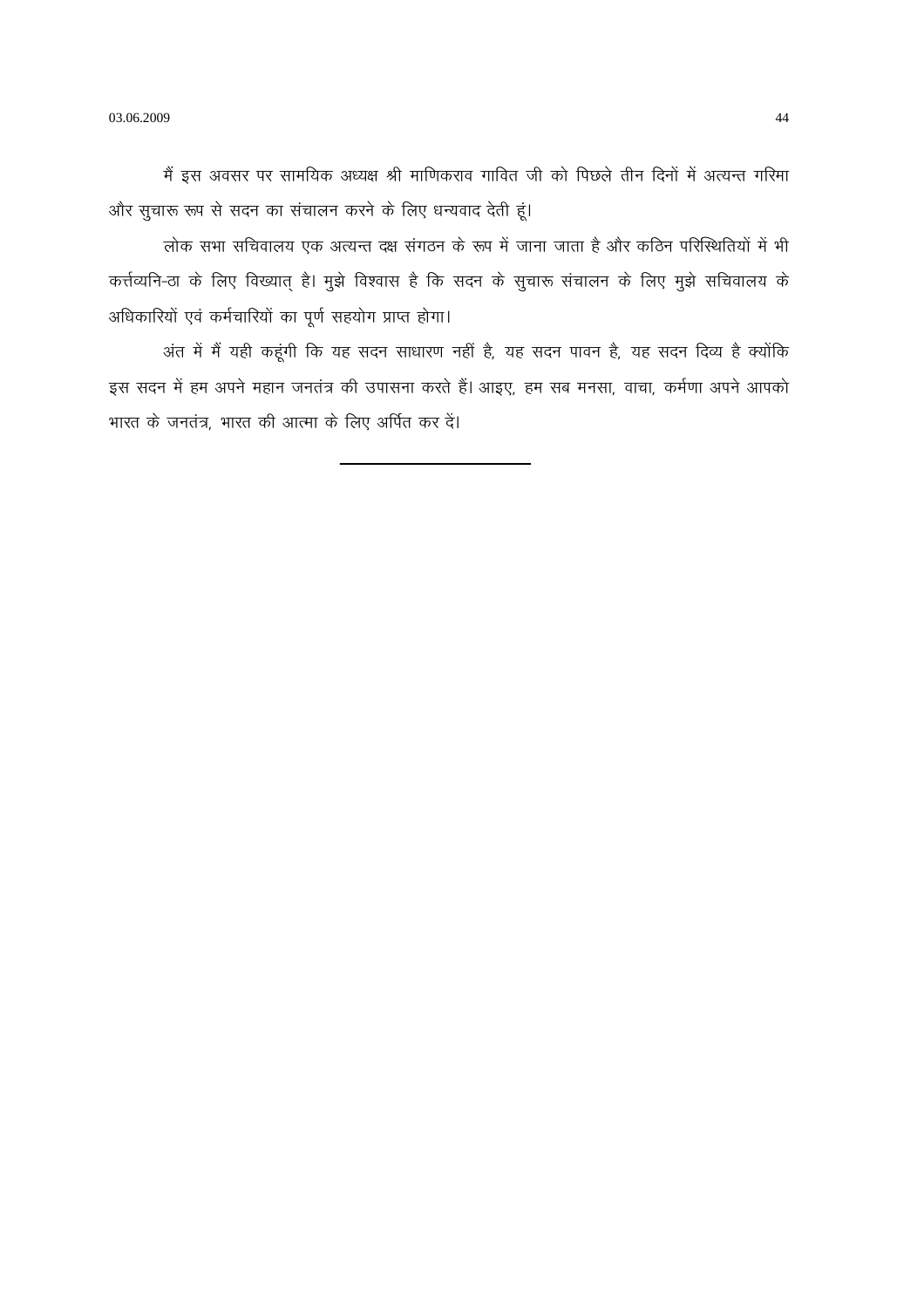### **12.51 hrs. INTRODUCTION OF PRIME MINISTER AND THE LEADER OF THE HOUSE**

MADAM SPEAKER: Hon. Members, I have great pleasure in introducing to the House the hon. Prime Minister Dr. Manmohan Singh. We extend to him our good wishes and wish him all success in his task.

Also, I have pleasure in introducing to this House, Shri Pranab Mukherjee, as the Leader of the House.

**12.51½ hrs.**

## **INTRODUCTION OF LEADER OF THE OPPOSITION**

MADAM SPEAKER: I have great pleasure in introducing to this House, Shri L.K. Advani, as the Leader of the Opposition.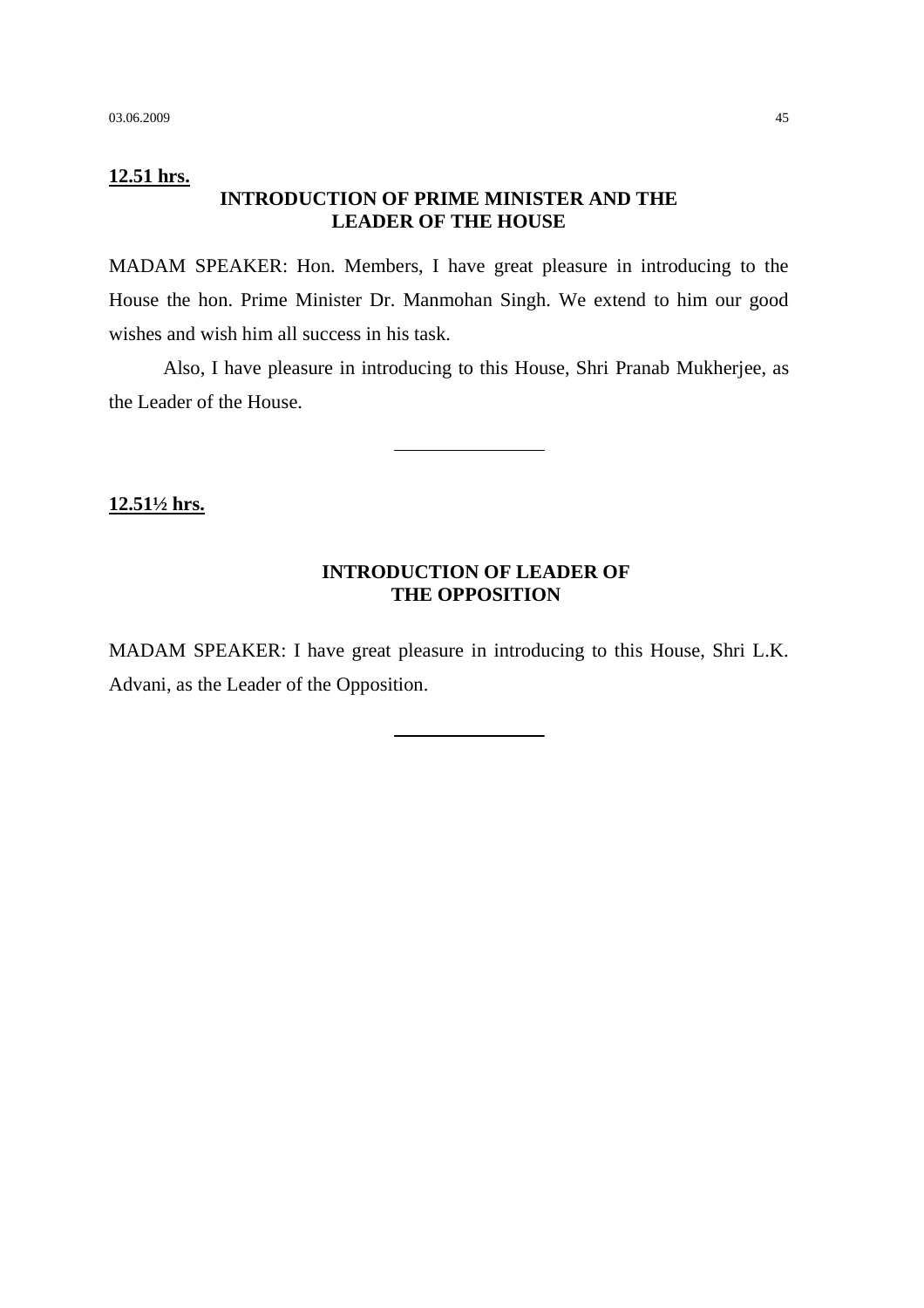## **12.52 hrs.**

#### **INTRODUCTION OF MINISTERS**

MADAM SPEAKER: The hon. Prime Minister may now kindly introduce the members of the Council of Ministers.

THE PRIME MINISTER (DR. MANMOHAN SINGH): Madam, with your permission, I wish to introduce to you and, through you, to the august House the members of the Council of Ministers.

#### *Cabinet Ministers*

| Shri Pranab Mukherjee   | <b>Minister of Finance</b>                                                                         |  |  |
|-------------------------|----------------------------------------------------------------------------------------------------|--|--|
| Shri Sharad Pawar       | Minister of Agriculture and Minister of<br>Consumer Affairs, Food<br>and<br>Public<br>Distribution |  |  |
| Shri A.K. Antony        | <b>Minister of Defence</b>                                                                         |  |  |
| Shri P. Chidambaram     | Minister of Home Affairs                                                                           |  |  |
| Kumari Mamata Banerjee  | Minister of Railways                                                                               |  |  |
| Shri S.M. Krishna       | Minister of External Affairs                                                                       |  |  |
| Shri Virbhadra Singh    | Minister of Steel                                                                                  |  |  |
| Shri Vilasrao Deshmukh  | Minister of Heavy Industries and Public<br>Enterprises                                             |  |  |
| Shri Ghulam Nabi Azad   | Minister of Health and Family Welfare                                                              |  |  |
| Shri Sushilkumar Shinde | Minister of Power                                                                                  |  |  |
| Shri M. Veerappa Moily  | Minister of Law and Justice                                                                        |  |  |
| Dr. Farooq Abdullah     | Minister of New and Renewable Energy                                                               |  |  |
| Shri S. Jaipal Reddy    | Minister of Urban Development                                                                      |  |  |
| Shri Kamal Nath         | Minister of Road Transport and Highways                                                            |  |  |
| Shri Vayalar Ravi       | Minister of Overseas Indian Affairs                                                                |  |  |
| Shri Murli Deora        | Minister of Petroleum and Natural Gas                                                              |  |  |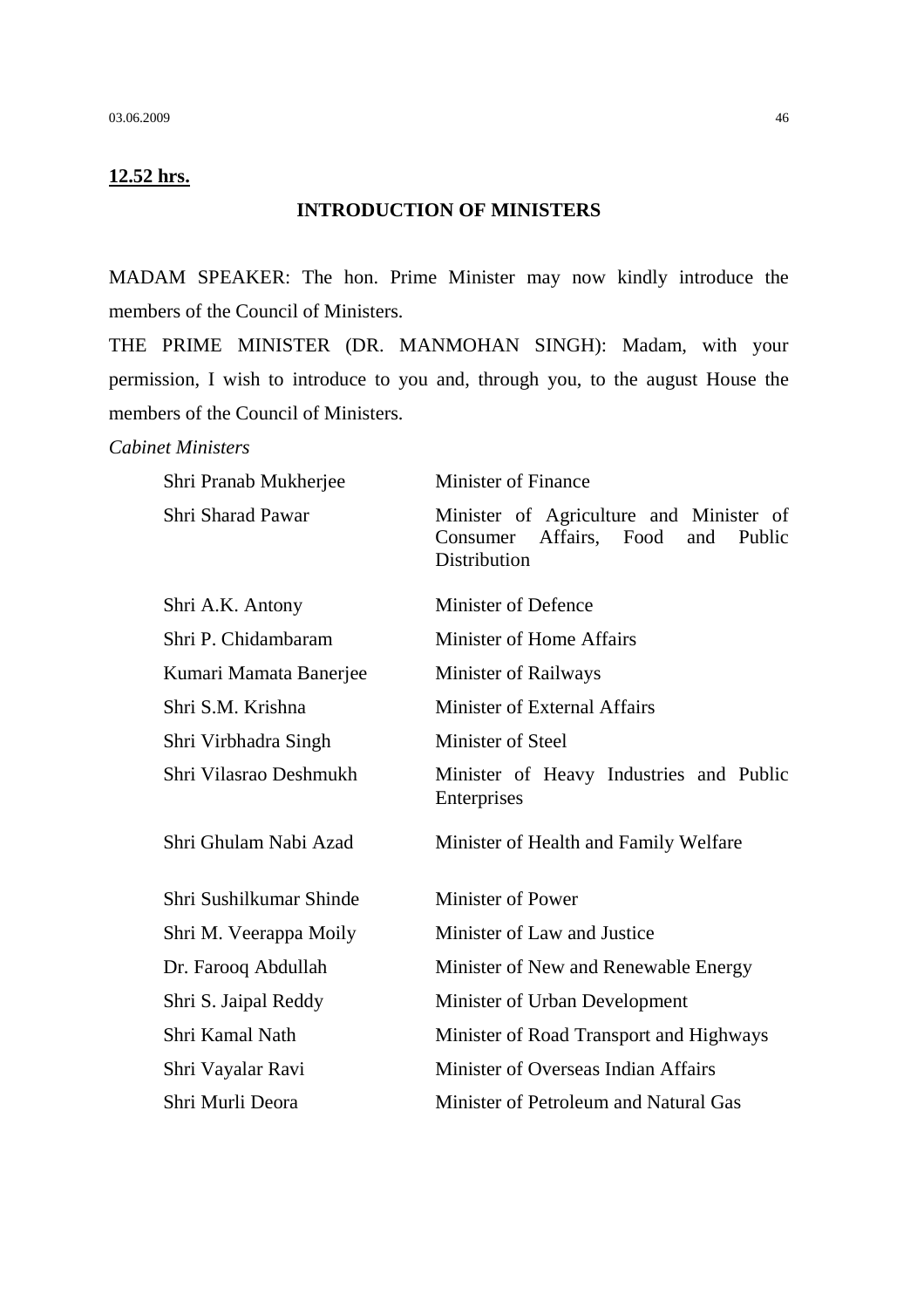| Shrimati Ambika Soni    | Minister of Information and Broadcasting                                     |
|-------------------------|------------------------------------------------------------------------------|
| Shri Mallikarjun Kharge | Minister of Labour and Employment                                            |
| Shri Kapil Sibal        | Minister of Human Resource Development                                       |
| Shri B.K. Handique      | Minister of Mines and Minister<br>-of<br>Development of North Eastern Region |
| Shri Anand Sharma       | Minister of Commerce and Industry                                            |
| Dr. C.P. Joshi          | Minister of Rural Development and Minister<br>of Panchayati Raj              |
| Kumari Selja            | Minister of Housing and Urban Poverty<br>Alleviation and Minister of Tourism |
| Shri Subodh Kant Sahay  | Minister of Food Processing Industries                                       |
| Dr. M.S. Gill           | Minister of Youth Affairs and Sports                                         |
| Shri G.K. Vasan         | Minister of Shipping                                                         |

## **13.00 hrs.**

| Shri Pawan Kumar Bansal | Minister of Parliamentary Affairs             |
|-------------------------|-----------------------------------------------|
| Shri Mukul Wasnik       | Minister of Social Justice<br>and Empowerment |
| Shri Kantilal Bhuria    | Minister of Tribal Affairs                    |

# *Ministers of State (Independent Charge)*

| Shri Praful Patel      | Minister of State of the Ministry of Civil Aviation                                                                                                                                                                                                                                                                                         |
|------------------------|---------------------------------------------------------------------------------------------------------------------------------------------------------------------------------------------------------------------------------------------------------------------------------------------------------------------------------------------|
| Shri Prithviraj Chavan | Minister of State of the Ministry of Science and<br>Technology; Minister of State of the Ministry of<br>Earth Sciences; Minister of State in the Prime<br>Minister's Office; Minister of State in the Ministry<br>of Personnel, Public Grievances and Pensions; and<br>Minister of State in the Ministry of Parliamentary<br><b>Affairs</b> |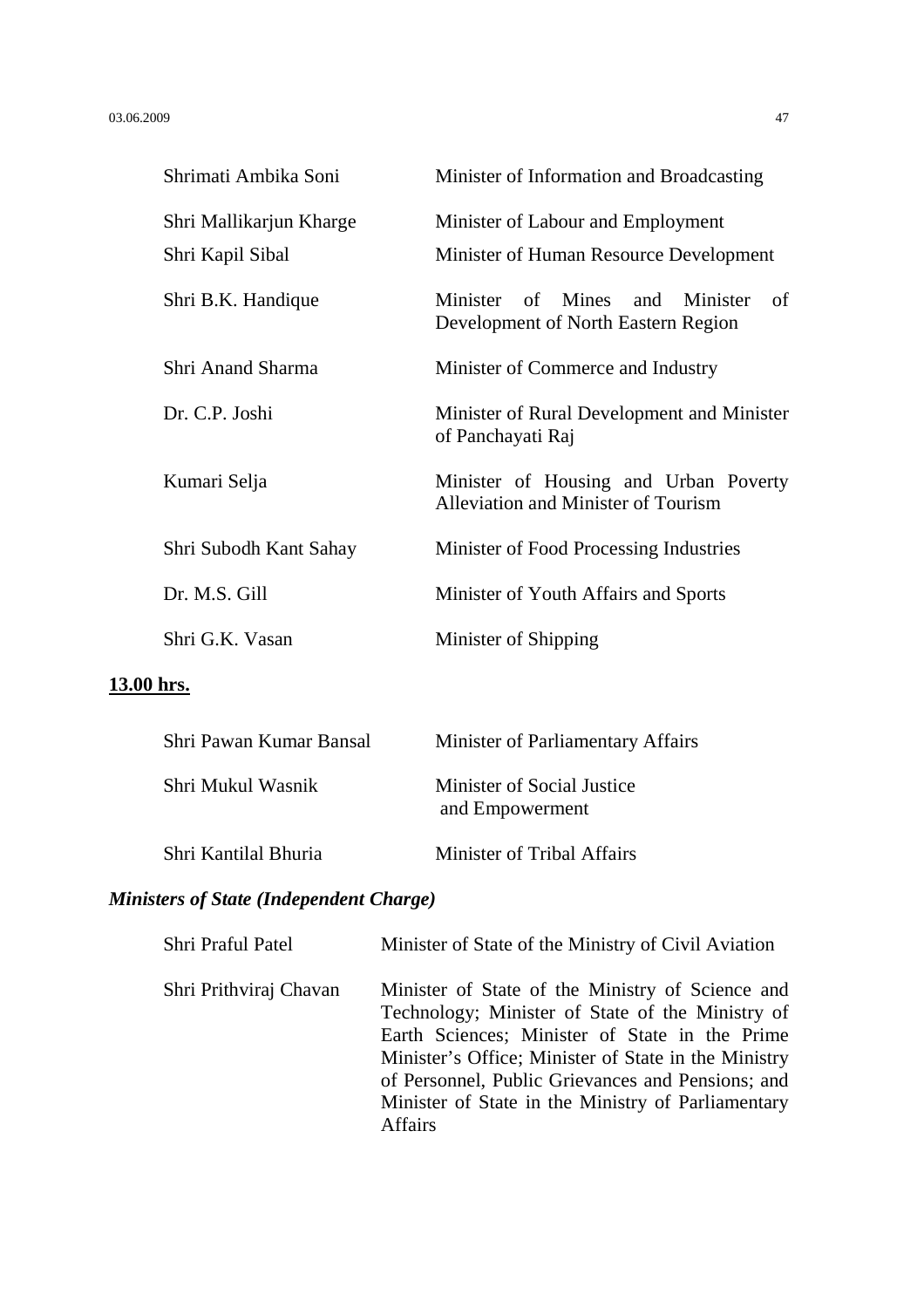|                           | Shri Shriprakash Jaiswal               | Minister of State of the Ministry of Coal and<br>Minister of State of the Ministry of Statistics and<br>Programme Implementation |  |
|---------------------------|----------------------------------------|----------------------------------------------------------------------------------------------------------------------------------|--|
|                           | Shri Salman Khursheed                  | Minister of State of the Ministry of Corporate<br>Affairs and Minister of State of the Ministry of<br><b>Minority Affairs</b>    |  |
|                           | Shri Dinsha J. Patel                   | Minister of State of the Ministry of Micro, Small<br>and Medium Enterprises                                                      |  |
|                           | Shrimati Krishna Tirath                | Minister of State of the Ministry of Women and<br><b>Child Development</b>                                                       |  |
|                           | Shri Jairam Ramesh                     | Minister of State of the Ministry of Environment<br>and Forests                                                                  |  |
| <b>Ministers of State</b> |                                        |                                                                                                                                  |  |
|                           | Shri Srikant Jena                      | Minister of State in the Ministry of Chemicals and<br>Fertilizers                                                                |  |
|                           | Shri E. Ahamed                         | Minister of State in the Ministry of Railways                                                                                    |  |
|                           | Shri Mullappally<br>Ramachandran       | Minister of State in the Ministry of Home<br><b>Affairs</b>                                                                      |  |
|                           | Shri V. Narayanasamy                   | Minister of State in the Ministry of Planning and<br>Minister of State in the Ministry of Parliamentary<br><b>Affairs</b>        |  |
|                           | Shri Jyotiraditya<br>Madhavrao Scindia | Minister of State in the Ministry of Commerce<br>and Industry                                                                    |  |
|                           | Shrimati D. Purandeswari               | Minister of State in the Ministry of Human<br><b>Resource Development</b>                                                        |  |
|                           | Shri K. H. Muniyappa                   | Minister of State in the Ministry of Railways                                                                                    |  |
|                           | Shri Ajay Maken                        | Minister of State in the Ministry of Home Affairs                                                                                |  |
|                           |                                        | Shrimati Panabaka Lakshmi Minister of State in the Ministry of Textiles                                                          |  |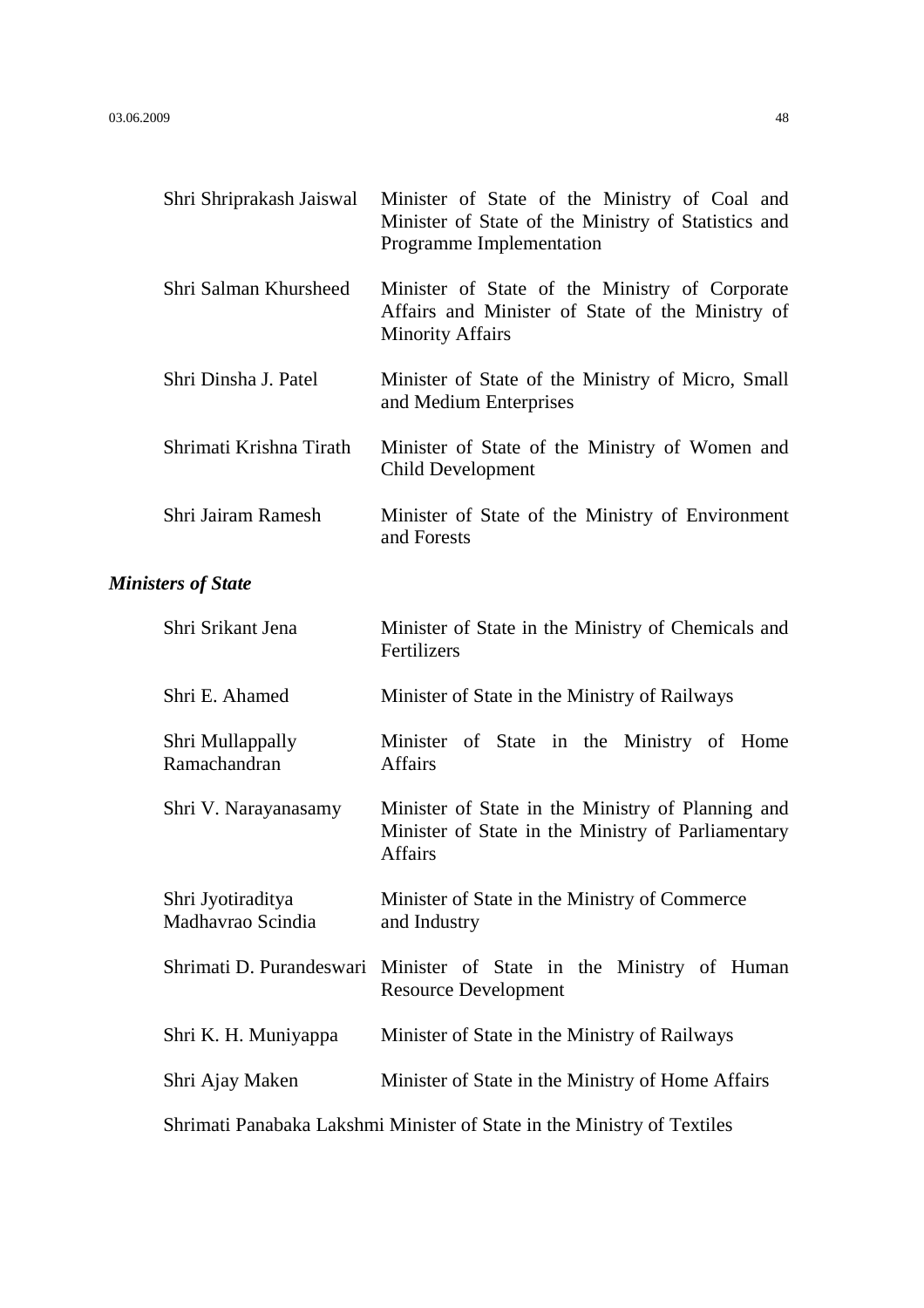| Shri Namo Narain Meena   | Minister of State in the Ministry of Finance                                                                                                   |
|--------------------------|------------------------------------------------------------------------------------------------------------------------------------------------|
| Shri M.M. Pallam Raju    | Minister of State in the Ministry of Defence                                                                                                   |
| Shri Saugata Ray         | Minister of State in the Ministry of Urban<br>Development                                                                                      |
| Shri Jitin Prasada       | Minister of State in the Ministry of Petroleum and<br><b>Natural Gas</b>                                                                       |
| Shri A. Sai Prathap      | Minister of State in the Ministry of Steel                                                                                                     |
| Shrimati Preneet Kaur    | Minister of State in the Ministry of External Affairs                                                                                          |
| Shri Gurudas Kamat       | Minister of<br><b>State</b><br>the<br>Ministry<br>of<br>in<br>Communications and Information Technology                                        |
| Shri Harish Rawat        | Minister of State in the Ministry of Labour and<br>Employment                                                                                  |
| Prof. K.V. Thomas        | Minister of State in the Ministry of Agriculture and<br>Minister of State in the Ministry of Consumer<br>Affairs, Food and Public Distribution |
| Shri Bharatsinh Solanki  | Minister of State in the Ministry of Power                                                                                                     |
| Shri Mahadeo S. Khandela | Minister of State in the Ministry of Road Transport<br>and Highways                                                                            |
| Shri Dinesh Trivedi      | Minister of State in the Ministry of Health and<br><b>Family Welfare</b>                                                                       |
| Shri Sisir Adhikari      | Minister of State in the Ministry of Rural<br>Development                                                                                      |
| Shri Sultan Ahmed        | Minister of State in the Ministry of Tourism                                                                                                   |
| Shri Mukul Roy           | Minister of State in the Ministry of Shipping                                                                                                  |
| Choudhury Mohan Jatua    | Minister of State in the Ministry of Information and<br><b>Broadcasting</b>                                                                    |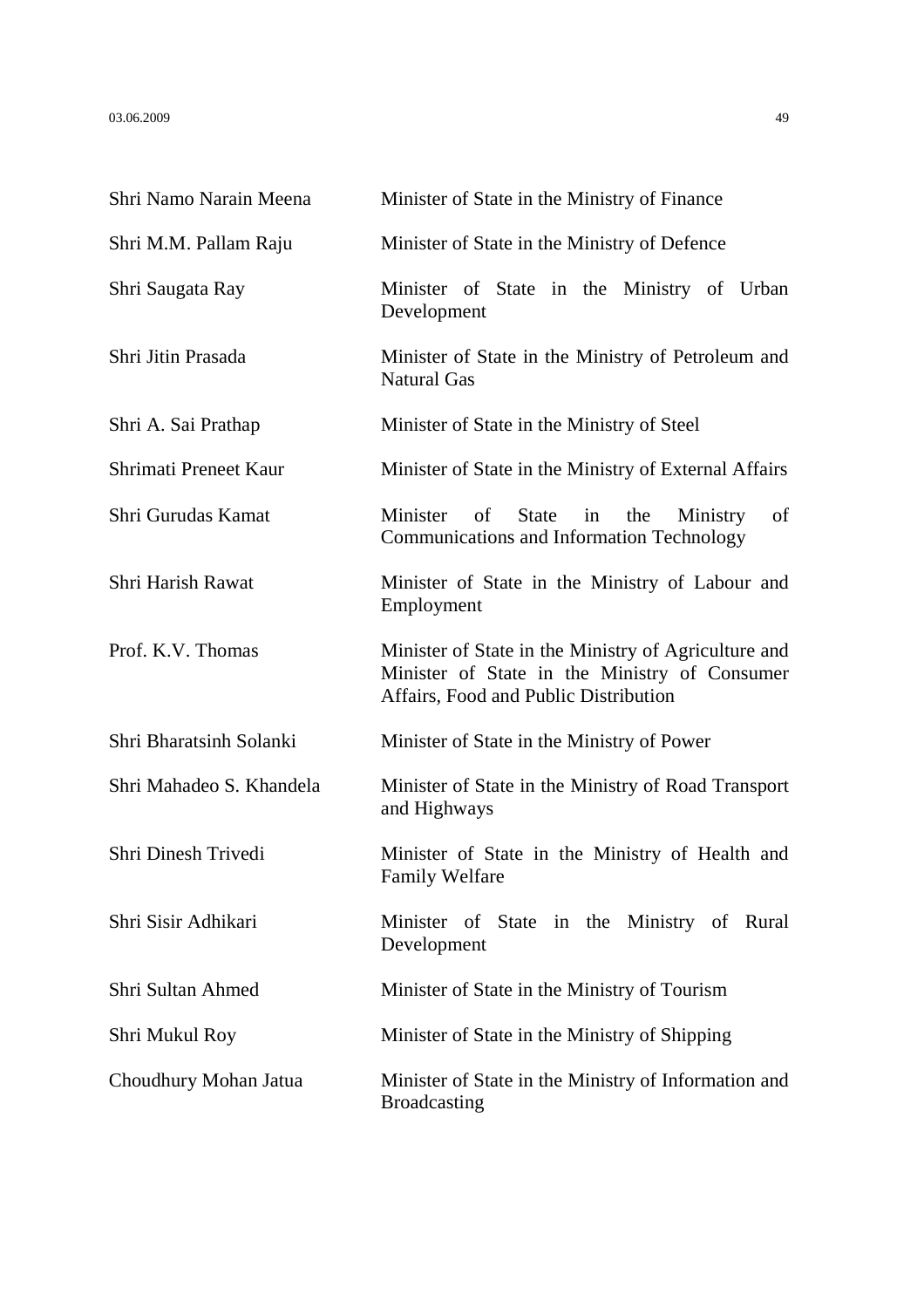$03.06.2009$  50

| Shri Tusharbhai Chaudhary | Minister of State in the Ministry of Tribal Affairs                                                               |
|---------------------------|-------------------------------------------------------------------------------------------------------------------|
| Shri Sachin Pilot         | Minister<br><b>State</b><br>the<br>Ministry<br>of<br>of<br>in<br><b>Communications and Information Technology</b> |
| Shri Arun Yadav           | Minister of State in the Ministry of Youth Affairs<br>and Sports                                                  |
| Shri Pratik Patil         | Minister of State in the Ministry of Heavy<br><b>Industries and Public Enterprises</b>                            |
| Shri R.P.N. Singh         | Minister of State in the Ministry of Road<br><b>Transport and Highways</b>                                        |
| Shri Shashi Tharoor       | Minister of State in the Ministry of External<br><b>Affairs</b>                                                   |
| Shri Vincent H. Pala      | Minister of State in the Ministry of Water<br>Resources                                                           |
| Shri Pradeep Jain         | Minister of State in the Ministry of Rural<br>Development                                                         |
| Kumari Agatha Sangma      | Minister of State in the Ministry of Rural<br>Development                                                         |

DR. MANMOHAN SINGH : Madam, our colleagues from the DMK are away in Chennai because of the birthday celebrations of Dr. Karunanidhi. I will have to introduce them separately.